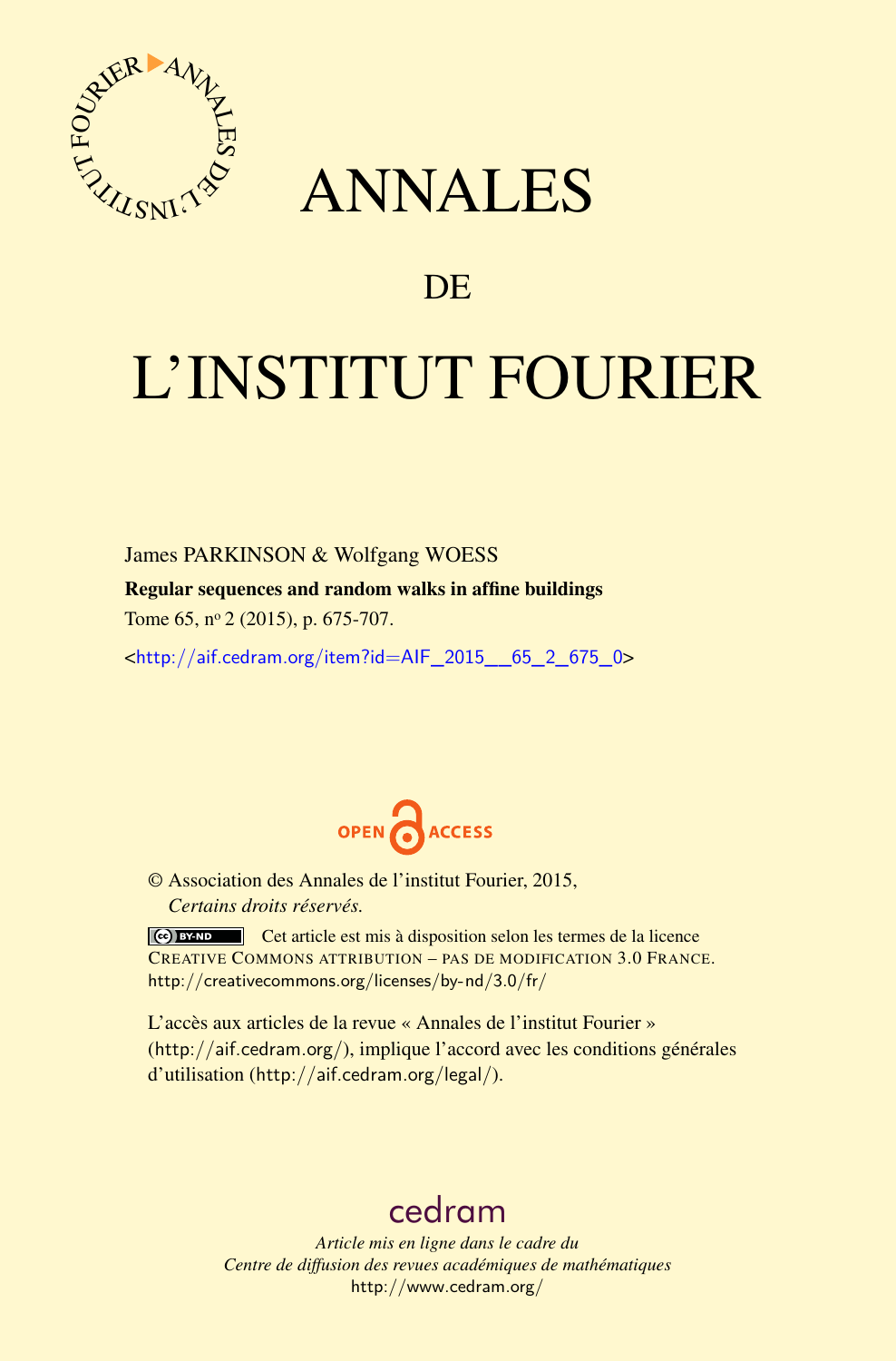#### REGULAR SEQUENCES AND RANDOM WALKS IN AFFINE BUILDINGS

**by James PARKINSON & Wolfgang WOESS (\*)**

 $ABSTRACT.$  We define and characterise regular sequences in affine buildings, thereby giving the *p*-adic analogue of the fundamental work of Kaimanovich on regular sequences in symmetric spaces. As applications we prove limit theorems for random walks on affine buildings and their automorphism groups.

Résumé. — On donne la définition et des caractérisations de suites régulières dans les immeubles affines. Ce faisant, on obtient l'analogue *p*-adique du travail fondamental de Kaimanovich sur les suites régulières dans les espaces symétriques. Comme application, nous démontrons des théorèmes limite pour des marches aléatoires dans les immeubles affines et leurs groupes d'automorphismes.

#### **Introduction**

The celebrated Multiplicative Ergodic Theorem of Oseledets [\[15\]](#page-32-0) establishes conditions for Lyapunov regularity of random real matrices. In particular, under a finite first moment assumption the product of independent identically distributed real random matrices behaves "asymptotically" like the sequence of powers of some fixed positive definite symmetric matrix  $\Lambda$ , and the Lyapunov exponents are the logarithms of the eigenvalues of  $\Lambda$ .

Let  $S = GL_r(\mathbb{R})/O_r(\mathbb{R})$  be the symmetric space associated with  $GL_r(\mathbb{R})$ , and let  $g_1, g_2, \ldots$  be a stationary sequence in  $GL_r(\mathbb{R})$  with finite first moment. Kaimanovich [\[10\]](#page-32-0) observed that Lyapunov regularity of the sequence

Keywords: Affine building, CAT(0), multiplicative ergodic theorem, random walks, regular sequences.

Math. classification: 20E42, 51E24, 05C81, 60J10.

<sup>(\*)</sup> Supported by Austrian Science Fund projects FWF-P19115, FWF-P24028 and FWF-W1230 and by Australian Research Council grant DP110103205.

We would like to warmly thank Vadim Kaimanovich for helpful discussions and suggestions on this paper.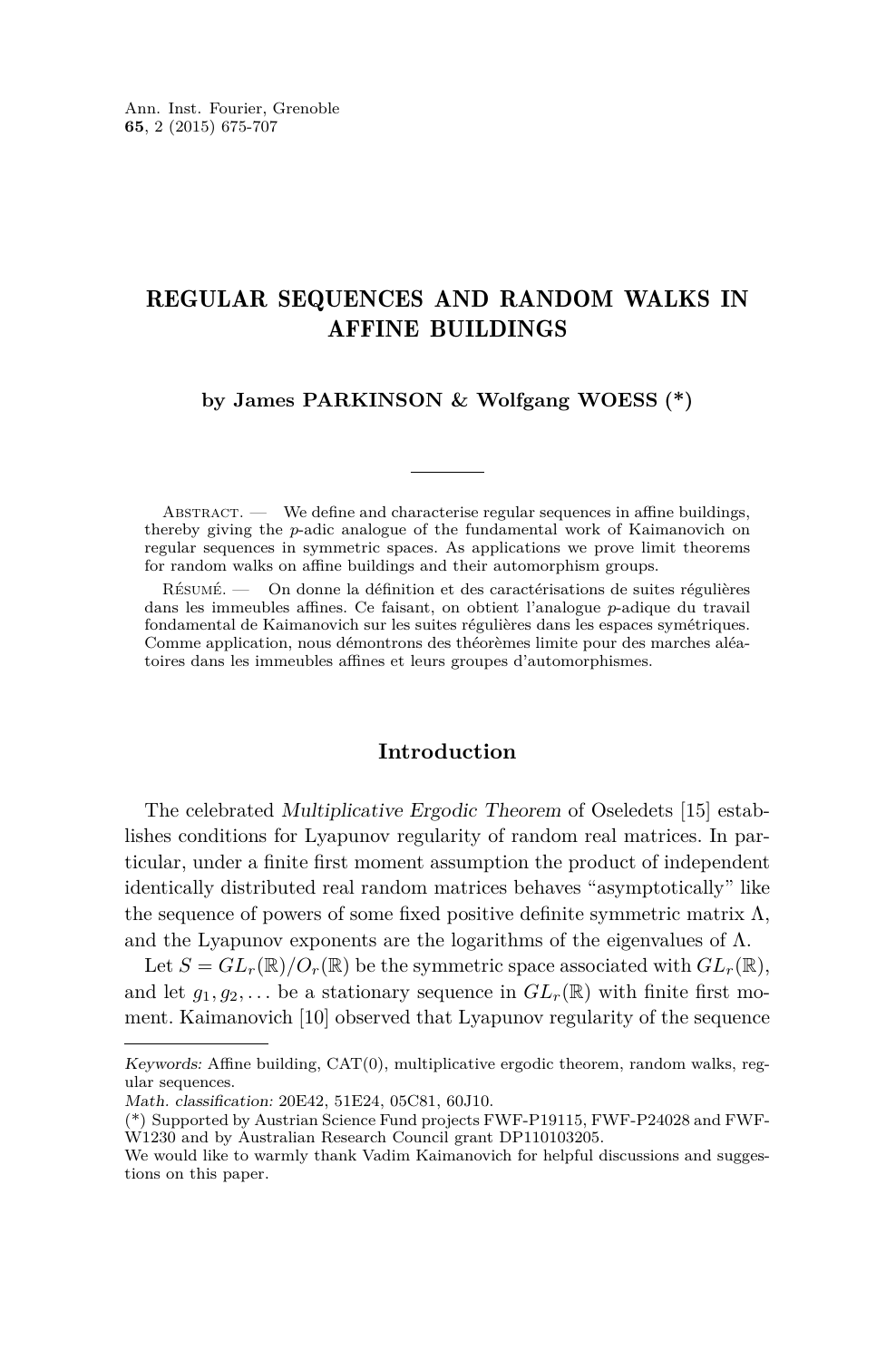$(g_1 \cdots g_n)_{n \geq 1}$  of products is equivalent to the existence of a unit speed geodesic  $\gamma : [0, \infty) \to S$  in *S* and a number  $a \ge 0$  such that

$$
\lim_{n \to \infty} \frac{d(x_n, \gamma(an))}{n} = 0,
$$

where  $x_n = g_1 \cdots g_n o$  with  $o = O_r(\mathbb{R})$ , the basepoint of *S*.

This lead naturally to the definition of regularity of a sequence in the symmetric space of an arbitrary Lie type group: A sequence  $(x_n)_{n\geqslant 0}$  in *S* is regular if there is a unit speed geodesic  $\gamma : [0, \infty) \to S$  and a number  $a \geq 0$ such that  $d(x_n, \gamma(an)) = o(n)$ . In [\[10,](#page-32-0) Theorems 2.1 and 2.4], Kaimanovich obtains a complete characterisation of regular sequences in terms of spherical coordinates and horospheric coordinates in the symmetric space. As a consequence, Kaimanovich obtains a Multiplicative Ergodic Theorem for noncompact semisimple real Lie groups with finite centre, generalising Oseledets' Theorem to arbitrary Lie type.

A striking feature of Kaimanovich's analysis is that it is entirely geometric in nature, converting the statement about Lyapunov regularity of matrices to the geometric statement about being sublinearly close to a geodesic in the associated symmetric space. These ideas have since been extended much further. In [\[12,](#page-32-0) Theorem 2.1], Karlsson and Margulis prove a Multiplicative Ergodic Theorem that applies to random walks on the isometry group of a uniformly convex, Busemann nonpositively curved, complete metric space (for example, a  $CAT(0)$  space). In [\[11\]](#page-32-0), Karlsson and Ledrappier give a general version of the Multiplicative Ergodic Theorem in terms of Busemann functions.

Our main aim here is to carry Kaimanovich's characterisation of regular sequences across to the *p*-adic case of semisimple Lie groups over nonarchimedean local fields. In this setting the symmetric space is replaced by the affine Bruhat-Tits building of the group. In fact we will work more generally with arbitrary affine buildings  $\Delta$  (including those that do not arise from group constructions, c.f. Ronan [\[20\]](#page-32-0)). Affine buildings are CAT(0) spaces, and by analogy with the symmetric space case we define a sequence  $(x_n)_{n\geq 0}$  in  $\Delta$  to be regular if there exist a unit speed geodesic  $\gamma$  :  $[0, \infty) \to \Delta$  and a number  $a \ge 0$  such that

$$
d(x_n, \gamma(an)) = o(n).
$$

In Theorem [3.2](#page-15-0) we give a characterisation of regular sequences in affine buildings in the spirit of Kaimanovich's original symmetric space characterisation. This characterisation is in terms of a natural vector distance in the building (the analogue of spherical coordinates in the symmetric space),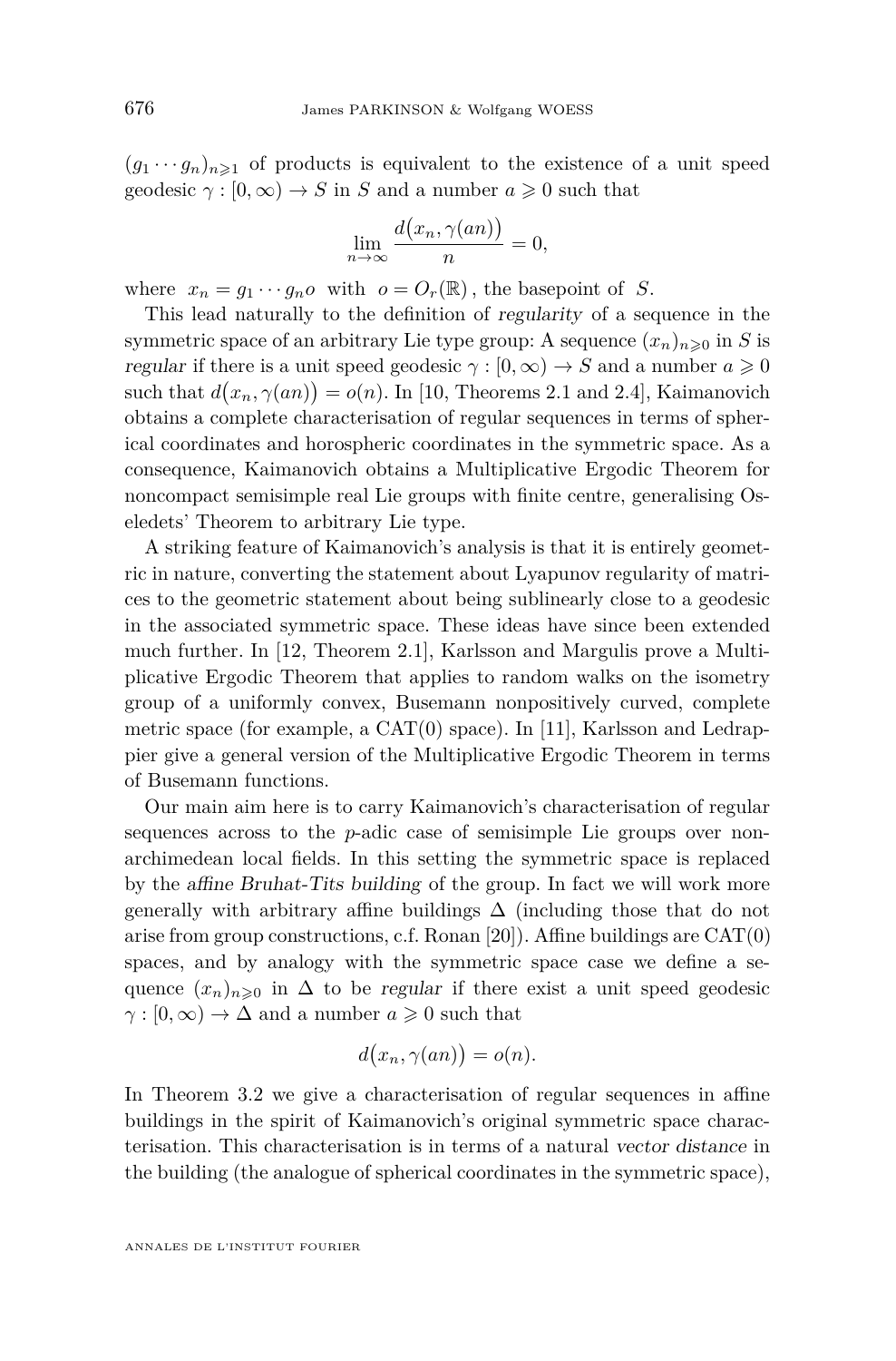and in terms of a vector Busemann function (the analogue of horospheric coordinates in the symmetric space). These results can also be seen as extensions into higher rank of results of Cartwright, Kaimanovich and Woess [\[7\]](#page-32-0), where regular sequences in trees are studied (these are the simplest affine buildings).

As applications of our characterisation we prove limit theorems and convergence theorems for the right random walk on the automorphism group of an affine building. In particular, these results apply to 'groups of *p*-adic type' (see Macdonald [\[14\]](#page-32-0)). We also give limit theorems and convergence theorems for semi-isotropic random walks on the buildings themselves. In this case there is not necessarily any underlying group structure. For exam-ple, by a free construction of Ronan [\[20\]](#page-32-0), there are  $\tilde{A}_2$  buildings with trivial automorphism group. However we note that by a fundamental theorem of Tits [\[26\]](#page-33-0) (see also Weiss [\[28\]](#page-33-0)), all irreducible affine buildings of rank 4 or more are "classical" and arise from a group construction.

Regarding random walks on *p*-adic groups and affine buildings we mention the works of Sawyer [\[22\]](#page-32-0), Cartwright, Kaimanovich and Woess [\[7\]](#page-32-0), and Brofferio [\[4\]](#page-32-0) concerning trees, and in higher dimension the works of Tolli [\[27\]](#page-33-0), Lindlbauer and Voit [\[13\]](#page-32-0), Cartwright and Woess [\[8\]](#page-32-0), Parkinson [\[18\]](#page-32-0), Shapira [\[23\]](#page-32-0), and Parkinson and Shapira [\[19\]](#page-32-0). Further references can be found in those papers.

This paper is organised as follows. In Section 1 we give the relevant background on Coxeter groups and the Coxeter complex. In Section [2](#page-7-0) we give background on affine buildings, and we define vector distances and vector Busemann functions in the affine building. In Section [3](#page-14-0) we define regular sequences in affine buildings, and present our main theorem characterising regular sequences in the spirit of Kaimanovich's original characterisation for symmetric spaces. In Section [4](#page-21-0) we give applications of our main result to random walks on *p*-adic Lie groups and affine buildings.

#### **1. Coxeter groups and the Coxeter complex**

Coxeter groups form the backbone of the more sophisticated buildings which are the subject of this paper. In this section we give some relevant background on Coxeter groups, focussing on the special case of affine Weyl groups.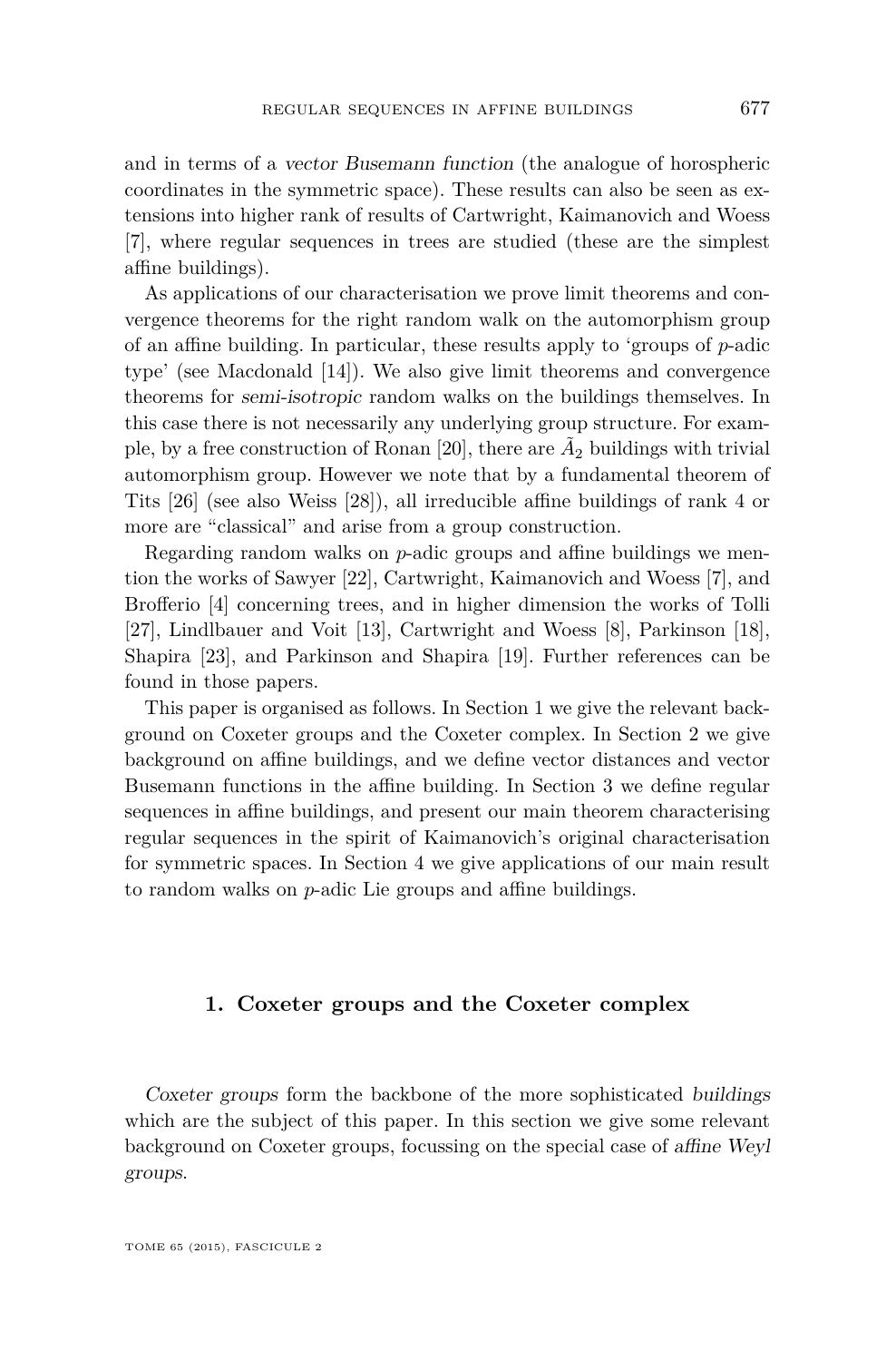#### **1.1. Affine Coxeter groups**

<span id="page-4-0"></span>A Coxeter system (*W, S*) is a group *W* generated by a set *S* with relations

 $s^2 = 1$  $2^2 = 1$  and  $(st)^{m_{st}} = 1$  for all  $s, t \in S$  with  $s \neq t$ ,

where  $m_{st} = m_{ts} \in \mathbb{Z}_{\geq 2} \cup \{\infty\}$  for all  $s \neq t$ . As is standard, we often say that *W* is a Coxeter group when the generating set *S* is implied. The length of  $w \in W$  is

$$
\ell(w) = \min\{n \geq 0 \mid w = s_1 \cdots s_n \text{ with } s_1, \ldots, s_n \in S\}.
$$

An expression  $w = s_1 \cdots s_n$  with  $n = \ell(w)$  is called a *reduced expression* for *w*. A Coxeter system  $(W, S)$  is irreducible if there is no partition  $S =$  $S_1 \cup S_2$  into nonempty disjoint sets  $S_1$  and  $S_2$  with  $ss' = s's$  (that is,  $m_{ss'} = 2$ ) for all  $s \in S_1$  and  $s' \in S_2$ .

A Coxeter group *W* is affine if it is not finite, but contains a normal Abelian subgroup such that the corresponding quotient group is a finite group. All irreducible affine Coxeter groups can be constructed as an affine Weyl group associated to a root system. This construction realises the affine Coxeter group as a group of reflections in (affine) hyperplanes in an Euclidean space. We outline this explicit construction below (the canonical reference is Bourbaki [\[2\]](#page-31-0)).

Let *E* be an *r*-dimensional real vector space with inner product  $\langle \cdot, \cdot \rangle$ . If  $\alpha \in E \setminus \{0\}$  and  $k \in \mathbb{R}$  let  $H_{\alpha,k} = \{x \in E \mid \langle x, \alpha \rangle = k\}$ . This affine hyperplane is parallel to the linear hyperplane  $H_{\alpha} = H_{\alpha,0} = (\mathbb{R}\alpha)^{\perp}$ . The orthogonal reflection in the hyperplane  $H_{\alpha,k}$  is given by the formula

$$
s_{\alpha,k}(x) = x - (\langle x, \alpha \rangle - k)\alpha^{\vee}
$$
, where  $\alpha^{\vee} = 2\alpha/\langle \alpha, \alpha \rangle$ .

Write  $s_{\alpha} = s_{\alpha,0}$ , and for  $\lambda \in E$  let  $t_{\lambda} \in Aff(E)$  be the translation  $t_{\lambda}(x) =$  $x + \lambda$ .

Let *R* be a root system in *E* (see [\[2\]](#page-31-0)). Thus *R* is a finite set of non-zero vectors such that (i) *R* spans *E*, (ii) if  $\alpha \in R$  and  $k\alpha \in R$  then  $k = \pm 1$ , (iii) if  $\alpha, \beta \in R$  then  $s_{\alpha}(\beta) \in R$ , and (iv) if  $\alpha, \beta \in R$  then  $\langle \alpha, \beta^{\vee} \rangle \in \mathbb{Z}$ . Assume further that *R* is irreducible, and so there is no partition  $R = R_1 \cup R_2$ with  $R_1$  and  $R_2$  nonempty such that  $\langle \alpha, \beta \rangle = 0$  for all  $\alpha \in R_1$  and all  $\beta \in R_2$ . Let  $\alpha_1, \ldots, \alpha_r \in R$  be a fixed choice of simple roots. Thus every  $\alpha \in R$  can be written as a linear combination of  $\alpha_1, \ldots, \alpha_r$  with integer coefficients which are either all nonpositive, or all nonnegative. Those roots whose coefficients are all nonnegative are called positive roots, and the set of all positive roots is denoted  $R^+$ . Then  $R = R^+ \cup (-R^+)$ .

The Weyl group of *R* is the subgroup  $W_0$  of  $GL(E)$  generated by the reflections  $s_{\alpha}$  with  $\alpha \in R$ . Let  $s_j = s_{\alpha_j}$  for  $j = 1, \ldots, r$ . The group  $W_0$  is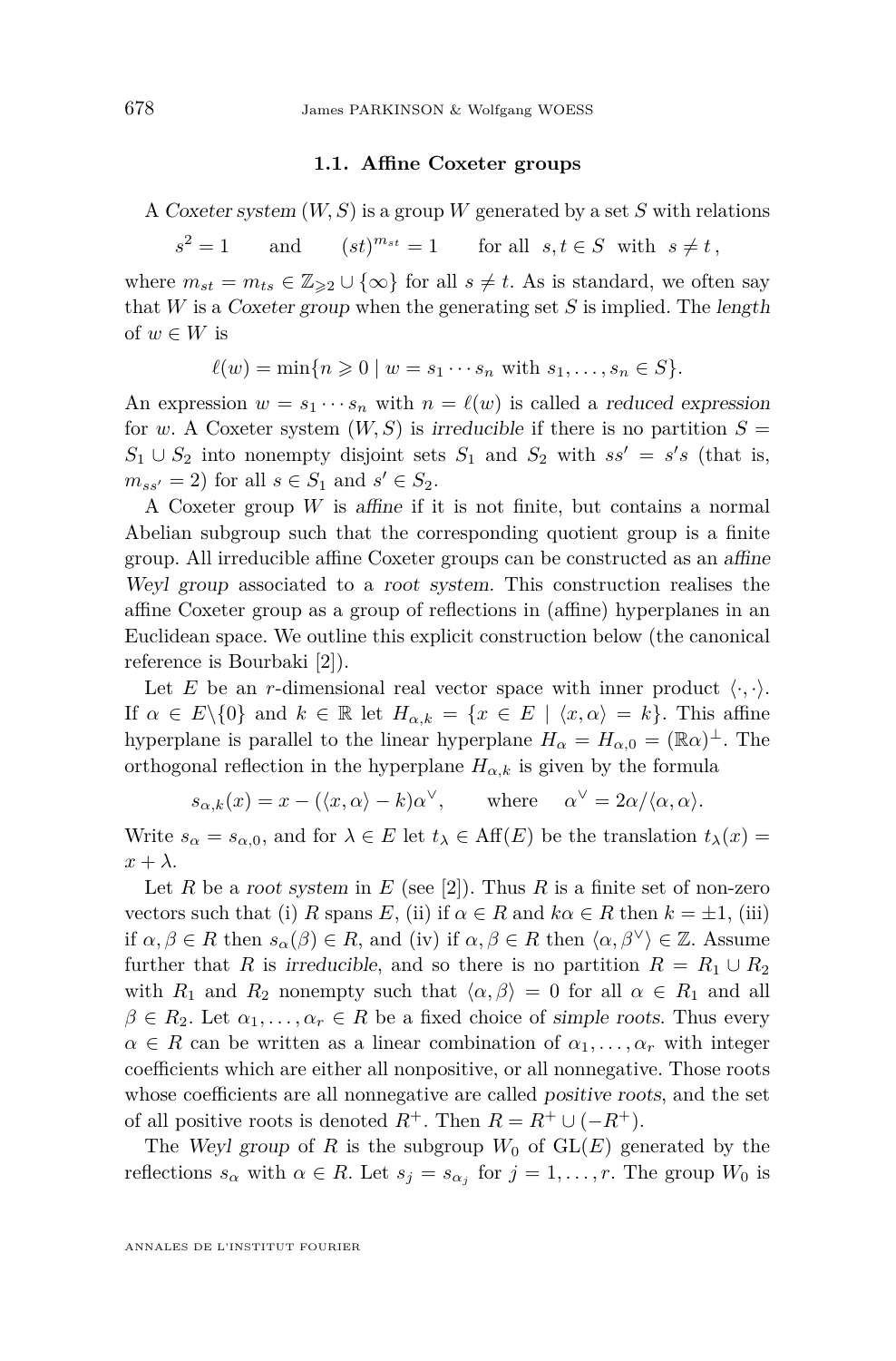generated by the reflections  $s_1, \ldots, s_r$ , and the order of the product  $s_i s_j$ is  $m_{ij}$ , where the angle between  $\alpha_i$  and  $\alpha_j$  is  $\pi - \pi/m_{ij}$ . Thus  $W_0$  is a finite Coxeter group relative to the generators  $s_1, \ldots, s_r$ . There is a unique element  $w_0 \in W_0$  of maximal length (the *longest element* of  $W_0$ ).

The affine Weyl group of *R* is the subgroup *W* of  $Aff(E)$  generated by the reflections  $s_{\alpha,k}$  with  $\alpha \in R$  and  $k \in \mathbb{Z}$ . Let  $\varphi \in R$  be the highest root of *R* (the height of the root  $\alpha = a_1\alpha_1 + \cdots + a_r\alpha_r$  is  $\text{ht}(\alpha) = a_1 + \cdots + a_r$ , and  $\varphi$  is the unique root with greatest height). Let  $s_0 = s_{\varphi,1}$ . The group *W* is generated by the reflections  $s_0, s_1, \ldots, s_r$ , and the order of  $s_0 s_j$  is  $m_{0j}$ , where the angle between  $-\varphi$  and  $\alpha_j$  is  $\pi - \pi/m_{0j}$ . Thus *W* is an infinite Coxeter group relative to the generators  $s_0, s_1, \ldots, s_r$ . Since  $s_{\alpha,k} = t_{k\alpha} \cdot s_{\alpha}$ we have

$$
W = Q \rtimes W_0, \quad \text{where} \quad Q = \mathbb{Z}\alpha_1^{\vee} + \cdots + \mathbb{Z}\alpha_r^{\vee}.
$$

Thus *W* is an affine Coxeter group. All irreducible affine Coxeter groups arise in this way for some choice of root system. The lattice *Q* is the coroot lattice of *R*. Let  $\omega_1, \ldots, \omega_r$  be the basis of *E* dual to  $\alpha_1, \ldots, \alpha_r$  (so  $\langle \omega_i, \alpha_j \rangle = \delta_{ij}$ . The coweight lattice of *R* is

$$
P = \mathbb{Z}\omega_1 + \cdots + \mathbb{Z}\omega_r = \{\lambda \in E \mid \langle \lambda, \alpha \rangle \in \mathbb{Z} \text{ for all } \alpha \in R\},\
$$

and elements of *P* are called *coweights* of *R* (with  $\omega_1, \ldots, \omega_r$  being fundamental coweights). We have  $Q \subseteq P$ , and for any lattice  $L$  with  $Q \subseteq L \subseteq P$ we define a group  $W_L = L \rtimes W_0$ . In particular  $W_Q = W$ , however in general  $W_L$  is not a Coxeter group. We have  $W_L = W \rtimes (L/Q)$  with  $L/Q$  finite and Abelian. We call *W<sup>L</sup>* an extended affine Weyl group.

#### **1.2. The Coxeter complex**

Let *R* be an irreducible root system with Weyl group  $W_0$ , affine Weyl group  $W$ , coroot lattice  $Q$ , and coweight lattice  $P$  (as in the previous section). Let  $\mathscr H$  be the family of hyperplanes  $H_{\alpha,k}$  with  $\alpha \in R^+$  and  $k \in \mathbb{Z}$ . The closures of the open connected components of  $E \setminus \mathcal{H}$  are geometric simplices of dimension *r*. The extreme points of these geometric simplices are vertices, and the resulting simplicial complex  $\Sigma$  is the Coxeter complex of *W*. We will rather freely interchange between regarding  $\Sigma$ as an "abstract" simplicial complex (cf. Abramenko and Brown [\[1\]](#page-31-0)) and a "geometric" simplicial complex (embedded in the Euclidean space *E*). The extended affine Weyl groups  $W_L$  act on  $\Sigma$  by simplicial complex automorphisms. Thus, in particular, each  $\lambda \in P$  is a vertex of  $\Sigma$ , however in general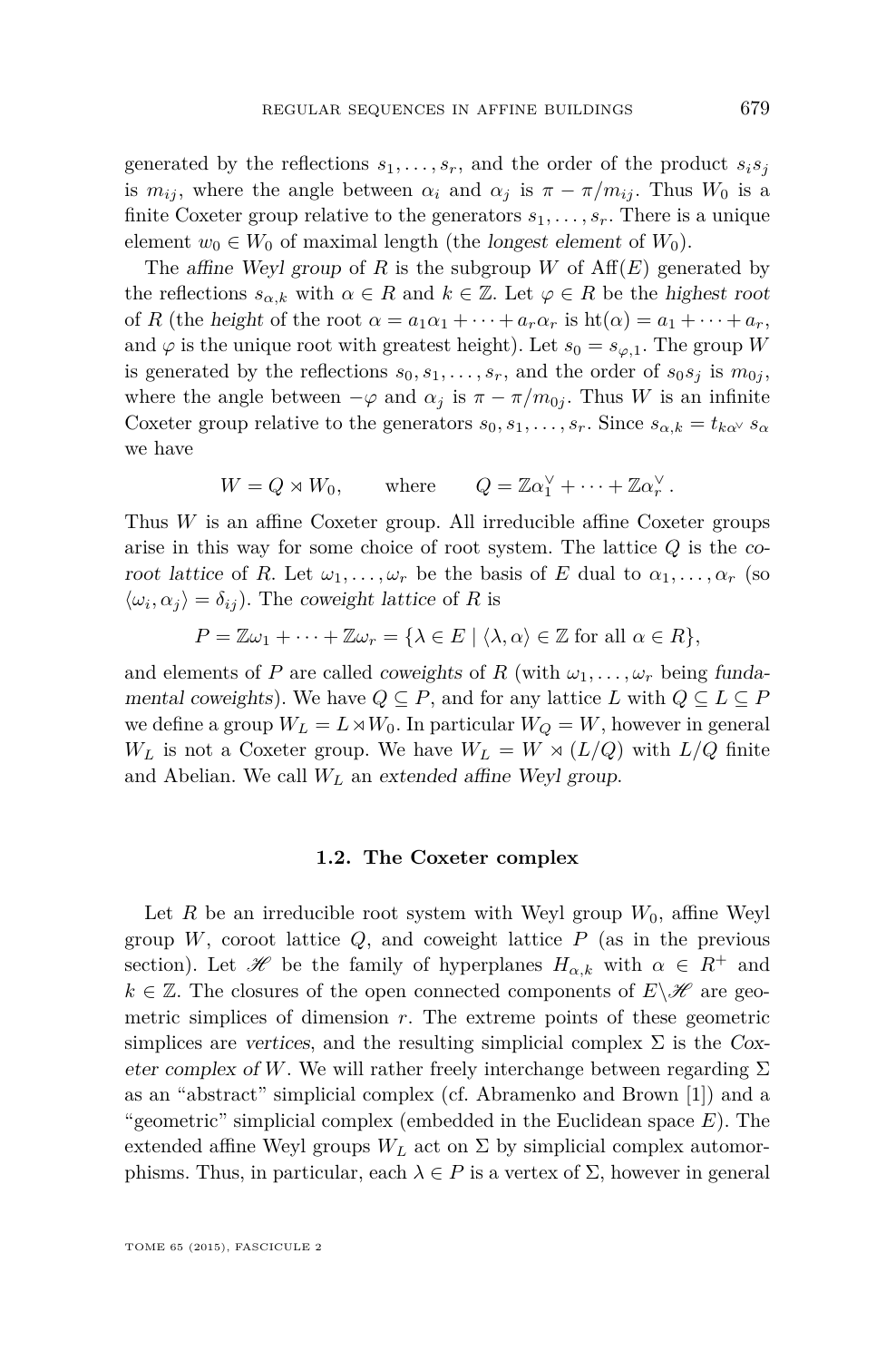*P* is a strict subset of the vertex set. The vertices  $\lambda \in P$  are called the special vertices of  $\Sigma$ .

The maximal dimensional simplices of  $\Sigma$  are called *chambers* (thus, each chamber has exactly  $r + 1$  vertices). The fundamental chamber is the geometric simplex

$$
\mathfrak{c}_0 = \{ x \in E \mid \langle x, \alpha_i \rangle \geq 0 \text{ for all } i = 1, \dots, r \text{ and } \langle x, \varphi \rangle \leq 1 \},
$$

where  $\varphi$  is the highest root of *R*. This chamber is bounded by the hyperplanes  $H_{\alpha_i}$  (1  $\leqslant i \leqslant r$ ) and  $H_{\varphi,1}$ . The affine Weyl group *W* acts simply transitively on the set of chambers of  $\Sigma$ , and we usually identify the chambers with *W* (by  $w \mathfrak{c}_0 \leftrightarrow w$ ).

The vertex set of  $\mathfrak{c}_0$  is  $\{0\} \cup \{\omega_i/m_i \mid 1 \leq i \leq r\}$ , where  $\varphi = m_1 \alpha_1 + \cdots$  $m_r \alpha_r$  is the highest root. Define the type of the vertex 0 to be  $\tau(0) = 0$ and the type of the vertex  $\omega_i/m_i$  to be  $\tau(\omega_i/m_i) = i$  for  $1 \leq i \leq r$ . This extends uniquely to a type function  $\tau : \Sigma \to 2^{\{0,1,\ldots,r\}}$  making  $\Sigma$  into a labelled simplicial complex (where each chamber has exactly one vertex of each type). The type of a simplex  $\sigma \in \Sigma$  is  $\tau(\sigma) = {\tau(x) \mid x \in \sigma}$ . The action of *W* on  $\Sigma$  preserves types, and *Q* is the set of all type 0 vertices of Σ.

The hyperplanes in  $\mathcal{H}$  are called the walls of  $\Sigma$ . Each wall  $H_{\alpha,k}$  of  $\Sigma$  determines two half apartments,  $H^+_{\alpha,k} = \{x \in E \mid \langle x, \alpha \rangle \geq k\}$  and  $H_{\alpha,k}^- = \{x \in E \mid \langle x, \alpha \rangle \leq k\}$  (the term "apartment" comes from the building language of the next section).

The fundamental sector of  $\Sigma$  is the geometric cone

$$
\mathfrak{s}_0 = \bigcap_{i=1}^r H_{\alpha_i,0}^+ = \{ x \in E \mid \langle x, \alpha_i \rangle \geq 0 \text{ for all } i = 1,\ldots,r \}.
$$

Points  $x \in \mathfrak{s}_0$  are called *dominant*, and it is convenient at times to write  $E^+ = \mathfrak{s}_0$ . Any set of the form  $w\mathfrak{s}_0$  with  $w \in W_P$  is called a sector of Σ. The base vertex of  $\mathfrak{s}_0$  is 0, and the sector panels of  $\mathfrak{s}_0$  are the half lines  $H_{\alpha_i} \cap \mathfrak{s}_0 = \mathbb{R}_{\geqslant 0} \omega_i$ ,  $1 \leqslant i \leqslant r$ . The base vertex and sector panels of  $w\mathfrak{s}_0$  are the translates of those for  $\mathfrak{s}_0$ , and so in particular sectors are always based at special vertices. Two sectors are adjacent if they have the same base vertex and share a sector panel. Since the group  $W_0$  acts simply transitively on the set of sectors with base vertex 0, for each  $\mu \in E$  there is a unique dominant element  $\mu^+ \in E^+$  in the orbit  $W_0 \mu$ .

Example [1.1](#page-7-0). — Figure 1.1 shows the  $\tilde{C}_2$  case.

Let  $R = \pm \{e_1 - e_2, e_1 + e_2, 2e_1, 2e_2\}$  be a root system of type  $C_2$ . The roots  $\alpha_1 = e_1 - e_2$  and  $\alpha_2 = 2e_2$  are simple roots. Thus  $\alpha_1^{\vee} = e_1 - e_2$ 

ANNALES DE L'INSTITUT FOURIER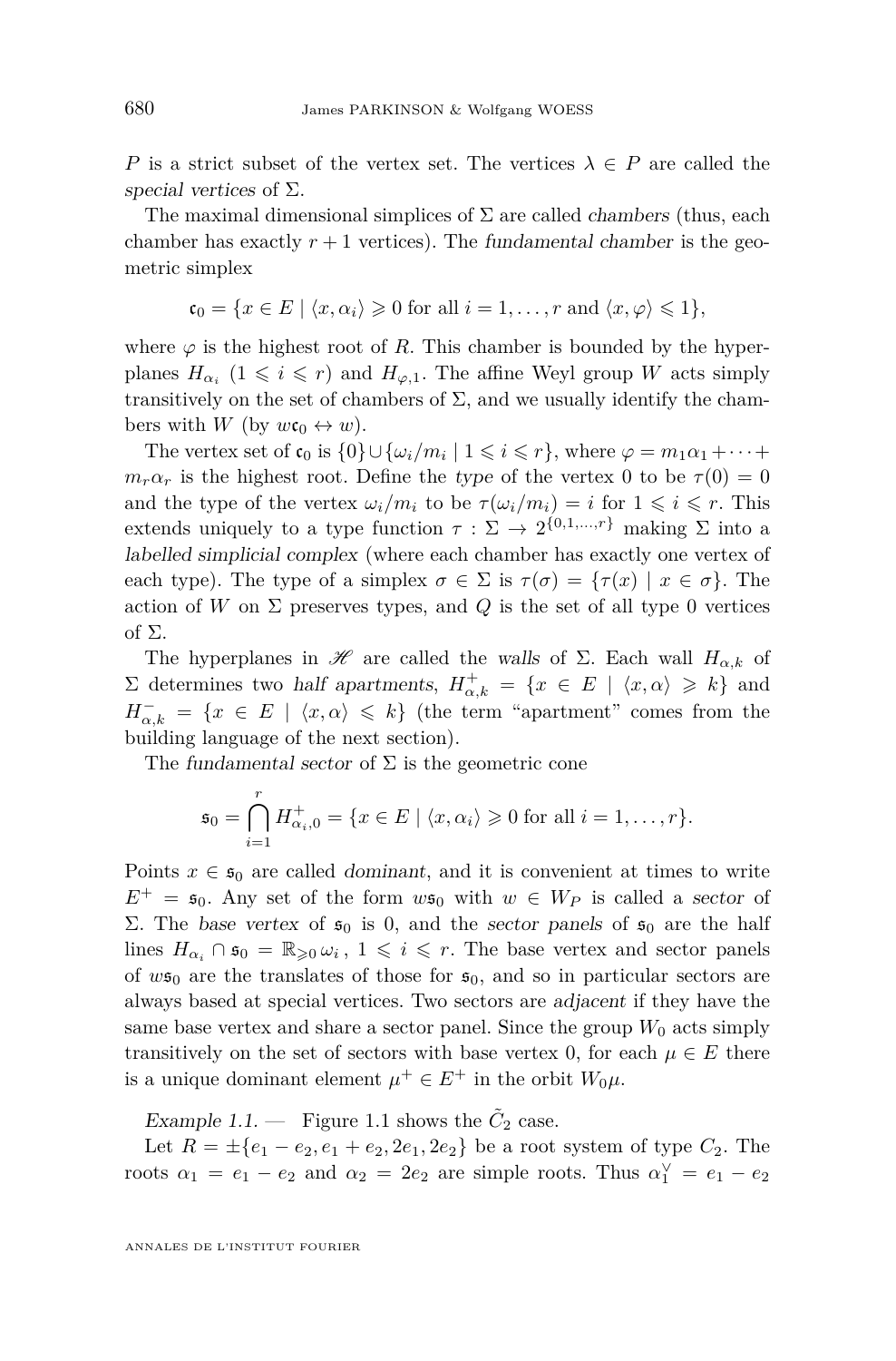<span id="page-7-0"></span>

Figure 1.1. The  $\tilde{C}_2$  Coxeter complex

and  $\alpha_2^{\vee} = e_2$  (as shown). The fundamental coweights are  $\omega_1 = e_1$  and  $\omega_2 = \frac{1}{2}(e_1 + e_2)$ . The highest root is  $2\alpha_1 + \alpha_2$ , and the vertices of  $\mathfrak{c}_0$  are  $\{0, \omega_1/2, \omega_2\}$ . The type 0 vertices (respectively type 2 vertices) are marked with  $\bullet$  (respectively  $\square$ ). The remaining vertices have type 1, and are not special vertices. The fundamental sector  $\mathfrak{s}_0$  is shaded. The coroot lattice *Q* is the set of type 0 vertices and the coweight lattice is the set of all special vertices.

#### **2. Affine buildings**

The theory of buildings grew from the fundamental work of Jacques Tits starting in the 1950s. The initial impetus was to give a uniform description of semisimple Lie groups and algebraic groups by associating a geometry to each such group. This "geometry of parabolic subgroups" later became known as the building of the group [\[25\]](#page-32-0). Since their invention, buildings and related geometries have enjoyed extensive study and development, and have found applications in many areas of mathematics; see Abramenko and Brown [\[1\]](#page-31-0), Ronan [\[21\]](#page-32-0), and the survey by Ji [\[9\]](#page-32-0). Our main reference for this section is [\[1\]](#page-31-0).

We begin with the definition of an affine building, along with some basic definitions from the theory of buildings. After this we define vector distances in the affine building, and then we introduce and develop the theory of vector valued Busemann functions on the affine building.

TOME 65 (2015), FASCICULE 2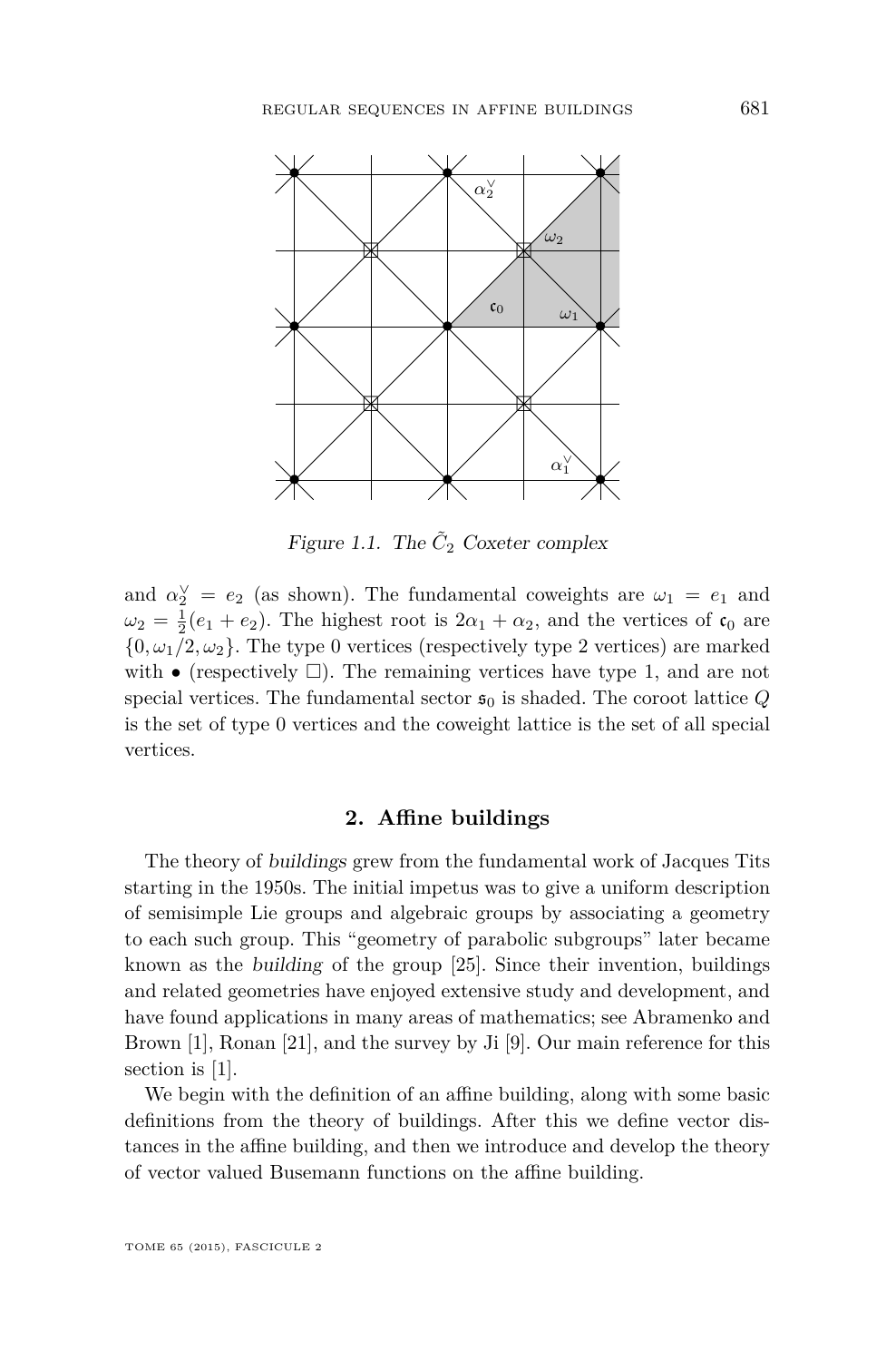#### **2.1. Definitions**

We adopt Tits' definition of buildings as simplicial complexes satisfying certain axioms (cf. [\[1\]](#page-31-0)). Recall that a simplicial complex with vertex set *V* is a collection  $\Delta$  of finite subsets of *V* (called *simplices*) such that for every  $v \in V$ , the singleton  $\{v\}$  is a simplex, and every subset of a simplex  $\sigma$  is a simplex (a face of  $\sigma$ ). If  $\sigma$  is a simplex which is not a proper subset of any other simplex then  $\sigma$  is a chamber of  $\Delta$ .

DEFINITION 2.1. — Let  $(W, S)$  be an irreducible affine Coxeter system with Coxeter complex  $\Sigma$ . A building of type  $(W, S)$  is a nonempty simplicial complex  $\Delta$  which is the union of subcomplexes called apartments, each isomorphic to  $\Sigma$ , such that

- (B1) given any two simplices of  $\Delta$  there is an apartment containing both of them, and
- (B2) if apartments  $A, A'$  of  $\Delta$  contain a common chamber then there is a unique simplicial complex isomorphism  $\psi : A \rightarrow A'$  fixing every vertex of  $A \cap A'$ .

Fix, once and for all, an apartment of  $\Delta$  and identify it with  $\Sigma$ . Thus we regard  $\Sigma$  as an apartment of  $\Delta$ , the "standard apartment". Let  $I =$  $\{0, 1, \ldots, r\}$ . The type function on  $\Sigma$  extends uniquely to a type function  $\tau : \Delta \to 2^I$  making  $\Delta$  into a labelled simplicial complex. The isomorphism in the second building axiom is necessarily type preserving.

The dimension of the simplex  $\sigma \in \Delta$  is  $|\sigma| - 1$ , and the codimension of  $\sigma$  is  $r + 1 - |\sigma|$ . The chambers are the maximal dimensional simplices, and a panel is a codimension 1 simplex. Chambers *c* and *d* of ∆ are *i*-adjacent (written  $c \sim_i d$ ) if they share a panel  $\pi$  of type *I*\{*i*}. A gallery of type  $(i_1, \ldots, i_n)$  from *c* to *d* is a sequence of chambers

$$
c = c_0 \sim_{i_1} c_1 \sim_{i_2} \cdots \sim_{i_n} c_n = d \quad \text{with} \ \ c_{k-1} \neq c_k \ \text{ for } \ 1 \leq k \leq n \, .
$$

This gallery has minimal length amongst all galleries from *c* to *d* if and only if  $s_{i_1} \cdots s_{i_n}$  is a reduced expression in *W*.

A building is called thick if every panel is contained in at least 3 chambers. For most of this paper we do not explicitly require  $\Delta$  to be thick, but we note that thick buildings are certainly the most interesting buildings.

As a minor technical point, we will always take the complete apartment system of  $\Delta$ . Thus every subcomplex of  $\Delta$  which is isomorphic to  $\Sigma$  is taken to be an apartment of  $\Delta$ . See [\[1,](#page-31-0) §4.5]. The definitions of walls, sectors, sector panels, and half apartments of  $\Sigma$  transfer across to the building  $\Delta$ .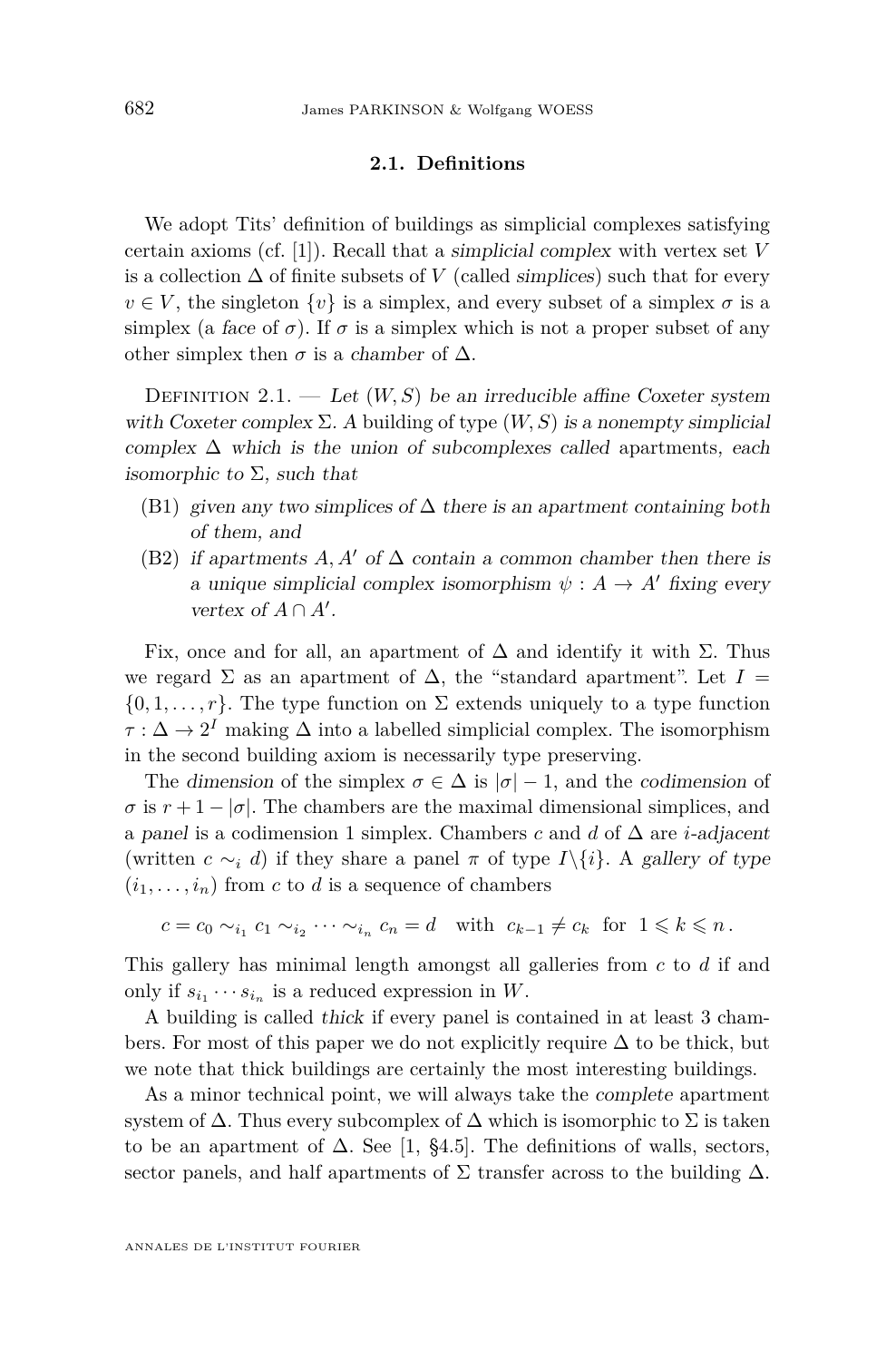<span id="page-9-0"></span>For example, a sector of  $\Delta$  is a subset of  $\Delta$  which is a sector in some apartment of  $\Delta$ , and so on.

Example 2.2.  $\qquad$  Figure 2.1 shows a simplified picture of an affine  $\tilde{A}_2$ building. If the building is thick then the branching must actually occur along every wall, and so the picture is rather incomplete. The chambers are the triangles, and the panels are the edges of the triangles. There are 6 apartments shown (for example, the "horizontal" sheet), and a sector is shaded.



Figure 2.1. A piece of an  $A_2$  building

The affine building  $\Delta$  can be viewed as a metric space  $(|\Delta|, d)$  in a standard way (the geometric realisation, see [\[1,](#page-31-0) §11.2]). Each apartment is isomorphic to an affine Coxeter complex and hence can be viewed as a metric space by the construction in Section [1.1.](#page-4-0) Then the building axioms ensure that these metrics can be 'glued together' in a unique way to give a metric on  $|\Delta|$ . All isomorphisms in the building axioms can be taken to be isometries. Since we will henceforth regard  $\Delta$  as a metric space, we will drop the vertical bar notation, and simply write  $\Delta$  for the metric space  $(|\Delta|, d)$ .

By [\[1,](#page-31-0) Theorem 11.16] the building  $\Delta$  is a CAT(0) space. Thus,  $\Delta$  is a complete metric space with unique geodesics, satisfying the negative curvature inequality: If  $x, y \in \Delta$ ,  $t \in [0, 1]$ , and  $p(t)$  is the unique point on the geodesic  $[x, y]$  with  $d(x, p(t)) = t d(x, y)$  then

(2.1) 
$$
d^{2}(z, p(t)) \leq (1-t) d^{2}(z, x) + t d^{2}(z, y) - t(1-t) d^{2}(x, y)
$$

for all  $z \in \Delta$ .

Since  $\Delta$  is CAT(0) we define the visibility boundary  $\partial \Delta$  in the usual way as the set of equivalence classes of rays (with two rays being parallel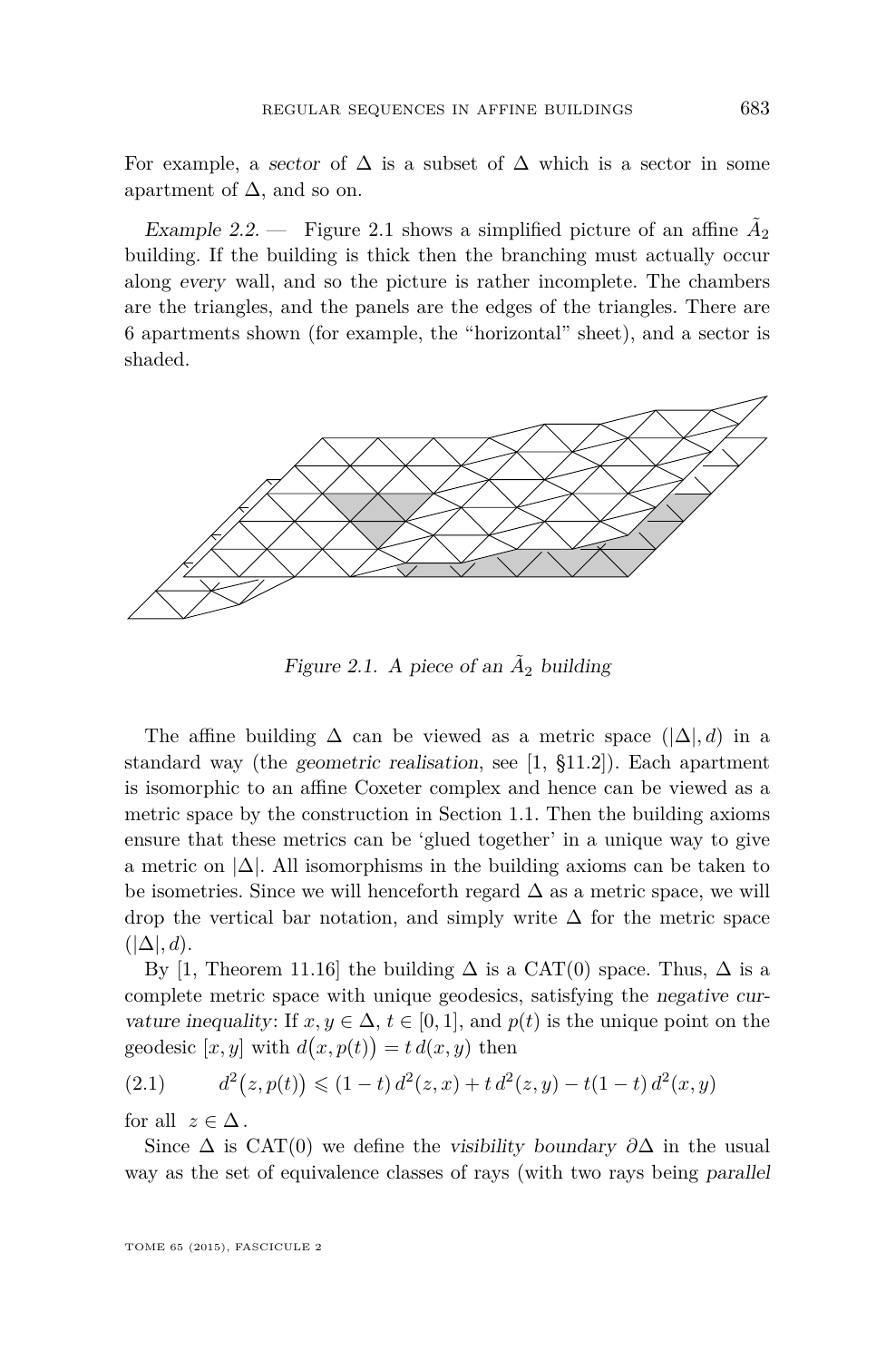<span id="page-10-0"></span>if the distance between them is bounded). The standard topology makes  $\overline{\Delta} = \Delta \cup \partial \Delta$  into a compact Hausdorff space (see Bridson and Haefliger [\[3,](#page-31-0) §II.8.5]). Points of the visibility boundary are called ideal points of ∆. Given  $\xi \in \partial \Delta$  and  $x \in \Delta$ , there is a unique ray in the class  $\xi$  with base point  $x$  ([\[3,](#page-31-0) Proposition II.8.2] or [\[1,](#page-31-0) Lemma 11.72]). We sometimes denote this ray by [x,  $\xi$ ). Thus one may think of  $\partial \Delta$  as "all rays based at x" for any fixed  $x \in \Delta$ .

Two fundamental facts from [\[1,](#page-31-0) Chapter 11] are:

- (S1) Given a sector  $\mathfrak s$  and a chamber *c* of  $\Delta$ , there is a subsector  $\mathfrak s'$  of  $\mathfrak s$ such that  $\mathfrak{s}' \cup c$  lies in an apartment, and
- (S2) given sectors  $\mathfrak{s}$  and  $\mathfrak{t}$  of  $\Delta$ , there are subsectors  $\mathfrak{s}' \subseteq \mathfrak{s}$  and  $\mathfrak{t}' \subseteq \mathfrak{t}$ such that  $\mathfrak{s}' \cup \mathfrak{t}'$  lies in an apartment.

The following configurations of half apartments, sectors, and chambers will arise later in this paper.

LEMMA 2.3. — Let *c* be a chamber of  $\Delta$ , let **s** be a sector of  $\Delta$ , and let *H*<sup>+</sup> be a half apartment of  $\Delta$  bounded by a wall *H* of  $\Delta$ .

- (1) If *c* has a panel contained in *H* then there is an apartment contain*ing*  $H$ <sup>+</sup> ∪  $c$ .
- (2) If *c* contains the base vertex of s then there is an apartment containing s ∪ *c*.
- (3) If the half apartment  $H^+$  and the sector  $\mathfrak s$  intersect exactly along a sector panel of  $\mathfrak s$  then there is an apartment containing  $H^+ \cup \mathfrak s$ .

Proof. — The first two statements are routine applications of [\[1,](#page-31-0) Theorem 5.73] (or [\[21,](#page-32-0) Theorem 3.6]). For the third statement, using ideas from [\[1,](#page-31-0) §11.5] one sees that the configuration  $H^+ \cup \mathfrak{s}$  is isometric to a subset of *W* (the key point here is that for any chambers  $c, d \in H^+ \cup \mathfrak{s}$  there is a minimal gallery from *c* to *d* which is contained in  $H^+ \cup \mathfrak{s}$ . Hence  $H^+ \cup \mathfrak{s}$ is contained in an apartment by [\[1,](#page-31-0) Theorem 5.73].  $\Box$ 

#### **2.2. Vector distance**

Recall that  $E^+ = \{x \in E \mid \langle x, \alpha_i \rangle \geq 0 \text{ for all } 1 \leq i \leq r\}.$ 

DEFINITION 2.4. — Let *x* and *y* be any points of  $\Delta$ . The vector distance  $d(x, y) \in E^+$  from *x* to *y* is defined as follows. By (B1), choose an apartment *A* containing *x* and *y* and choose a type preserving isomorphism  $\psi : A \to \Sigma$ . Then we define

$$
\boldsymbol{d}(x,y) = \big(\psi(y) - \psi(x)\big)^+,
$$

where for  $\mu \in E$ , we denote by  $\mu^+$  the unique element in  $W_0\mu \cap E^+$ .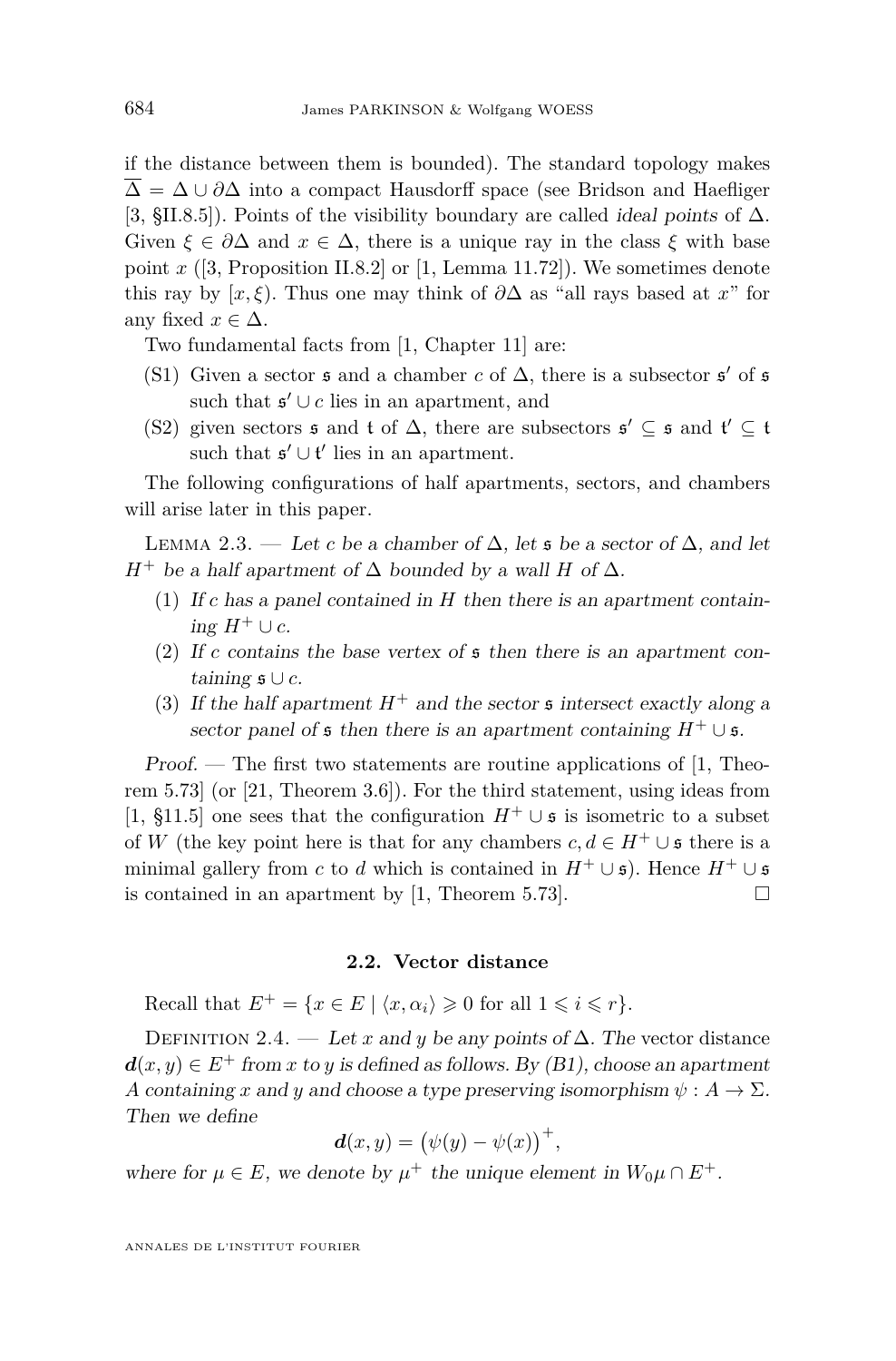By an argument similar to [\[16,](#page-32-0) Proposition 5.6], the building axiom (B2) implies that the value of  $d(x, y)$  does not depend on the choices of *A* and  $\psi$  in the definition. More intuitively, to compute  $\mathbf{d}(x, y)$  one looks at the vector from  $x$  to  $y$  (in any apartment containing  $x$  and  $y$ ) and takes the dominant representative of this vector under the  $W_0$ -action. We have  $d(x, y) = ||d(x, y)||$ , where  $d(x, y)$  is the metric distance in  $\Delta$ .

#### **2.3. Vector Busemann functions**

Busemann functions (see [\[3,](#page-31-0) Definition 8.17]) play an important role in the theory of  $CAT(0)$  spaces. In this section we will use retractions in the building to define vector analogues of Busemann functions for affine buildings. Essentially the "geodesic ray" in the usual definition of a Busemann function is replaced by a "sector" in the affine building (see Proposition [2.8\)](#page-12-0).

DEFINITION 2.5.  $\qquad$  In affine buildings there are two kinds of retractions – chamber based, and sector based. Let *A* be an apartment of ∆. Let *c* be a chamber of *A* and let **5** be a sector of *A*. The retractions  $\rho_{A,c} : \Delta \to A$ and  $\rho_{A,\mathfrak{s}}$ :  $\Delta \to A$  are defined as follows. Let  $x \in \Delta$ .

- (1) To compute  $\rho_{A,c}(x)$  choose an apartment A' containing *c* and *x* (using (B1)) and let  $\psi : A' \rightarrow A$  be the isomorphism from (B2) fixing  $A' \cap A$ . Then  $\rho_{A,c}(x) = \psi(x)$ .
- (2) To compute  $\rho_{A,\mathfrak{s}}(x)$  choose an apartment *A'* which contains a subsector  $\mathfrak{s}'$  of  $\mathfrak{s}$  and the point *x* (using (S1)). Let  $\psi : A' \to A$  be the isomorphism from (B2) fixing  $A' \cap A$ , and define  $\rho_{A,\mathfrak{s}}(x) = \psi(x)$ .

It is readily seen from the building axioms that the values of  $\rho_{A,c}(x)$  and  $\rho_{A,\mathfrak{s}}(x)$  do not depend on the particular choice of the apartment *A*<sup> $\prime$ </sup> (see [\[1\]](#page-31-0)).

For chambers *c* "sufficiently deep" in the sector  $\mathfrak{s}$  we have  $\rho_{A,\mathfrak{s}}(x) =$  $\rho_{A,c}(x)$ , although it is not possible to choose *c* independently of *x*. Conceptually,  $\rho_{A,c}$  "radially flattens" the building onto *A* from the centre *c*, and  $\rho_{A,s}$  flattens the building onto A from a remote centre "deep in the sector  $\mathfrak{s}$ ". Note that if  $\mathfrak{s}'$  is a sector of *A* such that  $\mathfrak{s} \cap \mathfrak{s}'$  contains a sector, then  $\rho_{A,\mathfrak{s}'} = \rho_{A,\mathfrak{s}}$ .

If  $\mathfrak s$  is a sector in an apartment A, then there is a unique isomorphism  $\psi_{A,\mathfrak{s}}: A \to \Sigma$  mapping  $\mathfrak{s}$  to  $\mathfrak{s}_0$  and preserving vector distances (cf. [\[17,](#page-32-0) Lemma 3.2]). That is,  $\psi_{A,\mathfrak{s}}(\mathfrak{s}) = \mathfrak{s}_0$  and  $d(\psi_{A,\mathfrak{s}}(x), \psi_{A,\mathfrak{s}}(y)) = d(x, y)$  for all  $x, y \in A$ . We often use  $\psi_{A, \mathfrak{s}}$  to fix a Euclidean coordinate system on an apartment *A*.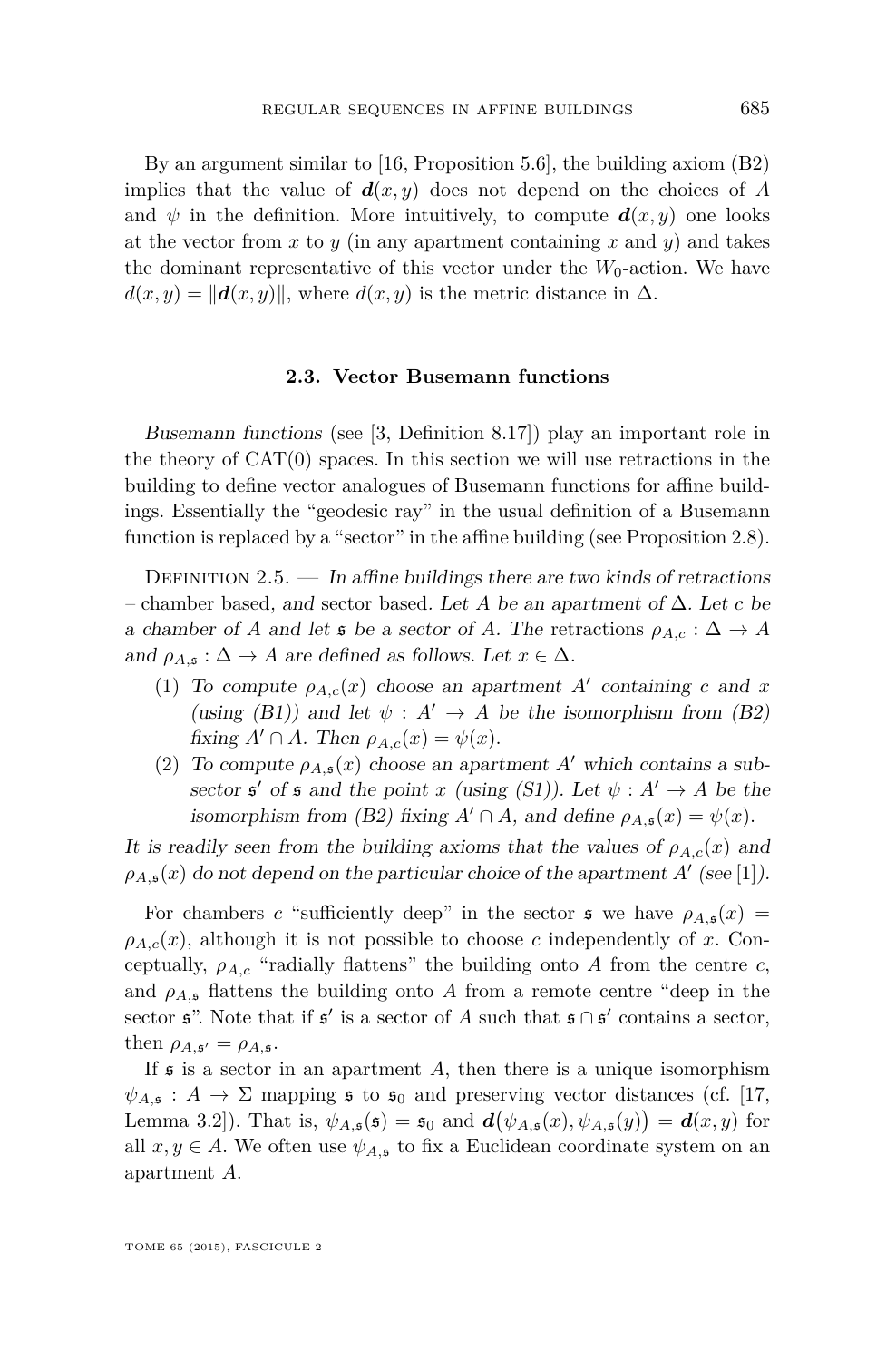<span id="page-12-0"></span>DEFINITION  $2.6.$  — The vector Busemann function associated to the sector s is the function

$$
\boldsymbol{h}_{\mathfrak{s}} : \Delta \to E \quad \text{given by} \quad \boldsymbol{h}_{\mathfrak{s}}(x) = \psi_{A,\mathfrak{s}}\big(\rho_{A,\mathfrak{s}}(x)\big)
$$

where *A* is any apartment containing **5**. It follows from the building axioms that the value of  $h_s$  does not depend on the choice of the apartment A containing  $\mathfrak{s}$ . We write  $h = h_{\mathfrak{s}_0}$ . Thus

$$
\mathbf{h}:\Delta\to E\qquad\text{is given by}\qquad\mathbf{h}(x)=\rho_{\Sigma,\mathfrak{s}_0}(x),
$$

since  $\psi_{\Sigma, \mathfrak{s}_0} : \Sigma \to \Sigma$  is the identity.

Example 2.7. — Let *A* be the "horizontal apartment" in Figure [2.1,](#page-9-0) and let  $\mathfrak s$  be the shaded sector. There are two ways to identify *A* with  $\Sigma$  such that **s** is identified with  $\mathfrak{s}_0$ , but only one of these ways (namely  $\psi_{A,\mathfrak{s}}$ ) will preserve vector distance (in this case this amounts to looking at *A* from "above" or "below"). To compute the vector Busemann function  $h<sub>s</sub>(x)$  one can imagine a strong wind blowing from deep within the sector s, causing the building to flatten down to the apartment *A*. Then  $h_s(x)$  is the place in *A* where *x* flattens to, where *A* is identified with  $\Sigma$  via  $\psi_{A,\mathfrak{s}}$ .

Comparing the following proposition with [\[3,](#page-31-0) Definition 8.17] shows that our vector Busemann function is an analogue of the usual Busemann functions for CAT(0) spaces with "geodesic rays" replaced by "sectors" (and also with an extra superficial minus sign).

PROPOSITION 2.8. — Let  $\mathfrak s$  be a sector of  $\Delta$  with base point  $\mathfrak s(0)$ . For each  $\lambda \in E^+$  let  $\mathfrak{s}(\lambda)$  be the unique point of  $\mathfrak{s}$  with  $d(\mathfrak{s}(0), \mathfrak{s}(\lambda)) = \lambda$ . Then

$$
\boldsymbol{h}_{\mathfrak{s}}(x) = \lim_{\lambda \to \infty} \Big( \lambda - \boldsymbol{d}\big(x, \mathfrak{s}(\lambda)\big) \Big) \quad \text{for all } x \in \Delta \,,
$$

where the limit is taken with  $\langle \lambda, \alpha_i \rangle \rightarrow \infty$  for each  $i = 1, \ldots, r$ . In particular, the limit exists.

Proof. — Let *A* be an apartment containing **5**, and let  $\rho = \rho_{A,\mathfrak{s}}$  and  $\psi = \psi_{A,\mathfrak{s}}$ . Thus, by definition,  $h_{\mathfrak{s}}(x) = \psi(\rho(x))$ . Choose an apartment *A'* (by (S1)) containing a subsector  $\mathfrak{s}'$  of  $\mathfrak{s}$  and the point  $x \in \Delta$ . Note that  $A'$ contains all points  $\mathfrak{s}(\lambda)$  with each  $\langle \lambda, \alpha_i \rangle$  sufficiently large, and for such  $\lambda$ we have

$$
\boldsymbol{d}\Big(\rho(x),\rho\big(\mathfrak{s}(\lambda)\big)\Big)=\boldsymbol{d}\big(x,\mathfrak{s}(\lambda)\big),
$$

because  $\rho|_{A'}: A' \to A$  is a type preserving isomorphism (and hence preserves vector distance). On the other hand, since  $h_s = \psi \circ \rho$  and  $\psi$  preserves vector distances, we have

$$
d\Big(\rho(x),\rho(\mathfrak{s}(\lambda))\Big)=d\Big(\boldsymbol{h}_{\mathfrak{s}}(x),\boldsymbol{h}_{\mathfrak{s}}\big(\mathfrak{s}(\lambda)\big)\Big)=d\big(\boldsymbol{h}_{\mathfrak{s}}(x),\lambda\big).
$$

ANNALES DE L'INSTITUT FOURIER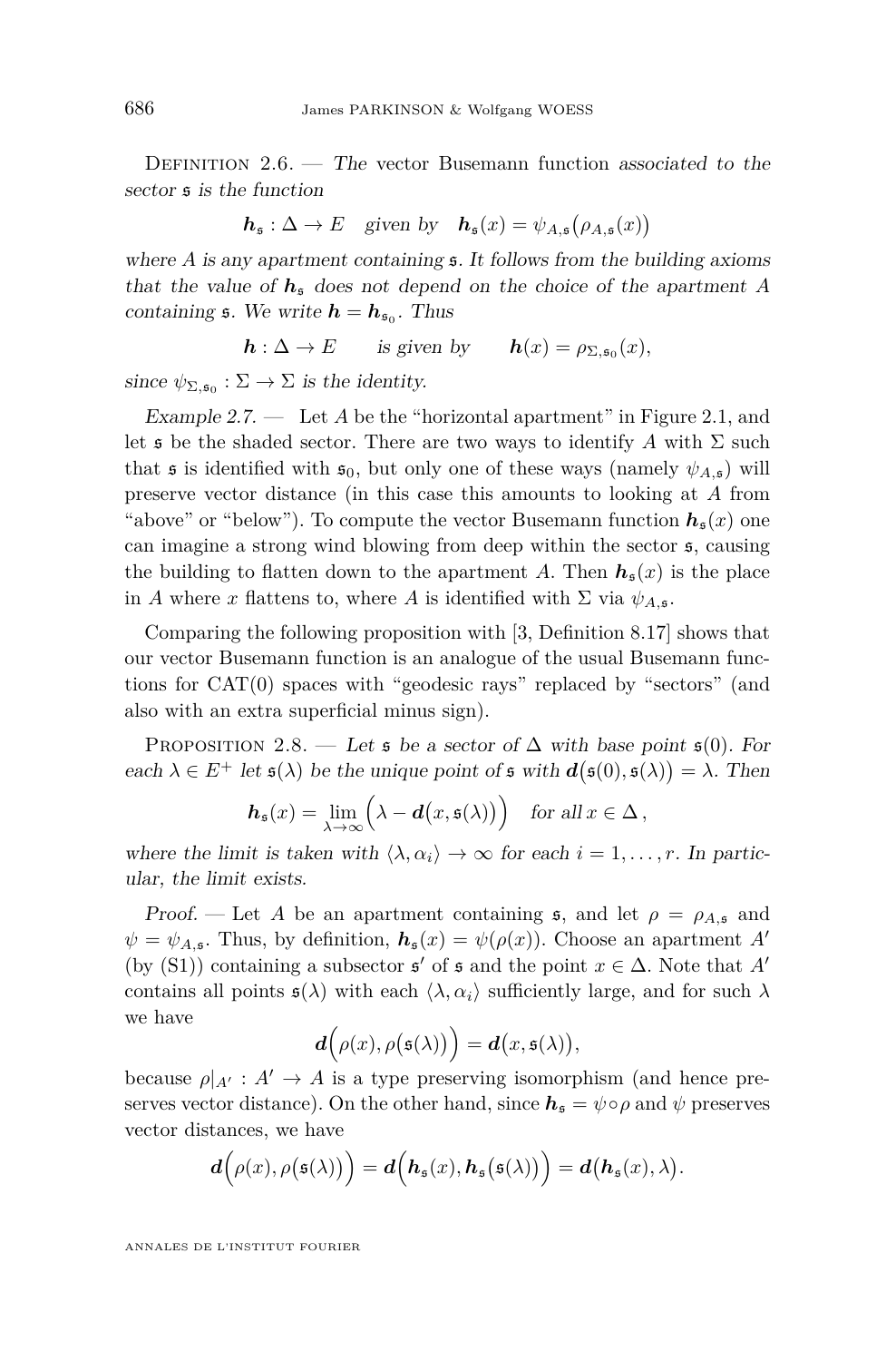<span id="page-13-0"></span>For sufficiently large  $\lambda$  we have  $d(h_{\mathfrak{s}}(x), \lambda) = \lambda - h_{\mathfrak{s}}(x)$  by the Euclidean geometry of *E* and the fact that  $\lambda - h_{\rm s}(x)$  is dominant for large  $\lambda$ . Thus for fixed  $x \in \Delta$  we have  $h_s(x) = \lambda - d(x, \mathfrak{s}(\lambda))$  for all  $\lambda$  with each  $\langle \lambda, \alpha_i \rangle$ sufficiently large, hence the result.

#### **2.4. The building of a Lie group over a non-archimedean local field**

Affine buildings are intimately related to Lie groups over non-archimedean local fields. Specifically, if *G* is such a group with maximal compact subgroup  $K$ , then  $G/K$  is a subset of the vertex set of the so called affine Bruhat-Tits building  $\Delta$  of *G* (see [\[5\]](#page-32-0) and [\[14\]](#page-32-0)).

Let us first give the details for the concrete type  $A$  example. Let  $\mathbb F$  be a non-archimedean local field with ring of integers  $\mathfrak o$  and uniformiser  $\varpi$ . Thus **F** is either a finite extension of the *p*-adics  $\mathbb{Q}_p$  or **F** is the field of formal Laurent series  $\mathbb{F}_q((t))$  with coefficients in a finite field  $\mathbb{F}_q$ . If  $\mathbb{F} = \mathbb{Q}_p$  then  $\mathfrak{o} = \mathbb{Z}_p$  and  $\mathfrak{\varpi} = p$ , and if  $\mathbb{F} = \mathbb{F}_q(\mathfrak{h})$  then  $\mathfrak{o} = \mathbb{F}_q[[t]]$  and  $\mathfrak{\varpi} = t$ .

Let  $G = PGL_{r+1}(\mathbb{F})$  and let  $K = PGL_{r+1}(\mathfrak{o})$ . Write  $P = \mathbb{Z}^{r+1} + \mathbb{Z}1$ , with  $\mathbf{1} = (1, \ldots, 1)$ , and  $P^+ = \{ \lambda \in \mathbb{Z}^{r+1} \mid \lambda_1 \geqslant \cdots \geqslant \lambda_{r+1} \} + \mathbb{Z} \mathbf{1}$ . For each  $\lambda \in P$  let  $t_{\lambda} = \text{diag}(\varpi^{-\lambda_1}, \dots, \varpi^{-\lambda_{r+1}})$  (note that  $t_{\lambda+Z} \mathbf{1} = t_{\lambda}$  in *G*). Let *U* be the upper triangular matrices in *G* with 1s on the diagonal. The Cartan and Iwasawa decompositions of *G* are (respectively):

(2.2) 
$$
G = \bigsqcup_{\lambda \in P^+} Kt_{\lambda}K \quad \text{and} \quad G = \bigsqcup_{\mu \in P} Ut_{\mu}K.
$$

The Bruhat-Tits building of *G* is a simplicial complex  $\Delta$  with vertex set *G/K*. In the 1-skeleton of  $\Delta$ , the vertex *gK* is adjacent to the vertex *hK* if and only if  $g^{-1}hK \subseteq Kt_{\omega_i}K$  for some  $1 \leq i \leq r$ , where  $\omega_i = (1, \ldots, 1, 0, \ldots, 0) + \mathbb{Z}1$  (with *i* 1s).

Each panel of  $\Delta$  lies in exactly  $|k| + 1$  chambers, where  $k = \mathfrak{o}/\varpi \mathfrak{o}$  is the (finite) residue field of F. Thus, for example, if  $\mathbb{F} = \mathbb{F}_q(\mathfrak{t})$  then every panel lies in exactly  $q + 1$  chambers. The vector distance between vertices  $qK$ and  $hK$  in  $\Delta$  is

(2.3) 
$$
d(gK, hK) = \lambda
$$
 if and only if  $g^{-1}hK \subseteq Kt_{\lambda}K$ ,

and since each  $u \in U$  stabilises a subsector of the fundamental sector of  $\Delta$ , the Busemann function  $h$  is given by

(2.4) 
$$
h(gK) = \mu \quad \text{if and only if} \quad gK \subseteq Ut_{\mu}K.
$$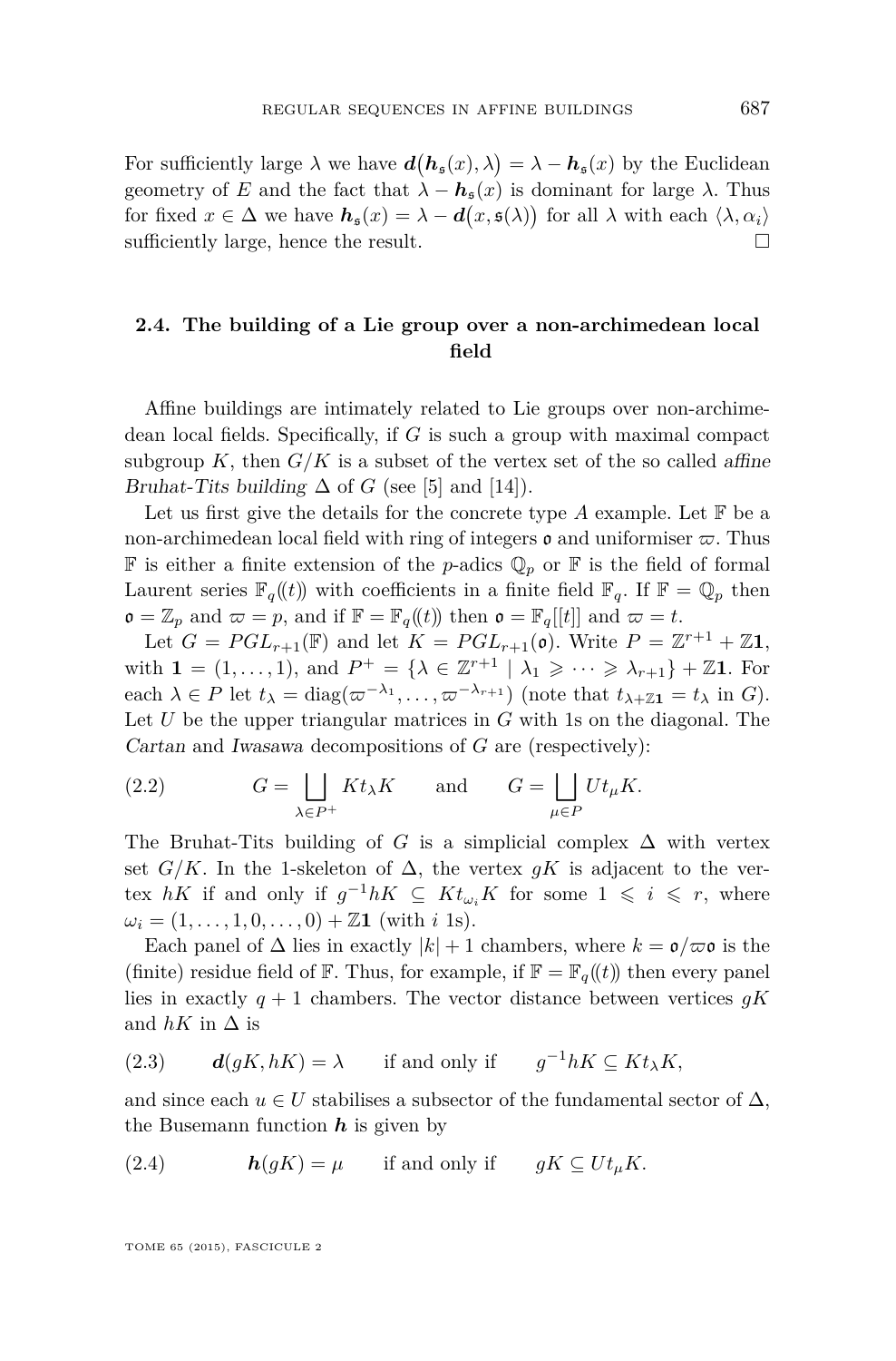<span id="page-14-0"></span>More generally, let *R* be a root system with coroot lattice *Q* and coweight lattice *P*, and let *L* be a lattice with  $Q \subseteq L \subseteq P$ . Let **F** be a nonarchimedean local field as above. Let  $G = G(\mathbb{F})$  be the Chevalley group over  $\mathbb F$  with root datum  $(R, L)$  (see [\[24\]](#page-32-0) or [\[6\]](#page-32-0)). Thus *G* is generated by elements  $x_{\alpha}(f)$  and  $h_{\lambda}(g)$  with  $\alpha \in R$ ,  $\lambda \in L$ ,  $f \in \mathbb{F}$ , and  $g \in \mathbb{F}^{\times}$ . One may view the elements  $x_\alpha(f)$  as analogues of the elementary matrices from type *A*, and the elements  $h_{\lambda}(q)$  are analogues of the diagonal matrices. Then the relations in *G* are the analogues of the usual row reduction operations.

Let  $\theta : \mathfrak{o} \to k$  be the canonical homomorphism onto the residue field  $k = \mathfrak{o}/\varpi \mathfrak{o}$  (for example, if  $\mathbb{F} = \mathbb{F}_q(\mathfrak{t})$ ) then  $\theta$  is evaluation at  $t = 0$ ). The standard Iwahori subgroup is defined by the following diagram, where  $B(k)$ is the standard Borel subgroup of *G*(*k*).

$$
G = G(\mathbb{F})
$$
  
\n
$$
K = G(\mathfrak{o}) \xrightarrow{\theta} G(k)
$$
  
\n
$$
I = \theta^{-1}(B(k)) \xrightarrow{\theta} B(k)
$$

Then  $G/I$  is the set of chambers of an affine building  $\Delta$  of type *W*, where *W* is the affine Weyl group of *R*. Moreover, *G/K* is a subset of the vertex set of  $\Delta$ . Specifically,  $G/K$  is the set of all vertices  $x$  of  $\Delta$  with  $\tau(x) \in$  $\{\tau(\lambda) \mid \lambda \in L\}$  (if  $L = Q$  then this is precisely the set of all type 0 vertices of  $\Delta$ , and if  $L = P$  then it is the set of all special vertices of  $\Delta$ ). The Cartan and Iwasawa decompositions [\(2.2\)](#page-13-0) hold (with *U* being the subgroup of *G* generated by the elements  $x_\alpha(f)$  with  $\alpha \in R^+$  and  $f \in \mathbb{F}$ , and with  $t_\lambda$  given by  $t_{\lambda} = h_{\lambda}(\varpi^{-1})$ ). Moreover the vector distance function *d* and Buesmann function  $h$  are exactly as in  $(2.3)$  and  $(2.4)$ .

#### **3. Regular sequences in affine buildings**

Let  $\Delta$  be an irreducible affine building with Coxeter complex  $\Sigma$  in the Euclidean space *E*. Let  $\lambda \in E^+$ . A  $\lambda$ -ray in  $\Delta$  is a function  $\mathfrak{r}: [0, \infty) \to \Delta$ such that

$$
\mathbf{d}(\mathfrak{r}(t_1),\mathfrak{r}(t_2)) = (t_2 - t_1)\lambda \quad \text{for all } t_2 \geq t_1 \geq 0.
$$

Since we are specifying both speed and direction, the notion of a  $\lambda$ -ray is a refinement of the usual notion of a ray in a CAT(0) space.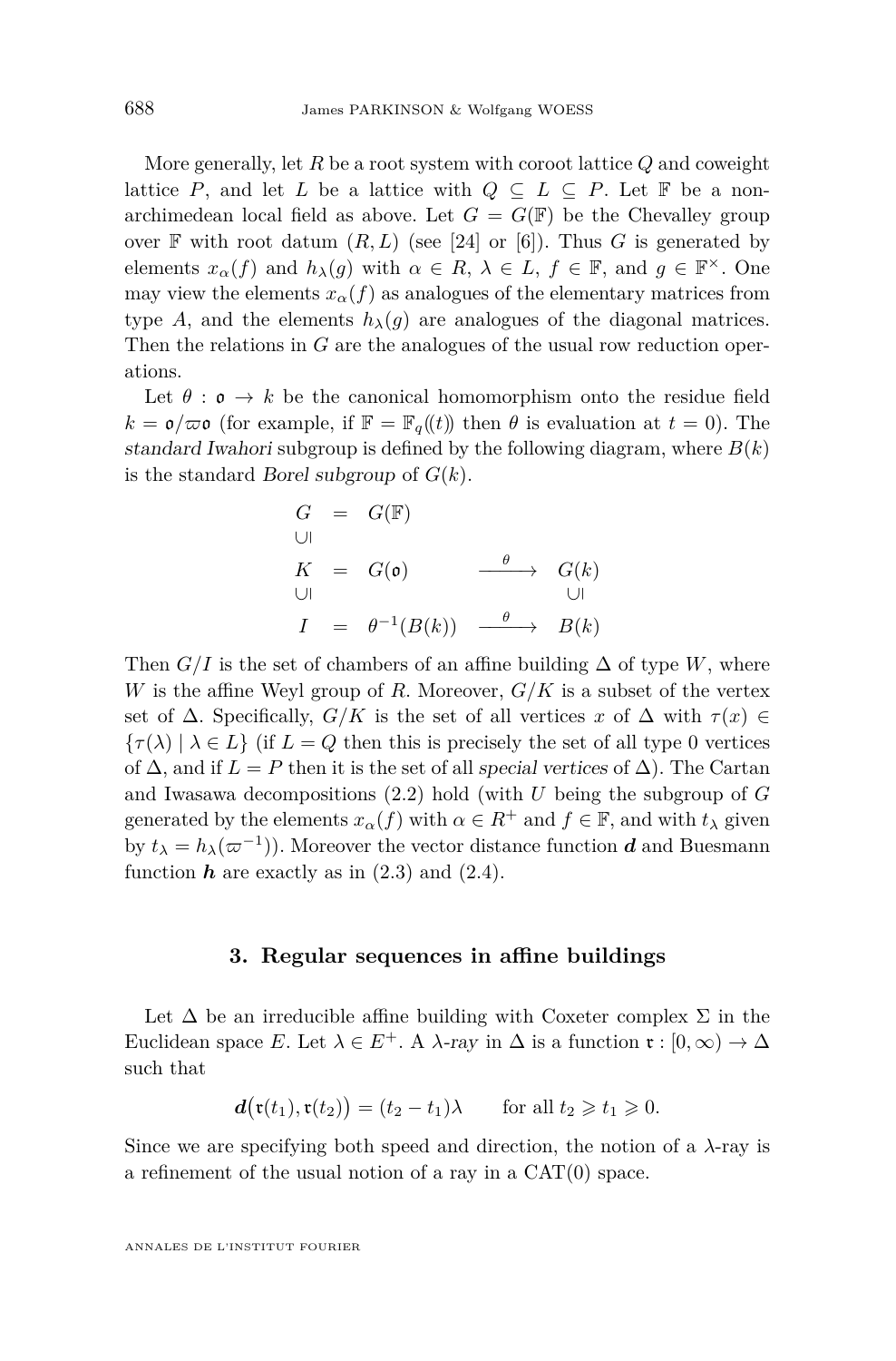<span id="page-15-0"></span>DEFINITION 3.1. — A sequence  $(x_n)_{n\geq 0}$  is  $\lambda$ -regular if there exists a  $\lambda$ -ray  $\mathfrak{r} : [0, \infty) \to \Delta$  such that

$$
d(x_n, \mathfrak{r}(n)) = o(n).
$$

Here,  $o(n)$  is the usual "little- $o$ " notation. Without loss of generality we may stipulate that  $\mathfrak{r}(0) = x_0 = o$  in the definition, and we will do so throughout.

The main result of this paper is the following characterisation of *λ*-regular sequences in the spirit of Kaimanovich's original characterisation [\[10,](#page-32-0) Theorems 2.1 and 2.4] for symmetric spaces.

THEOREM 3.2. — Let  $(x_n)_{n\geq 0}$  be a sequence in  $\Delta$ , and let  $\lambda \in E^+$ . Let  $\mathfrak s$  be a sector of  $\Delta$ . The following are equivalent.

- (1) The sequence  $(x_n)_{n\geqslant 0}$  is  $\lambda$ -regular.
- (2)  $d(x_n, x_{n+1}) = o(n)$  and  $h_s(x_n) = n\mu_s + o(n)$  for some  $\mu_s \in W_0 \lambda$ (independent of *n*).
- (3)  $d(x_n, x_{n+1}) = o(n)$  and  $d(o, x_n) = n\lambda + o(n)$ .

We shall show in several steps that  $(1) \Rightarrow (2) \Rightarrow (3) \Rightarrow (1)$ . The implication  $(1) \Rightarrow (2)$  is quite straightforward:

Proof of Theorem 3.2,  $(1) \Rightarrow (2)$ . — Let  $\mathfrak{r}: [0, \infty) \to \Delta$  be a  $\lambda$ -ray with  $d(x_n, \mathfrak{r}(n)) = o(n)$ . Then

$$
d(x_n,x_{n+1}) \leq d(x_n,\mathfrak{r}(n)) + d(\mathfrak{r}(n),\mathfrak{r}(n+1)) + d(\mathfrak{r}(n+1),x_{n+1}) = o(n).
$$

By [\[1,](#page-31-0) Theorem 11.53], the image of the  $\lambda$ -ray  $\mathfrak r$  lies in an apartment, and hence in a sector **t**. By (S2) there exist a subsector **t'** of **t** and a subsector **s'** of  $\mathfrak s$  such that  $\mathfrak t'$  and  $\mathfrak s'$  lie in a common apartment  $A'$ , say. We claim that

 $h_{\mathfrak{s}}|_{A'}: A' \to E$  is an isomorphism preserving vector distances.

Let *A* be an apartment containing **s**. By definition,  $h_s = \psi_{A,s} \circ \rho_{A,s}$ , where  $\psi_{A,\mathfrak{s}}: A \to E$  is the unique isomorphism mapping  $\mathfrak{s}$  to  $\mathfrak{s}_0$  and preserving vector distances. From the definition of sector retractions we have  $\rho_{A,\mathfrak{s}} =$  $\rho_{A,\mathfrak{s}'}$  (since  $\mathfrak{s}'$  is a subsector of  $\mathfrak{s}$ ), and that  $\rho_{A,\mathfrak{s}'}|_{A'} : A' \to A$  is the isomorphism fixing  $A \cap A'$  pointwise, whence (3.1).

Let z be the base vertex of  $t'$ , and let  $t'$  be the unique  $\lambda$ -ray with image in t' and with  $\mathbf{r}'(0) = z$ . Then  $d(\mathbf{r}(t), \mathbf{r}'(t))$  is a constant (as the rays are parallel and in a common apartment; indeed they are both in the sector t). Since  $\mathfrak{r}'$  lies in  $A'$ , (3.1) gives

$$
\mathbf{h}_{\mathfrak{s}}(\mathfrak{r}'(t)) = \mathbf{h}_{\mathfrak{s}}(z) + t\mu \quad \text{for some } \mu \in W_0 \lambda.
$$

TOME 65 (2015), FASCICULE 2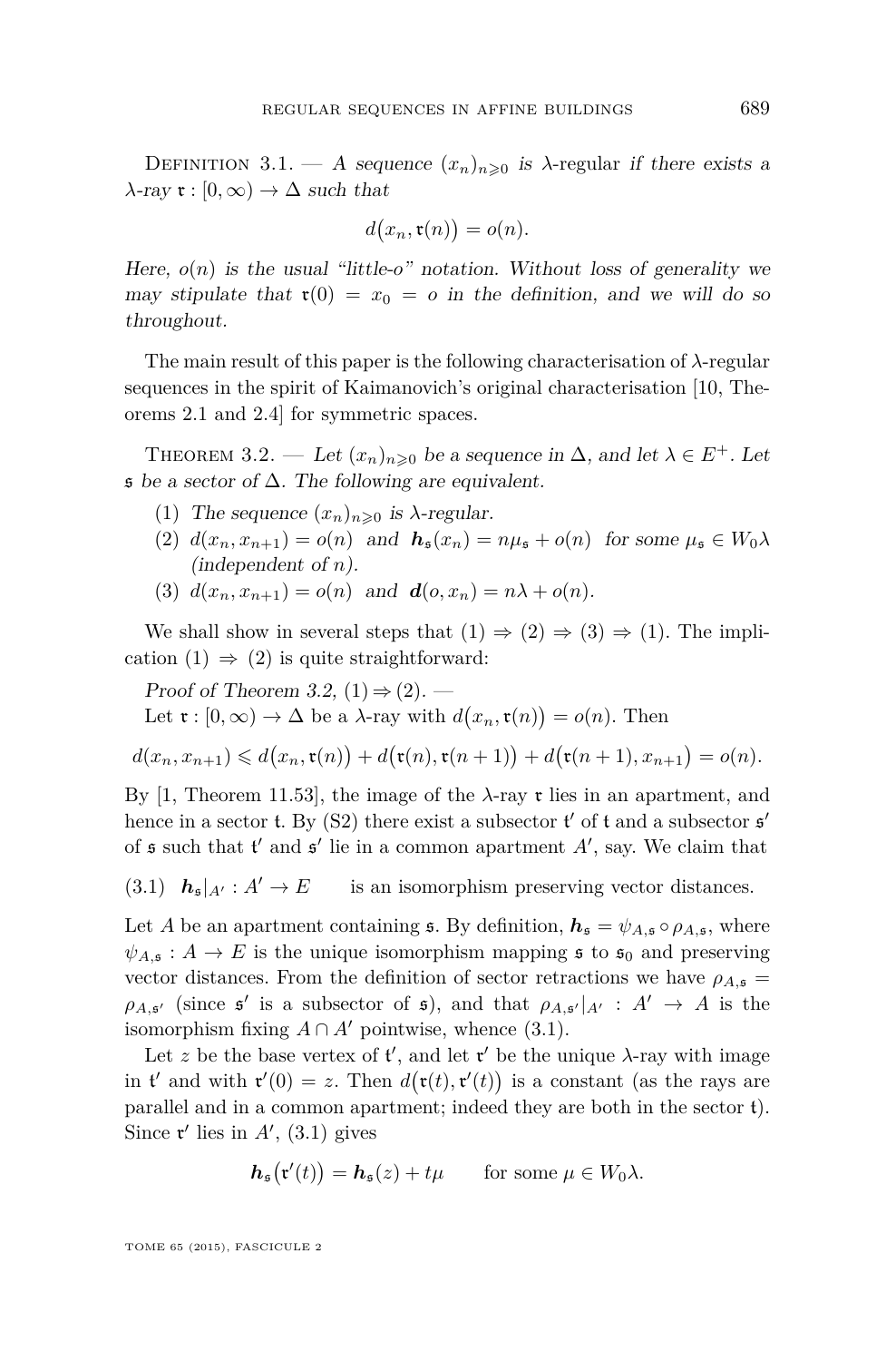<span id="page-16-0"></span>Since  $d(\mathbf{r}(t), \mathbf{r}'(t)) = O(1)$ , and since retractions do not increase distance [\[1,](#page-31-0) Theorem 11.16], we have  $h_{\mathfrak{s}}(\mathfrak{r}(n)) = h_{\mathfrak{s}}(\mathfrak{r}'(n)) + O(1) = n\mu + O(1)$ , and hence  $h_s(x_n) = n\mu + o(n)$ .

We now turn to the implication  $(2) \Rightarrow (3)$ . The following lemma (cf. [\[17\]](#page-32-0)) is of independent interest. It gives a quantitative version of the fundamental result [\[1,](#page-31-0) Theorem 11.63].

LEMMA 3.3. — Let *A* be an apartment of  $\Delta$ , and let **s** be a sector of *A*. For each wall *H* of *A*, let  $H^+$  be the half apartment of *A* bounded by *H* and containing a subsector of  $\mathfrak{s}$ . Let  $c_0, \ldots, c_n$  be a gallery in  $\Delta$  with  $c_0 \subset A$ . Let  $H_k$  be the wall of *A* containing the panel  $\rho_{A,\mathfrak{s}}(c_{k-1} \cap c_k)$ . Then there exists an apartment  $A_n$  containing  $c_n$  and  $H_1^+ \cap \cdots \cap H_n^+$ .

Proof. — We use induction on *n*, with  $A_0 = A$  starting the induction. Suppose that  $A_{n-1}$  contains  $c_{n-1}$  and  $H_1^+ \cap \cdots \cap H_{n-1}^+$ . Let *H* be the wall of  $A_{n-1}$  containing  $c_{n-1} \cap c_n$ , and let  $H^+$  be the half apartment of  $A_{n-1}$ bounded by *H* and containing a subsector of  $\mathfrak s$  (note that  $A_{n-1}$  contains a subsector of  $\mathfrak s$  by hypothesis). Let  $A_n$  be an apartment containing  $H^+$ and  $c_n$  (Lemma [2.3\)](#page-10-0). We claim that  $A_n$  contains  $H_1^+ \cap \cdots \cap H_n^+$ . To see this, let  $\psi : A \to A_{n-1}$  be an isomorphism fixing  $A \cap A_{n-1}$  pointwise (this intersection is nonempty since both apartments contain a subsector of  $\epsilon$ ). Then  $\psi(H_n^+) = H^+$ , because  $\psi$  is the inverse of the isomorphism  $\rho_{A,\mathfrak{s}}|_{A_{n-1}}$ :  $A_{n-1} \rightarrow A$  (by the definition of sector based retractions). Therefore

$$
H_1^+ \cap \cdots \cap H_n^+ = \psi(H_1^+ \cap \cdots \cap H_n^+)
$$
  
\n(since  $H_1^+ \cap \cdots \cap H_n^+ \subseteq A \cap A_{n-1}$ )  
\n
$$
= \psi(H_1^+ \cap \cdots \cap H_{n-1}^+) \cap \psi(H_n^+)
$$
  
\n
$$
= H_1^+ \cap \cdots \cap H_{n-1}^+ \cap H^+
$$
  
\n(since  $H_1^+ \cap \cdots \cap H_{n-1}^+ \subseteq A_{n-1}$ )

Thus  $H_1^+ \cap \cdots \cap H_n^+ \subseteq A_n$ , completing the proof.

LEMMA 3.4.  $-$  Let *A* be an apartment containing a sector  $\mathfrak{s}$ . Let  $\mathfrak{s}'$  be a sector of *A* adjacent to s, and let *H* be the wall of *A* separating s and  $\mathfrak{s}'$ . Let  $x \in \Delta$ , and suppose that there is an apartment containing  $\mathfrak{s}$  and  $x$ . Then

$$
d(\rho_{A,\mathfrak{s}}(x),\rho_{A,\mathfrak{s}'}(x)) \leq 2d(\rho_{A,\mathfrak{s}}(x),H).
$$

Proof. — Let  $A'$  be an apartment containing x and  $\mathfrak s$  (such an apartment exists by hypothesis). Let  $\psi : A' \to A$  be the isomorphism from (B2) fixing *A*<sup> $\prime$ </sup> ∩*A* pointwise. Let *H*<sup> $\prime$ </sup> be the wall of *A*<sup> $\prime$ </sup> with  $\psi$ (*H*<sup> $\prime$ </sup>) = *H*. Let *H*<sub> $+$ </sub><sup> $\prime$ </sup> be the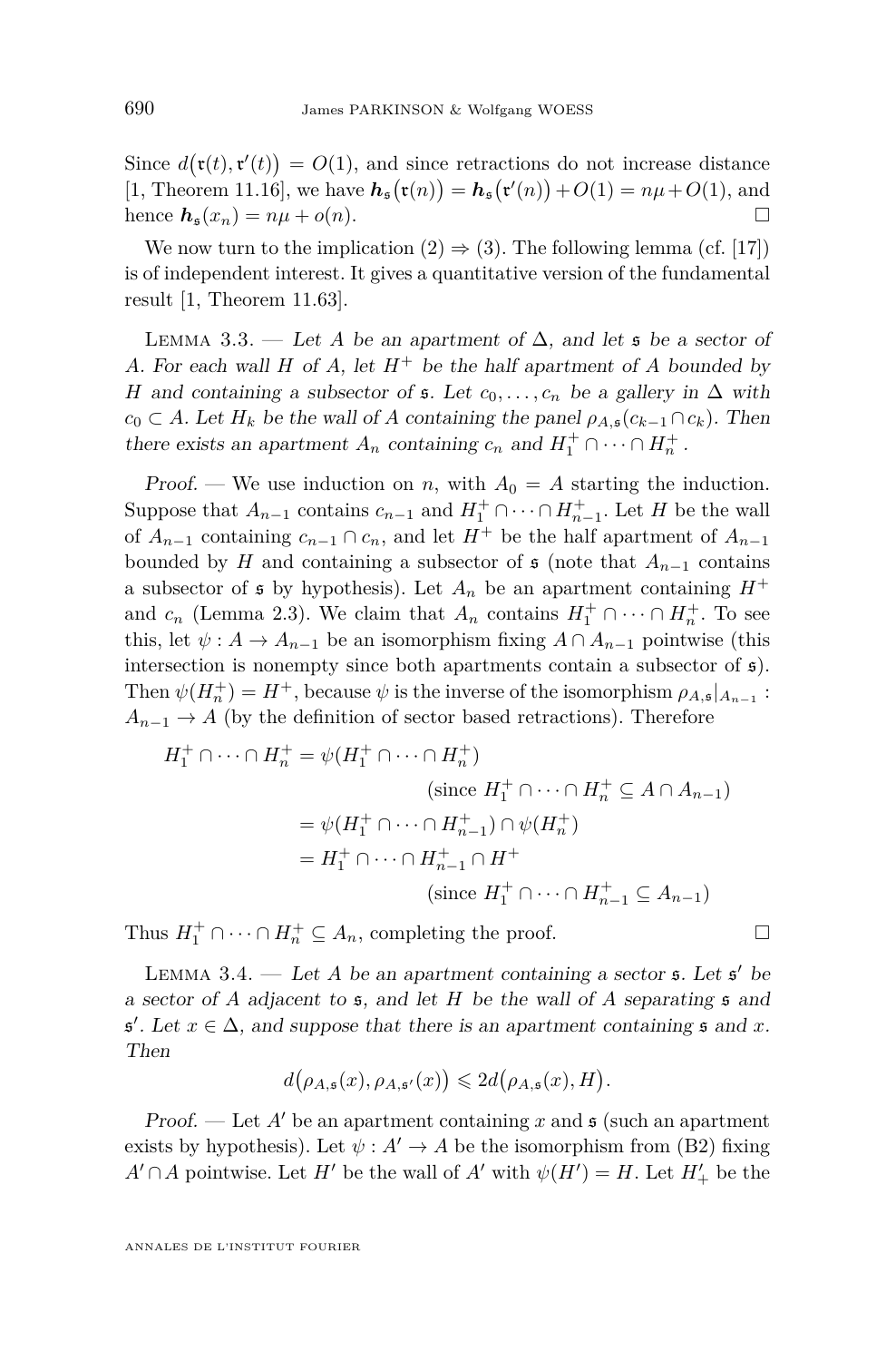half apartment of A' containing  $\epsilon$ . By Lemma [2.3](#page-10-0) there exists an apartment *A*<sup> $\prime\prime$ </sup> containing *H*<sup> $\prime$ </sup>+ ∪  $\mathfrak{s}'$ .

Let  $z \in H'$  be a point with  $d(x, z) = d(x, H')$  (recall that x and H' lie in the apartment *A*'). Then  $\rho_{A,\mathfrak{s}}(z) = \rho_{A,\mathfrak{s}'}(z)$  (as  $z \in A''$ ), and

$$
d(\rho_{A,\mathfrak{s}}(x), \rho_{A,\mathfrak{s}'}(x)) \leq d(\rho_{A,\mathfrak{s}}(x), \rho_{A,\mathfrak{s}}(z)) + d(\rho_{A,\mathfrak{s}}(z), \rho_{A,\mathfrak{s}'}(x))
$$
  
=  $d(\rho_{A,\mathfrak{s}}(x), \rho_{A,\mathfrak{s}}(z)) + d(\rho_{A,\mathfrak{s}'}(z), \rho_{A,\mathfrak{s}'}(x))$   
 $\leq d(x, z) + d(z, x) = 2d(x, z)$  ([1, Theorem 11.16]).

But  $d(x, z) = d(x, H') = d(\rho_{A, s}(x), H)$  since  $H = \psi(H')$  and  $\rho_{A, s}(y) =$  $\psi(y)$  for all  $y \in A'$ . .

Proof of Theorem [3.2,](#page-15-0)  $(2) \Rightarrow (3)$ . — It is logically sufficient to prove this implication under the assumption that  $s = s_0$ , and hence  $h_s = h$ . For each  $v \in W_0$  define  $h_v : \Delta \to E$  by  $h_v(x) = \rho_{\Sigma, v\mathfrak{s}_0}(x)$ . These are the retraction values from the  $|W_0|$  possible sector retraction directions in the base apartment. Note that  $h_1 = h$ , and in the notation of Definition [2.6,](#page-12-0)  $\bm{h}_v = \bm{h}_{v\mathfrak{s}_0}.$ 

Suppose that  $(x_n)_{n\geq 0}$  is a sequence in  $\Delta$  with  $d(x_n, x_{n+1}) = o(n)$  and  $h(x_n) = n\mu + o(n)$ . Let  $w \in W_0$  be minimal length subject to  $\mu \in w$ s<sub>0</sub>. Let  $ww_0 = s_{i_1} \cdots s_{i_\ell}$  be a reduced expression, and for each  $0 \leq k \leq \ell$  let  $v_k = s_{i_1} \cdots s_{i_k}$  (so that  $v_0 = 1$  and  $v_\ell = w w_0$ ). We will prove the following.

Claim. — For each  $0 \leq k \leq \ell$  we have  $h_{v_k}(x_n) = n\mu + o(n)$ , and there is an apartment  $A_k$  containing  $x_n$  and the sector  $\mathfrak{t}_k = z_k + v_k \mathfrak{s}_0$  of  $\Sigma$  based at a point

$$
z_k = \sum_{\{j|\langle \mu, v_k \alpha_j \rangle > 0\}} \langle n\mu, v_k \alpha_j \rangle v_k \omega_j + o(n).
$$

Given the claim, we have  $h_{ww_0}(x_n) = n\mu + o(n)$  and there is an apartment  $A_\ell$  containing  $x_n$  and the sector  $\mathfrak{t}_\ell = z_\ell + w w_0 \mathfrak{s}_0$  of  $\Sigma$ . Thus, by the definition of  $h_{ww_0}$ , if  $\psi: A_\ell \to \Sigma$  is the isomorphism fixing  $A_\ell \cap \Sigma$  pointwise, then  $\psi(x_n) = h_{ww_0}(x_n) = n\mu + o(n)$ , and  $\psi(z_\ell) = z_\ell$ . Note that  $z_\ell = o(n)$ because  $\langle \mu, v_\ell \alpha_j \rangle = \langle w^{-1} \mu, w_0 \alpha_j \rangle \leq 0$  (since  $w_0 \alpha_j \in -R^+$  and  $w^{-1} \mu \in \mathfrak{s}_0$ ). Hence by the definition of vector distances we have

$$
\mathbf{d}(z_{\ell}, x_n) = (\psi(x_n) - \psi(z_{\ell}))^{+} = (n\mu + o(n))^{+} = n\lambda + o(n),
$$

where  $\lambda$  is the dominant element of  $W_0\mu$ . Therefore  $d(o, x_n) = n\lambda + o(n)$ , since  $d(o, z_\ell) = o(n)$ . It remains to prove the claim.

Proof of the claim. We argue by induction.

For  $k = 0$ , construct a gallery  $\gamma$  from  $o = x_0$  to  $x_n$  by picking minimal galleries joining  $x_{i-1}$  to  $x_i$  ( $1 \leq i \leq n$ ) and joining them together. Since

TOME 65 (2015), FASCICULE 2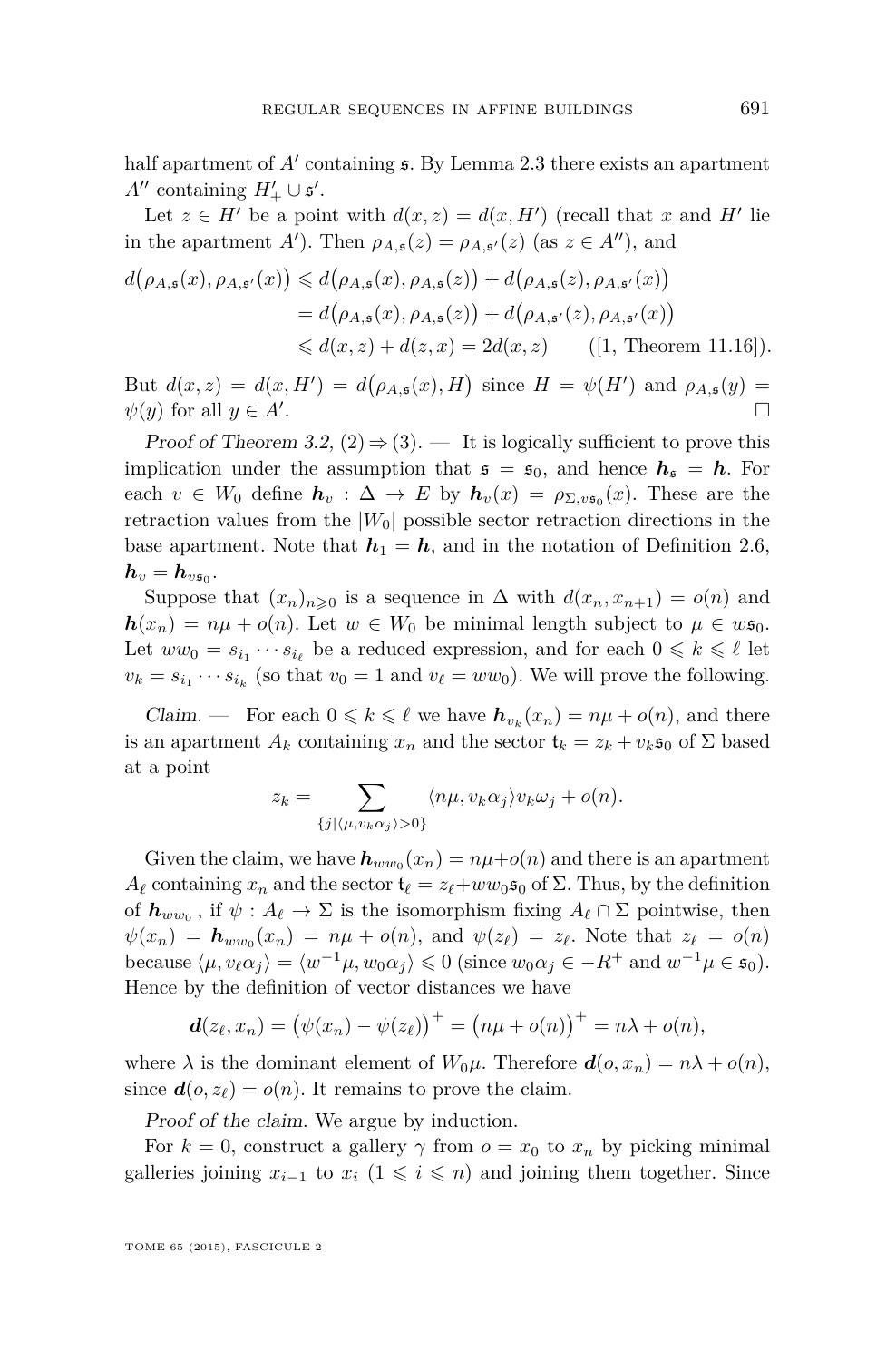<span id="page-18-0"></span> $h(x_n) = n\mu + o(n)$  and  $d(x_n, x_{n+1}) = o(n)$ , the image of this gallery under *h* cannot deviate too far from the geodesic segment  $[0, n\mu]$  in  $\Sigma$ . In particular, the image of  $\gamma$  can only cross hyperplanes  $H_{\alpha,j}$  with  $\alpha \in R^+$  and

(3.2) 
$$
\begin{cases}\n-o(n) \leqslant j \leqslant n \langle \mu, \alpha \rangle + o(n) & \text{if } \langle \mu, \alpha \rangle \geqslant 0 \\
n \langle \mu, \alpha \rangle - o(n) \leqslant j \leqslant o(n) & \text{if } \langle \mu, \alpha \rangle < 0.\n\end{cases}
$$

Then by Lemma [3.3](#page-16-0) there is an apartment  $A_0$  containing  $t_0 = z_0 + s_0$ and  $x_n$ , because the point  $z_0 = \sum_{\{j|\langle \mu, \alpha_j \rangle > 0\}} \langle n\mu, \alpha_j \rangle \omega_j + o(n)$  is on the positive side of all of the hyperplanes (3.2).

Suppose that the claim is true for some k with  $k < \ell$ . Let H be the hyperplane of  $\Sigma$  separating the sectors  $\mathbf{t}_k = z_k + v_k \mathbf{s}_0$  and  $\mathbf{t}'_k = z_k + v_{k+1} \mathbf{s}_0$ (these sectors are adjacent since they are translates of the adjacent sectors  $v_k$ s<sub>0</sub> and  $v_{k+1}$ s<sub>0</sub>). By the induction hypothesis there is an apartment  $A_k$ containing  $t_k$  and  $x_n$ , and so by Lemma [3.4](#page-16-0) we have

$$
(3.3) \qquad d\big(\mathbf{h}_{v_k}(x_n), \mathbf{h}_{v_{k+1}}(x_n)\big) \leq 2d\big(\mathbf{h}_{v_k}(x_n), H\big) = 2d(n\mu, H) + o(n)
$$

(since  $h_{v_k}(x_n) = n\mu + o(n)$  by the induction hypothesis). We have  $H =$  $z_k + H_{v_k \alpha_{i_{k+1}}}$ , and so by the usual perpendicular distance formula

(3.4) 
$$
d(n\mu, H) = \frac{|\langle n\mu - z_k, v_k \alpha_{i_{k+1}} \rangle|}{\|v_k \alpha_{i_{k+1}}\|}.
$$

Note that  $\mu$  is on the positive side of each of the hyperplanes  $H_{\alpha}$  with  $\alpha$  in the inversion set  $R(ww_0) = {\alpha \in R^+ | (ww_0)^{-1}\alpha \in -R^+}$ , and that this inversion set is given explicitly by  $R(ww_0) = {\alpha_{i_1}, \alpha_1 \alpha_{i_2}, \dots, \alpha_{\ell-1} \alpha_{i_{\ell}}}$  (see [\[2,](#page-31-0) VI, §6, Cor 2]). Thus  $\langle n\mu, v_k\alpha_{i_{k+1}} \rangle > 0$ , and so from the definition of *z*<sub>*k*</sub> we see that  $\langle z_k, v_k \alpha_{i_{k+1}} \rangle = \langle n\mu, v_k \alpha_{i_{k+1}} \rangle + o(n)$ . Therefore (3.4) gives  $d(n\mu, H) = o(n)$ , and so (3.3) gives  $h_{v_{k+1}}(x_n) = h_{v_k}(x_n) + o(n) = n\mu + o(n)$ .

Now repeat the  $k = 0$  argument for the new retraction direction  $v_{k+1}$ ,  $\mathfrak{s}_0$ . The image of the gallery  $\gamma$  under  $h_{v_{k+1}}$  only crosses hyperplanes of the form  $(3.2)$ , and we see by Lemma [3.3](#page-16-0) that there is an apartment  $A_{k+1}$  containing  $x_n$  and the sector  $t_{k+1} = z_{k+1} + v_{k+1}$ , This completes the proof of the claim.  $\Box$ 

We now turn to the final implication  $(3) \Rightarrow (1)$ .

LEMMA 3.5. — Let  $o, a, b \in \Delta$  (in fact in any CAT(0) space). Let  $t_1, t_2 \in$  $[0, 1]$ . Let  $p(t_1) \in [0, a]$  with  $d(o, p(t_1)) = t_1 d(o, a)$  and let  $q(t_2) \in [o, b]$  with  $d(o, q(t_2)) = t_2 d(o, b)$ . Then

$$
d^{2}(p(t_{1}), q(t_{2})) \leq t_{1}(t_{1}-t_{2}) d^{2}(o, a) + t_{2}(t_{2}-t_{1}) d^{2}(o, b) + t_{1}t_{2} d^{2}(a, b).
$$

ANNALES DE L'INSTITUT FOURIER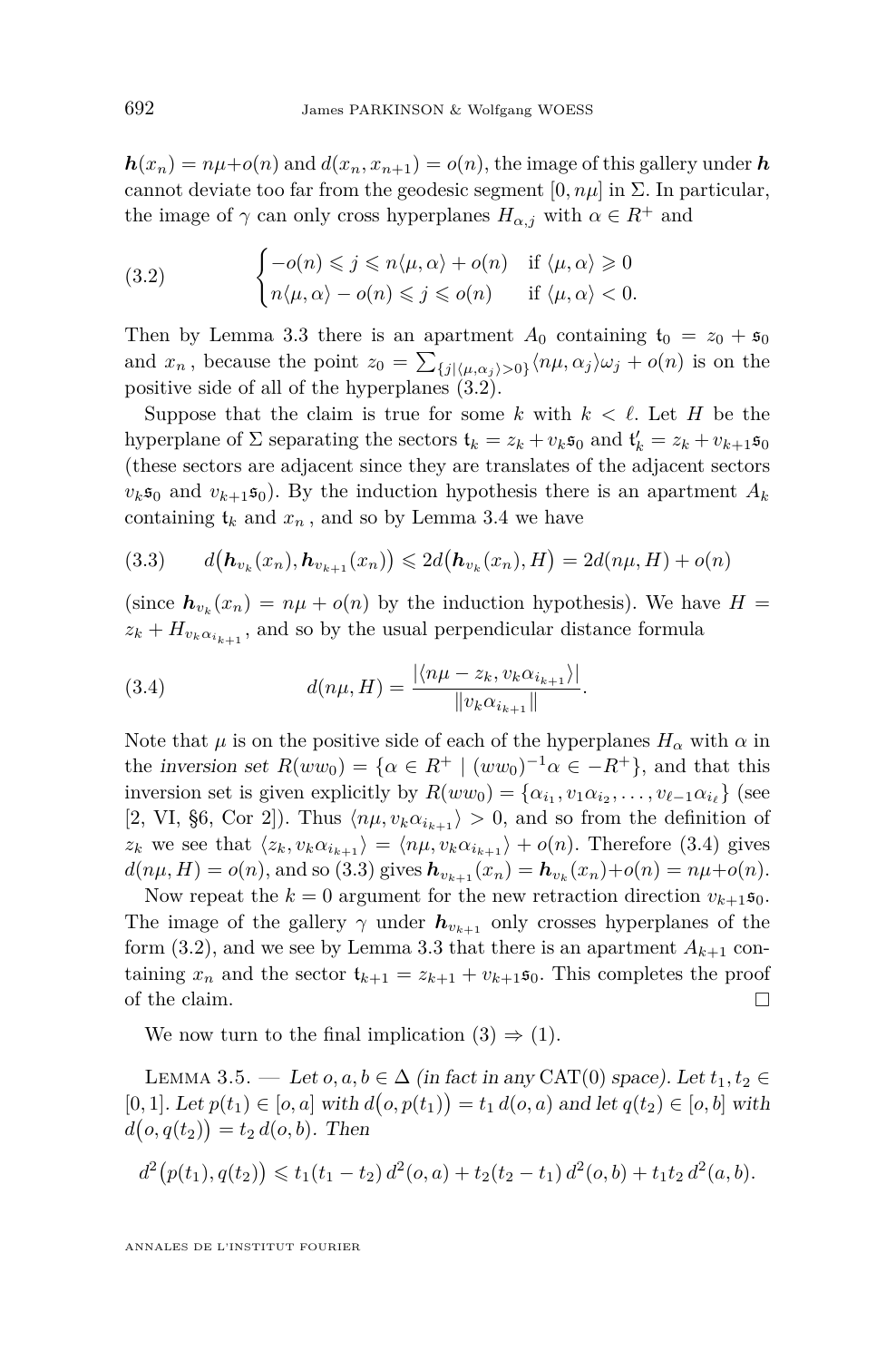<span id="page-19-0"></span>Proof. — By (2.1) with 
$$
(x, y, z) = (o, b, p(t_1))
$$
 we have  
\n
$$
d^2(p(t_1), q(t_2)) \le (1 - t_2) d^2(p(t_1), o) + t_2 d^2(p(t_1), b) - t_2(1 - t_2) d^2(o, b).
$$
\nApply (2.1) to  $d^2(p(t_1), o)$  with  $(x, y, z) = (o, a, o)$  and to  $d^2(p(t_1), b)$  with  $(x, y, z) = (o, a, b)$ .

LEMMA 3.6. — Suppose that  $x, y, z \in \Delta$  with  $\lambda = d(z, x) = d(z, y)$  and  $[z, x] \cap [z, y] = \{z\}$ . There is  $C > 0$  depending only on the direction of  $\lambda$ (and not on its length) such that  $d(x, y) \geq C d(z, x)$ .

Proof. — Choose a chamber *c* containing a non-zero length initial piece of the geodesic [*z, x*], and similarly let *d* be a chamber containing a non-zero length initial piece of the geodesic  $[z, y]$  (with the possibility that  $c = d$ ). Let *A* be an apartment containing *c* and *d* (using (B1)). Since  $z \in c$ , the (chamber based) retraction  $\rho = \rho_{A,c}$  maps the geodesics  $[z, x]$  and  $[z, y]$ to geodesics in *A*, and so  $d(z, \rho(x)) = d(z, \rho(y)) = \lambda$ . Furthermore, since *c, d* ∈ *A*, the hypothesis [*z, x*] ∩ [*z, y*] = {*z*} implies that the images of the geodesics  $[z, x]$  and  $[z, y]$  under  $\rho$  are not equal.

Let  $\psi : A \to \Sigma$  be a type preserving isomorphism, and let  $\mu = -\psi(z)$ . Let  $\theta = t_{\mu} \psi : A \to \Sigma$ . From the definition of vector distances we have  $\theta(\rho(x)) = w_1 \lambda$  and  $\theta(\rho(y)) = w_2 \lambda$ , and by the above observation  $w_1 \lambda \neq$  $w_2\lambda$ . Then (using [\[1,](#page-31-0) Theorem 11.16])

$$
d(x,y) \geq d(\rho(x),\rho(y)) = d(\theta(\rho(x)),\theta(\rho(y))) = d(w_1\lambda, w_2\lambda).
$$

Euclidean geometry and the fact that  $\|w\lambda\| = \|\lambda\|$  gives  $d(w_1\lambda, w_2\lambda) =$  $2\|\lambda\|\sin(\theta/2)$ , where  $\theta$  is the angle between  $w_1\lambda$  and  $w_2\lambda$ . But  $\|\lambda\|$  =  $d(z, x)$ , and the result follows since  $w_1 \lambda \neq w_2 \lambda$  and  $W_0$  is finite.

Proof of Theorem [3.2,](#page-15-0)  $(3) \Rightarrow (1)$ . — Let  $(x_n)_{n\geqslant 0}$  be a sequence in  $\Delta$  with  $d(x_n, x_{n+1}) = o(n)$  and  $d(o, x_n) = n\lambda + o(n)$ , with  $\lambda \in E^+$ . If  $\lambda = 0$  then  $(x_n)_{n\geq 0}$  is a 0-regular sequence, and we are done. So suppose that  $\lambda \neq 0$ . It is clear that there is a sequence  $(y_n)_{n\geqslant0}$  such that  $d(x_n, y_n) = o(n)$  and  $d(o, y_n) = n\lambda$ . We show that  $(y_n)_{n\geqslant 0}$  is  $\lambda$ -regular, and thus  $(x_n)_{n\geqslant 0}$  is *λ*-regular, too.

First we construct a  $\lambda$ -ray  $\mathfrak{r} : [0, \infty) \to \Delta$ . Let  $t \geq 0$  be fixed. Since  $\lambda \neq 0$ there is  $N_t > 0$  such that  $d(o, y_n) > t ||\lambda||$  for all  $n > N_t$ . If  $n > N_t$  let  $y_n(t)$ be the point on the geodesic  $[o, y_n]$  with  $d(o, y_n(t)) = t ||\lambda||$ . Lemma [3.5](#page-18-0) with  $(o, a, b) = (o, y_n, y_{n+1})$  and  $t_1 = t ||\lambda|| / |y_n|$  and  $t_2 = t ||\lambda|| / |y_{n+1}|$  (where  $|x| = d(o, x)$ ) yields

$$
d^2(y_n(t), y_{n+1}(t)) \leq t^2 ||\lambda||^2 \left( \frac{d^2(y_n, y_{n+1})}{|y_n||y_{n+1}|} - \left( \frac{|y_n|}{|y_{n+1}|} - \frac{|y_{n+1}|}{|y_n|} \right)^2 \right).
$$

TOME 65 (2015), FASCICULE 2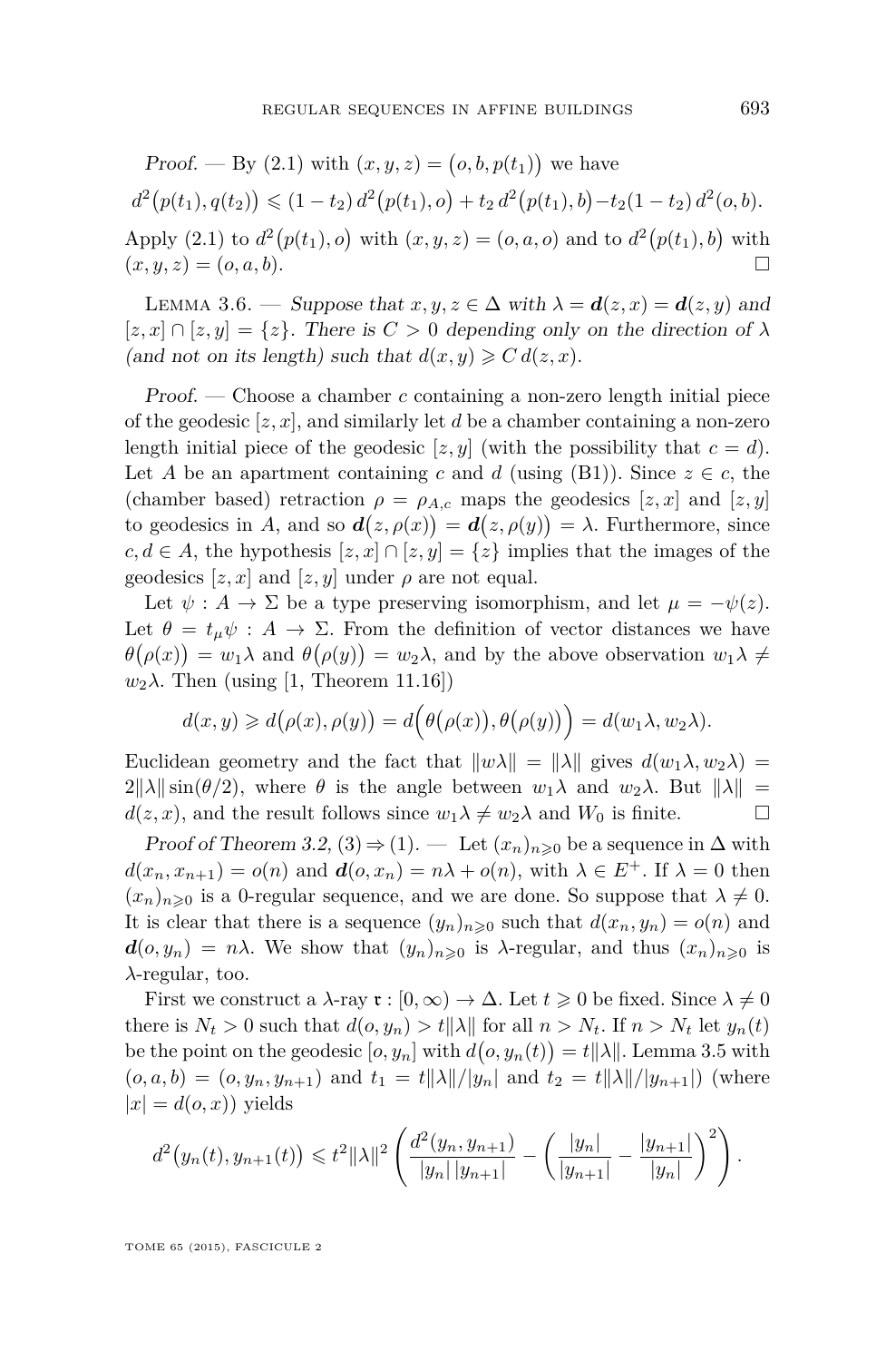Since  $d(y_n, y_{n+1}) = o(n)$  and  $|y_n| = n||\lambda||$  it follows that

$$
\lim_{n \to \infty} d(y_n(t), y_{n+1}(t)) = 0 \quad \text{for each fixed } t \geq 0.
$$

But  $y_i(t)$  is a point in the building with  $d(o, y_i(t)) = t\lambda$ , and so the set  ${d(y_i(t), y_j(t)) | i, j \geq N_t}$  is a finite set. Thus there is an index  $N'_t > N_t$ such that  $y_n(t) = y_m(t)$  for all  $m, n > N'_t$ . Denote this stabilised point by  $\mathfrak{r}(t)$ . Then  $\mathfrak{r}(t) \in [o, y_n]$  for all  $n > N'_t$ . This defines a  $\lambda$ -ray  $\mathfrak{r} : [0, \infty) \to \Delta$ .

Next we show that  $d(y_n, \mathfrak{r}(n)) = o(n)$ . Let *T* be the (metric) tree

$$
T = \bigcup_{n \geqslant 0} [o, y_n] \subseteq \Delta.
$$

The confluent  $x \wedge y$  of  $x, y \in T$  is defined by  $[o, x] \cap [o, y] = [o, x \wedge y]$  (note that  $x \lambda y \in T$ ). Define a metric  $d_T$  on *T* by  $d_T(x, y) = d(x, x \lambda y) + d(x \lambda y, y)$ for all  $x, y \in T$ . Then we have

(3.5) 
$$
d_T(o, x \wedge y) = \frac{1}{2} \Big( d_T(o, x) + d_T(o, y) - d_T(x, y) \Big) \text{ for } x, y \in T.
$$

This quantity is often called the Gromov product of *x* and *y* at *o*. We have  $d_T(o, x) = d(o, x)$  for all  $x \in T$ , and we will show below that  $d_T(y_n, y_{n+1}) =$  $o(n)$  (initially it is only clear that  $d_T(y_n, y_{n+1}) \geq d(y_n, y_{n+1}) = o(n)$ ). Assuming this for now, equation (3.5) with  $x = y_n$  and  $y = y_{n+1}$  gives  $d(o, y_n \wedge y_{n+1}) = n||\lambda|| + o(n).$ 

Note that *T* contains (the image of) the  $\lambda$ -ray **r**. Define the confluent *x*  $\lambda$  **r** of *x* ∈ *T* with **r** by the equation  $[o, x] \cap$  **r** =  $[o, x \lambda$  **r**]. Then, exactly as in [\[7,](#page-32-0)  $\S 2C$ ], we have

$$
n||\lambda|| = |y_n| \ge d(o, y_n \wedge \mathfrak{r}) = \lim_{m \to \infty} d(o, y_n \wedge y_m)
$$
  

$$
\ge \inf_{i \ge n} d(o, y_i \wedge y_{i+1}) = n||\lambda|| + o(n).
$$

Thus  $d(o, y_n \wedge \mathfrak{r}) = n||\lambda|| + o(n)$ , and so

$$
d(y_n,\mathfrak{r}(n)) \leq d(y_n,y_n\curlywedge \mathfrak{r}) + d(y_n\curlywedge \mathfrak{r},\mathfrak{r}(n)) = o(n).
$$

Hence  $(y_n)_{n\geqslant 0}$  is  $\lambda$ -regular.

It remains to show that  $d_T(y_n, y_{n+1}) = o(n)$ . It suffices to show that  $d(y_n \wedge y_{n+1}, y_n) = o(n)$ . Let  $y'_n \in [o, y_{n+1}]$  be the point with  $d(o, y'_n) =$ *n* $\lambda$ . Then  $d(y_n \lambda y'_n, y_n) = d(y_n \lambda y_{n+1}, y_n) + O(1)$ . By Lemma [3.6](#page-19-0) (with  $z = y_n \wedge y'_n, x = y_n$ , and  $y = y'_n$ ) we have  $d(y_n, y'_n) \geq C d(y_n \wedge y'_n, y_n)$ for some constant  $C > 0$  depending only on the direction of  $\lambda$ . Hence  $d(y_n \wedge y_{n+1}, y_n) = o(n)$ , completing the proof.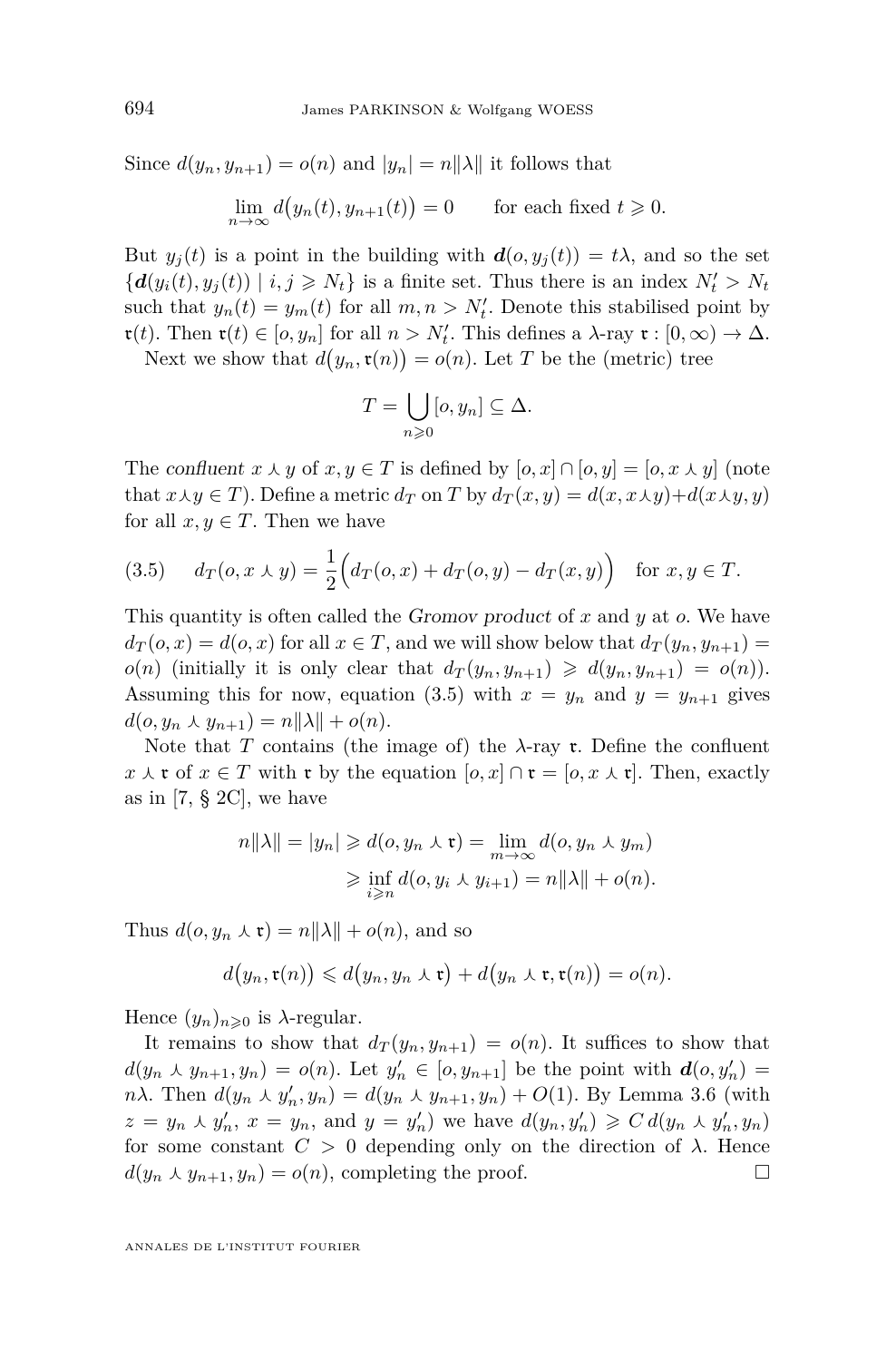#### **4. Applications**

<span id="page-21-0"></span>In this section we exhibit applications of Theorem [3.2](#page-15-0) to random walks on groups acting on affine buildings, and to random walks on the buildings themselves (where there may be no group present).

#### **4.1. Random walks on groups acting on affine buildings**

Let Aut( $\Delta$ ) be the group of simplicial complex automorphisms of an affine building  $\Delta$  equipped with the topology of pointwise convergence. Thus Aut( $\Delta$ ) is a totally disconnected locally compact Hausdorff group, with a neighbourhood base at the identity given by the family of all pointwise stabilisers of finite sets of vertices.

Let *G* be a subgroup of Aut( $\Delta$ ), and let  $\sigma$  be a Borel probability measure on *G*. We will assume that the support of  $\sigma$  generates *G*, and we say that *σ* has finite first moment if

$$
\int_G d(o, go) d\sigma(g) < \infty.
$$

Let  $(g_n)_{n\geq 1}$  be a stationary sequence of *G*-valued random variables with joint distribution  $\sigma$ . The right random walk is the sequence  $(X_n)_{n\geqslant0}$  with

$$
X_0 = o
$$
 and  $X_n = g_1 \dots g_n o$  for  $n \ge 1$ .

It follows from [\[12,](#page-32-0) Theorem 2.1] that if  $\sigma$  has finite first moment then there is a unit speed geodesic  $\gamma : [0, \infty) \to \Delta$  and a number  $a \geq 0$  such that

(4.1) 
$$
\lim_{n \to \infty} \frac{1}{n} d(X_n, \gamma(an)) = 0 \quad \text{almost surely.}
$$

Therefore  $(X_n)_{n\geqslant0}$  is almost surely  $\lambda$ -regular, where  $\lambda = d(\gamma(0), \gamma(a))$ . Thus Theorem [3.2](#page-15-0) immediately gives the following.

THEOREM 4.1. — Let G and  $\sigma$  be as above, and suppose that  $\sigma$  has finite first moment. Let  $(X_n)_{n\geq 0}$  be the associated right random walk on  $\Delta$ . Then there exists  $\lambda \in E^+$  such that

$$
\lim_{n \to \infty} \frac{1}{n} \mathbf{d}(o, X_n) = \lambda \quad \text{almost surely},
$$

and for each sector  $\mathfrak{s}$  of  $\Delta$  there exists  $\mu_{\mathfrak{s}} \in W_0 \lambda$  such that

$$
\lim_{n \to \infty} \frac{1}{n} \mathbf{h}_{\mathfrak{s}}(X_n) = \mu_{\mathfrak{s}} \quad \text{almost surely.}
$$

TOME 65 (2015), FASCICULE 2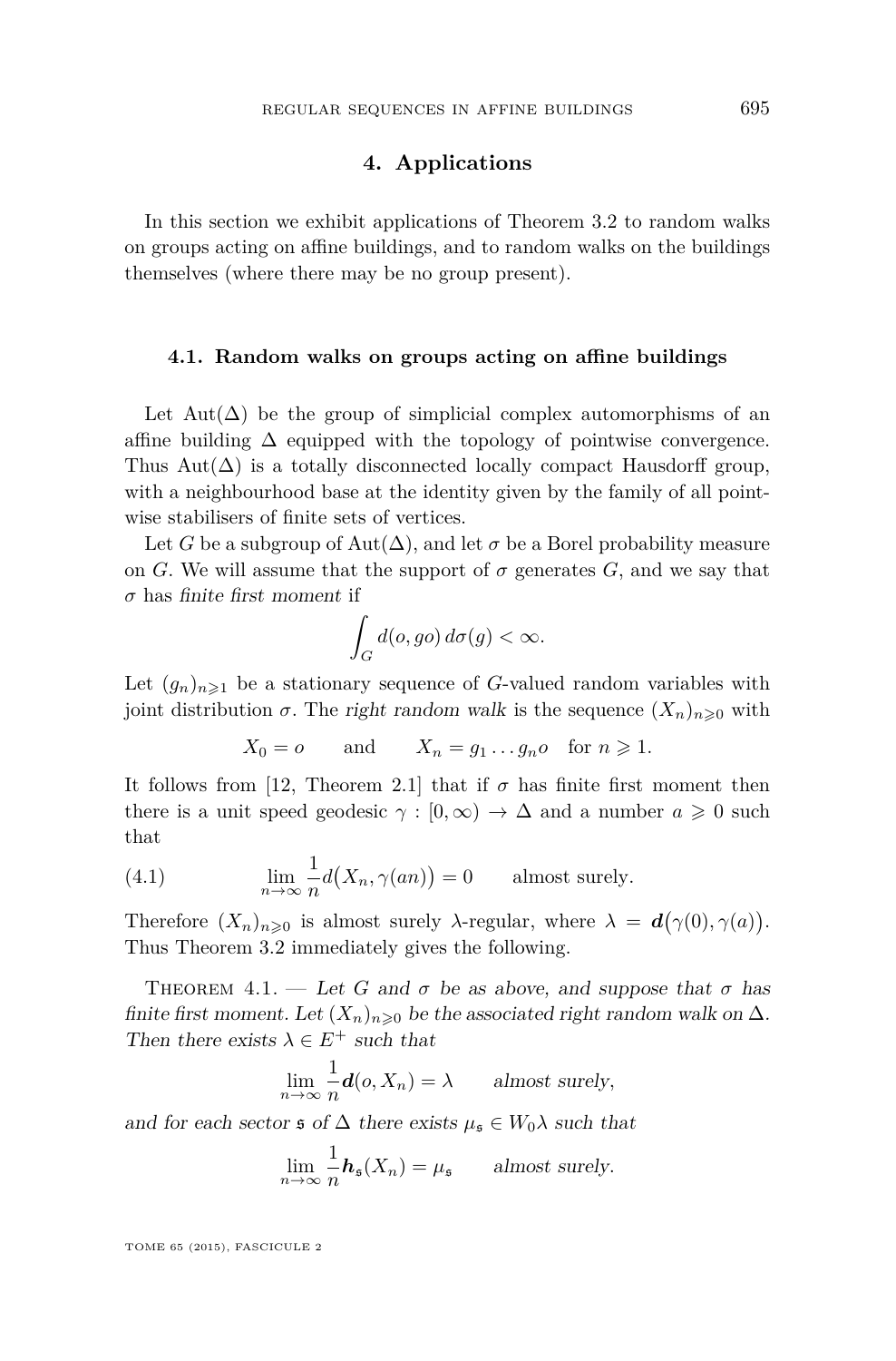<span id="page-22-0"></span>COROLLARY 4.2. — Let **s** be a sector of  $\Delta$ , and let  $G$ ,  $\sigma$ ,  $(X_n)_{n\geqslant0}$ ,  $\lambda$ , and  $\mu_{\rm s}$  be as in Theorem [4.1](#page-21-0)

If  $\lambda \neq 0$  then  $(X_n)_{n\geq 0}$  converges almost surely to a point  $X_\infty$  of the visibility boundary. Moreover, if  $\mu_{\mathfrak{s}} = \lambda \neq 0$  is dominant then  $X_{\infty}$  is the equivalence class of any  $\lambda$ -ray contained in  $\frak{s}$  (and is hence deterministic).

Proof. — If  $\lambda \neq 0$  then convergence to a point of the visibility boundary is an immediate consequence of [\(4.1\)](#page-21-0). Suppose that  $\mu_{\mathfrak{s}} = \lambda \neq 0$  is dominant. Let  $\mathfrak{r}: [0, \infty) \to \Delta$  be a  $\lambda$ -ray such that  $d(X_n, \mathfrak{r}(n)) = o(n)$  almost surely, and without loss of generality we may assume that  $\mathfrak{r}(0)$  is the base vertex of **s**. We claim that  $\mathbf{r}(t) = \mathbf{s}(t\lambda)$  for all  $t \geq 0$ , where for  $\nu \in E^+$  we write  $\mathfrak{s}(\nu)$  for the unique point of  $\mathfrak{s}$  with  $d(\mathfrak{s}(0), \mathfrak{s}(\nu)) = \nu$  (with  $\mathfrak{s}(0)$  being the base point of  $\mathfrak{s}$ ).

Since  $d(X_n, \mathfrak{r}(n)) = o(n)$  and  $h_{\mathfrak{s}}(X_n) = n\lambda + o(n)$  almost surely, we have  $h_{\mathfrak{s}}(\mathfrak{r}(n)) = n\lambda + o(n)$ . Lemma [3.3](#page-16-0) implies that there is an apartment containing the point  $\mathfrak{r}(n)$  and the subsector of  $\mathfrak s$  based at a point  $\mathfrak s(n\lambda)$  $o(n)$ ). It follows that  $d(\mathfrak{r}(n), \mathfrak{s}(n\lambda)) = o(n)$ . But  ${\mathfrak{r}(t) | t \geq 0}$  and  ${\mathfrak{s}(t\lambda) | t \geq 0}$  $t \geq 0$ } are two rays orginiating at the same point, and hence  $\mathfrak{r}(n) = \mathfrak{s}(n\lambda)$ , see [\[3,](#page-31-0) Proposition II.8.2] or [\[1,](#page-31-0) Lemma 11.72].

COROLLARY  $4.3.$  — Let R be a reduced irreducible root system with coroot lattice *Q* and coweight lattice *P*, and let *L* be a lattice with  $Q \subseteq L \subseteq P$ . Let **F** be a non-archimedean local field, and let  $G = G(\mathbb{F})$ be the Chevalley group over  $\mathbb F$  with root datum  $(R, L)$ , as in Section [2.4](#page-13-0). Let  $o = K$  and let  $g_1, g_2, \ldots$  be a stationary sequence in *G* with finite first moment.

- (1) There are elements  $\lambda_n \in L \cap E^+$  and  $\mu_n \in L$  such that  $g_1 \cdots g_n o \in L$  $Kt_{\lambda_n} K \cap Ut_{\mu_n} K$ .
- (2) There exists  $\lambda \in E^+$  and  $w \in W_0$  such that  $\lambda_n/n \to \lambda$  and  $\mu_n/n \to$  $w\lambda$  almost surely.

Proof. — The first statement follows from the Cartan and Iwasawa de-compositions [\(2.2\)](#page-13-0). Then, from [\(2.3\)](#page-13-0) and [\(2.4\)](#page-13-0) we have  $d(o, q_1 \cdots q_n o) = \lambda_n$ and  $h(g_1 \cdots g_n o) = \mu_n$ , and the result follows from Theorem [4.1.](#page-21-0)

Remark 4.4. — The drift-free case when  $\lambda = 0$  is rather subtle, even in the rank 1 case of homogeneous trees (see [\[7,](#page-32-0) [4\]](#page-32-0)). We discuss this case further in Section [4.3.](#page-25-0)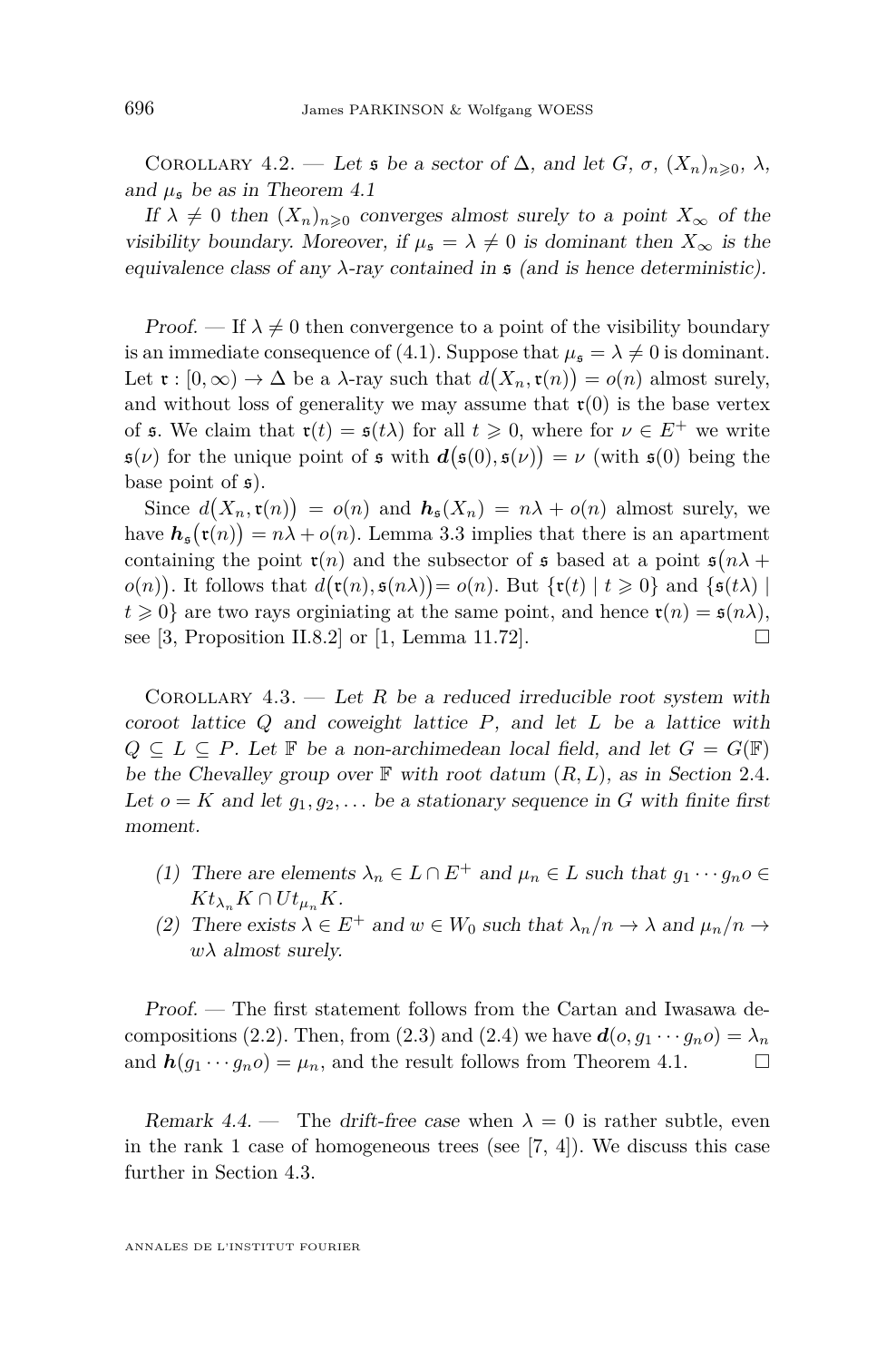#### **4.2. Semi-isotropic random walks on affine buildings**

Let  $\Delta$  be a locally finite irreducible affine building of type  $(W, S)$  with vertex set *V*. Let *L* be a lattice with  $Q \subseteq L \subseteq P$ , and let

 $V_L = \{ v \in V \mid \tau(v) \in \tau(L) \}, \qquad \text{where} \qquad \tau(L) = \{ \tau(\lambda) \mid \lambda \in L \}.$ 

Then  $V_Q$  is the set of all type 0 vertices of  $\Delta$ , and  $V_P$  is the set of so called special vertices of  $\Delta$  (in type  $\tilde{A}_r$  one has  $V_P = V$ ; otherwise  $V_P$  is a strict subset of  $V$ ).

A Markov chain  $(X_n)_{n\geqslant0}$  on  $V_L$  is an *isotropic random walk* if the transition probabilities  $p(x, y)$   $(x, y \in V_L)$  of the random walk depend only on the vector distance  $d(x, y)$ . That is,  $p(x, y) = p(x', y')$  whenever  $d(x, y) = d(x', y')$ . Isotropic random walks can be analysed in great detail by use of harmonic analysis and representation theory, see for example [\[8,](#page-32-0) [18,](#page-32-0) [23\]](#page-32-0). In particular, precise Local Limit Theorems, Central Limit Theorems, and Rate of Escape Theorems are available.

We consider the following more general situation.

DEFINITION 4.5. — A Markov chain  $(X_n)_{n\geqslant 0}$  on  $V_L$  is a semi-isotropic random walk if the transition probabilities  $p(x, y)$  of the walk depend only on the vectors  $\mathbf{d}(x, y)$  and  $\mathbf{h}(y) - \mathbf{h}(x)$ . That is,  $p(x, y) = p(x', y')$  whenever  $d(x, y) = d(x', y')$  and  $h(y) - h(x) = h(y') - h(x')$ .

Clearly, isotropic random walks are necessarily semi-isotropic, but not vice versa. We will apply Theorem [3.2](#page-15-0) to prove a Rate of Escape Theorem and convergence to the boundary results for semi-isotropic random walks. Note that in this setting we cannot apply [\[12,](#page-32-0) Theorem 2.1] since our random walks may not be 'group related'. Indeed there are  $\tilde{A}_2$ ,  $\tilde{C}_2$ , and  $\tilde{G}_2$ buildings with trivial automorphism group, see [\[20\]](#page-32-0). Even in higher rank, semi-isotropic random walks may be unrelated to group walks.

A building  $\Delta$  with chamber set C is locally finite if the cardinality |{ $d \in$  $\mathcal{C} \mid d \sim_i c$  is finite for all  $c \in \mathcal{C}$  and all  $i \in I = \{0, \ldots, r\}$ , and  $\Delta$  is thick if this cardinality is always at least 3 (so that every panel lies on at least 3 chambers). The building  $\Delta$  is regular if the above cardinality does not depend on  $c \in \mathcal{C}$ , in which case we define the parameters of the building by

$$
q_i + 1 = |\{d \in \mathcal{C} \mid d \sim_i c\}| \quad \text{for each } i \in I.
$$

By [\[16,](#page-32-0) Corollary 2.2] we have  $q_i = q_j$  whenever  $s_i$  and  $s_j$  are conjugate in *W*. Furthermore, if the order  $m_{ij}$  of  $s_i s_j$  is finite for all  $i, j \in I$  then thickness implies regularity, see [\[16,](#page-32-0) Theorem 2.4]. Thus, all irreducible thick affine buildings of rank at least 3 are regular.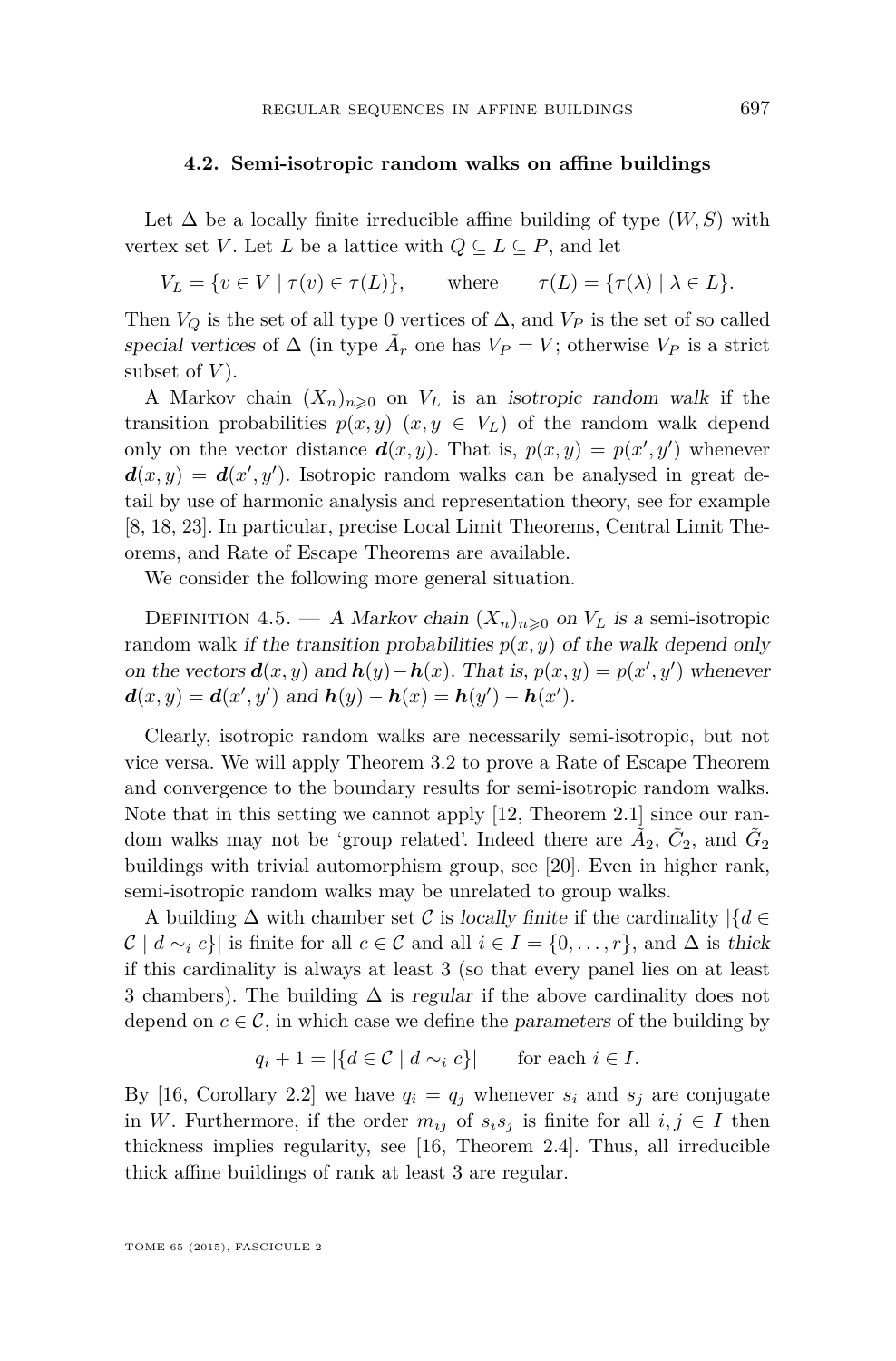<span id="page-24-0"></span>Let ∆ be an irreducible locally finite regular affine building, and let *L* be a lattice with  $Q \subseteq L \subseteq P$ . In what follows the lattice *L* can be chosen freely, with two exceptions where we must specify *L* precisely. We make the following convention in the present sub-section (where we use the standard labelling conventions for the simple roots of root systems as recorded in [\[2\]](#page-31-0)):

(4.2) If 
$$
\Delta
$$
 is of type  $\tilde{C}_r$  with  $q_0 \neq q_r$  or type  $\tilde{A}_1$  with  $q_0 \neq q_1$ ,  
then we fix  $L = Q$ .

For example, in the  $\tilde{A}_1$  case with  $q_0 \neq q_1$ , the building is a semi-homogeneous tree with alternating vertex valencies  $q_0+1$  and  $q_1+1$ . The restriction  $L = Q$  means that we only look at the vertices with degree  $q_0 + 1$ .

PROPOSITION 4.6. — Let  $\Delta$  be a locally finite regular irreducible affine building, and let *L* be a lattice with  $Q \subseteq L \subseteq P$ , with the convention (4.2) in force. Let  $(X_n)_{n\geq 0}$  be a semi-isotropic random walk on  $V_L$  with transition probabilities  $p(x, y)$ . Then  $(X_n)_{n \geq 0}$  is factorisable over *L* relative to the decomposition of  $V_L$  into the sets  $H_\mu = \{x \in V_L \mid \mathbf{h}(x) = \mu\}$ . Moreover, the factor walk  $\overline{X}_n = h(X_n)$  is a translation invariant random walk on the lattice *L*.

In other words, the value of the sum

$$
\overline{p}(\lambda,\mu) = \sum_{y \in H_{\mu}} p(x,y) \quad \text{with } \lambda, \mu \in L \text{ and } x \in H_{\lambda}
$$

does not depend on the particular  $x \in H_{\lambda}$ , and  $\overline{p}(\lambda + \nu, \mu + \nu) = \overline{p}(\lambda, \mu)$ for all  $\lambda, \mu, \nu \in L$ .

Proof. — Let  $L^+ = L \cap E^+$ . It is shown in [\[17,](#page-32-0) Lemma 3.19] that if  $\nu \in L^+$  and  $\mu \in L$  then the cardinality

$$
c_{\nu,\mu} = |\{y \in V_L \mid \mathbf{d}(x,y) = \nu \text{ and } \mathbf{h}(y) - \mathbf{h}(x) = \mu\}|
$$

is independent of  $x \in V_L$  (the convention  $(4.2)$  is crucial here). By the definition of semi-isotropic random walks we can write  $p_{\nu,\mu} = p(x, y)$  when  $d(x, y) = \nu$  and  $h(y) - h(x) = \mu$ . Then, if  $x \in H_\lambda$ , we have

$$
(4.3) \quad \sum_{y \in H_{\mu}} p(x, y) = \sum_{\nu \in L^{+}} \sum_{\{y \in H_{\mu} | d(x, y) = \nu\}} p(x, y) = \sum_{\nu \in L^{+}} p_{\nu, \mu - \lambda} c_{\nu, \mu - \lambda}.
$$

Thus the value does not depend on the particular  $x \in H_{\lambda}$ , and the translation invariance is also immediate from this formula.

THEOREM 4.7. — Let  $\Delta$  be a locally finite regular irreducible affine building, and let *L* be a lattice with  $Q \subseteq L \subseteq P$  (with the convention (4.2)

ANNALES DE L'INSTITUT FOURIER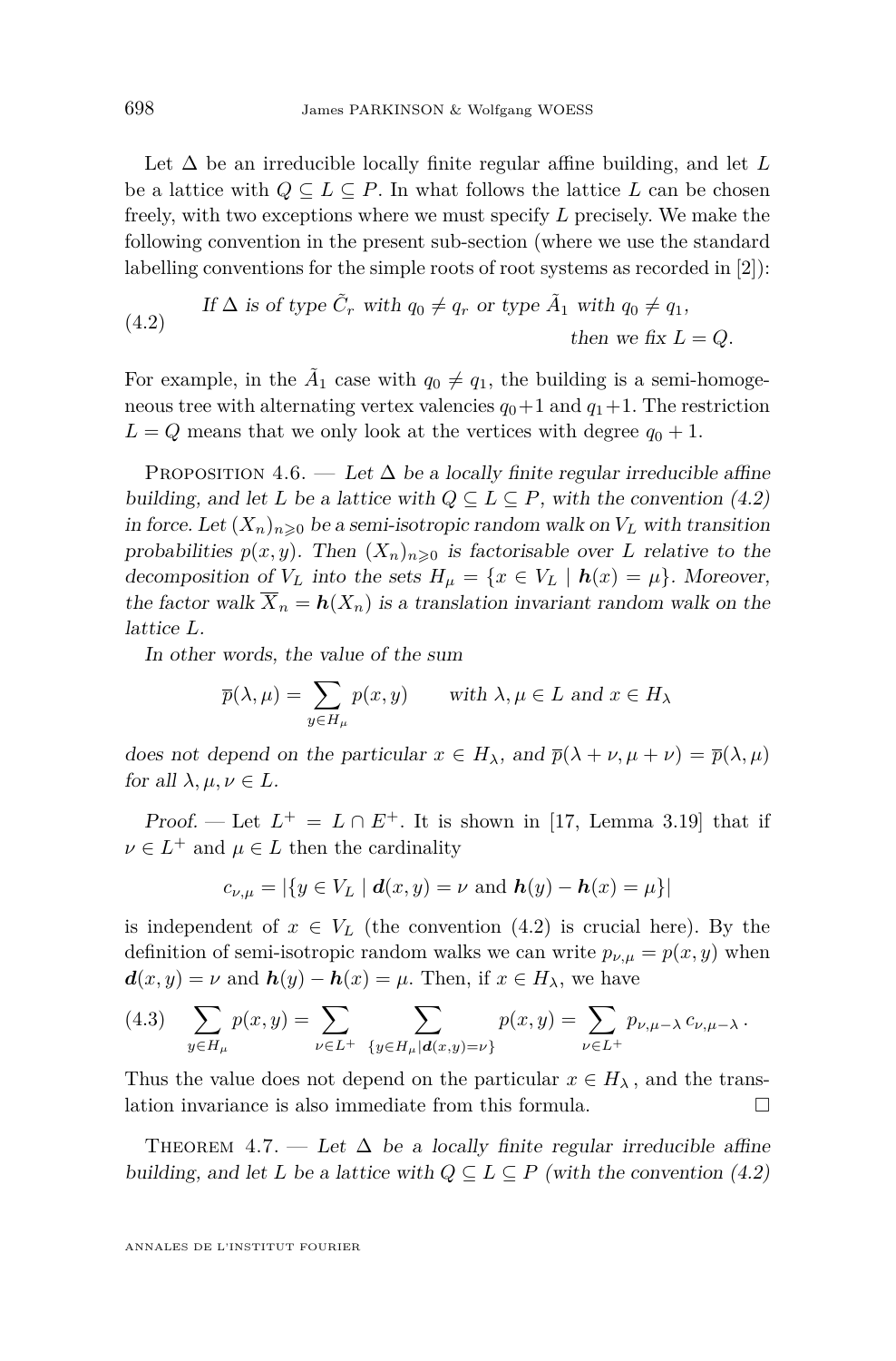<span id="page-25-0"></span>in force). Let  $(X_n)_{n\geq 0}$  be a semi-isotropic random walk on  $V_L$  with transition probabilities  $p(x, y)$ , satisfying the first moment condition

$$
\sum_{\nu \in L} \overline{p}(0,\nu) ||\nu|| < \infty.
$$

Then the sequence  $(X_n)_{n\geqslant 0}$  is almost surely  $\lambda$ -regular, where  $\lambda$  is the dominant element of  $W_0\mu$ , with  $\mu = \sum_{\nu \in L} \bar{p}(0, \nu)\nu$ .

Proof. — The factor walk  $\overline{X}_n = h(X_n)$  is a translation invariant random walk on  $L \cong \mathbb{Z}^r$  with finite first moment, and so the classical Law of Large Numbers applies. Thus

(4.4) 
$$
\lim_{n \to \infty} \frac{h(X_n)}{n} = \mu = \sum_{\nu \in L} \overline{p}(0, \nu)\nu
$$
 almost surely.

Since  $d(X_n, X_{n+1}) = o(n)$  we have  $\lambda$ -regularity by Theorem [3.2.](#page-15-0)

The following is now immediate from Theorems [3.2](#page-15-0) and [4.7](#page-24-0) and the argument of Corollary [4.2.](#page-22-0)

COROLLARY  $4.8.$  — In the set-up of Theorem [4.7,](#page-24-0) we have the Rate of Escape Theorem

$$
\lim_{n \to \infty} \frac{1}{n} \mathbf{d}(o, X_n) = \lambda \quad \text{almost surely},
$$

where  $\lambda$  is the dominant element of the *W*<sub>0</sub>-orbit of  $\mu = \sum_{\nu \in P} \bar{p}(0, \nu)\nu$ .

If  $\lambda \neq 0$  then  $(X_n)_{n\geqslant 0}$  converges almost surely to a point  $X_\infty$  of the visibility boundary, and in the case when  $\mu = \lambda \neq 0$  is dominant, the point  $X_{\infty}$  is the equivalence class of the geodesic  $\{t\lambda \mid t \geq 0\}$  in  $\Sigma$  (and is hence deterministic).

#### **4.3. The drift free case for semi-isotropic walks**

In this section we investigate convergence properties of drift-free semiisotropic random walks (that is, the subtle situation where the vector  $\mu$ from Theorem [4.7](#page-24-0) is 0). We restrict to the case of nearest neighbour walks (see the definition below). In this case the random walk does not converge in the visibility boundary, however we obtain a weaker type of convergence, to an equivalence class of sectors in the combinatorial boundary (see the definition below).

A random walk on the set  $V_P$  of special vertices of an affine building  $\Delta$  is called nearest neighbour if the transition probabilities of the random walk satisfy:

If  $p(x, y) > 0$  then *x* and *y* lie in a common chamber.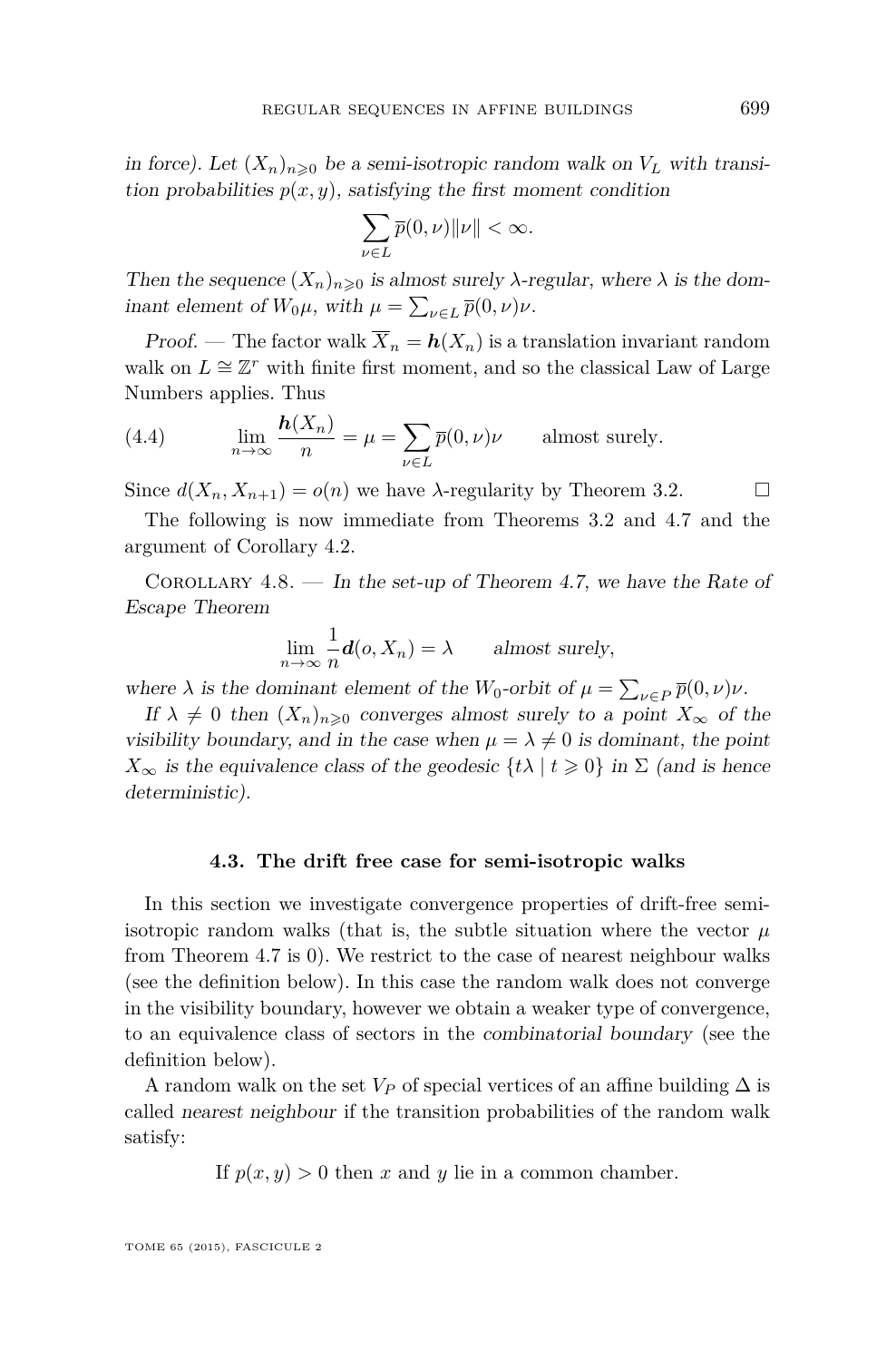In type  $\tilde{A}_r$  all vertices are special, and so a nearest neighbour random walk (as defined above) is the same as a nearest neighbour random walk (in the usual sense) on the 1-skeleton of the building.

Remark 4.9. — For nearest neighbour random walks to be non-trivial we need each chamber to have at least two special vertices. This occurs if and only if there are at least 2 different types of special vertices (since each chamber has a vertex of each type), and by the classification of root systems this occurs for all irreducible root systems other than those of type  $E_8$ ,  $F_4$ , or  $G_2$ . Thus, the results of this section apply to affine buildings whose type is not one of the latter three. For buildings of type  $\tilde{E}_8$ ,  $\tilde{F}_4$ , or  $\tilde{G}_2$  one could use a modified definition of 'nearest neighbour' by requiring that if  $p(x, y) > 0$  then *x* and *y* lie in adjacent chambers. After slight modifications to the proof, the below Theorem [4.15](#page-28-0) also holds for these walks although we omit the details.

The following proposition shows that nearest neighbour random walks on *V<sup>P</sup>* with full support are necessarily irreducible.

PROPOSITION 4.10. — Let  $\Delta$  be a locally finite affine building of type other than  $\tilde{E}_8$ ,  $\tilde{F}_4$  or  $\tilde{G}_2$ , and let  $(X_n)_{n\geqslant 0}$  be a random walk on  $V_P$  with transition probabilities  $p(x, y)$ . Suppose that  $p(x, y) > 0$  whenever *x* and *y* are distinct special vertices lying in a common chamber. Then  $(X_n)_{n\geq 0}$  is irreducible on *V<sup>P</sup>* .

Proof. — Suppose that  $X_0 = x$  and let  $y \in V_P$  be a special vertex. We show that there exists  $n > 0$  such that  $p^{(n)}(x, y) > 0$ . Let *c* be a chamber of  $\Delta$  containing *x*, and let *d* be a chamber of  $\Delta$  containing *y*. We argue by induction on the length of a minimal length gallery from *c* to *d*. If this distance is 0 then  $c = d$ , and so  $p(x, y) > 0$  by hypothesis. Let  $c = c_0 \sim c_1 \sim \cdots \sim c_k = d$  be a minimal length gallery from *c* to *d*, and let *z* be a special vertex of  $c_{k-1}$ . By the induction hypothesis there is an  $n > 0$  such that  $p^{(n)}(x, z) > 0$ . If z and y lie in a common chamber then  $p^{(n+1)}(x, y) \geq p^{(n)}(x, z)p(z, y) > 0$ . If *z* and *y* do not lie in a common chamber then there is a special vertex  $z'$  in the panel  $c_{k-1} \cap d$  (since we exclude type  $\tilde{E}_8$ ,  $\tilde{F}_4$ , and  $\tilde{G}_2$ ). Then *z* and *z'* lie in  $c_{k-1}$ , and *z'* and *y* lie in *d*, and so  $p^{(n+2)}(x, y) \geq p^{(n)}(x, z)p(z, z')p(z', y) > 0.$ 

Remark 4.11. — Let  $\Delta$  be an affine building of type other than  $\tilde{E}_8$ ,  $\tilde{F}_4$ , or  $\tilde{G}_2$ . Define a graph structure on  $V_P$  by declaring distinct vertices  $x$  and *y* to be adjacent if and only if they lie in a common chamber. The proof of Proposition 4.10 shows that the resulting graph is connected, and 'nearest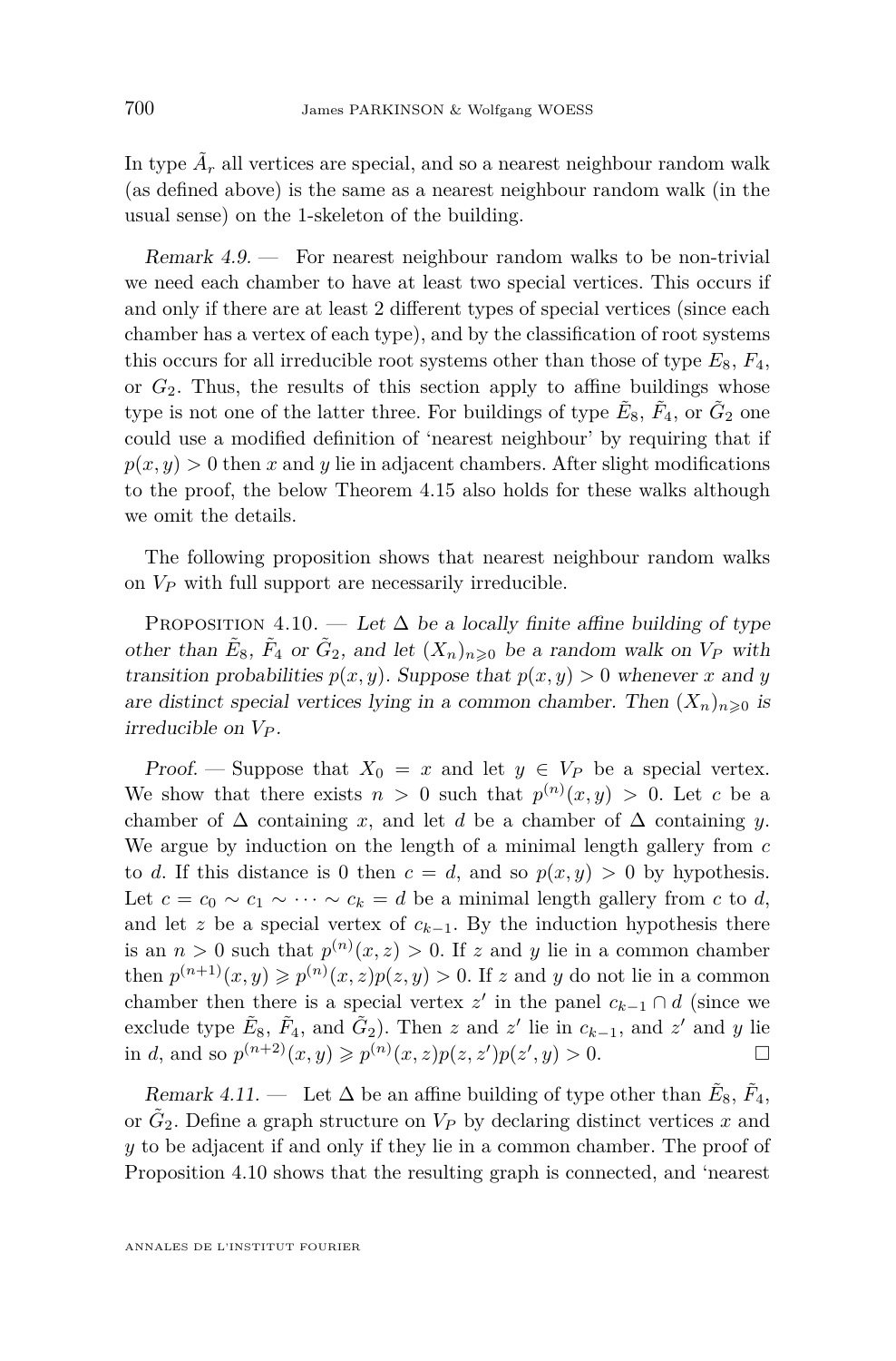<span id="page-27-0"></span>neighbour' walks according to our definition are simply nearest neighbour walks on this graph. In the case that  $\Delta$  has type  $\tilde{E}_8$ ,  $\tilde{F}_4$ , or  $\tilde{G}_2$  we can define the graph structure on  $V_P$  by declaring distinct vertices  $x$  and  $y$  to be adjacent if and only if they lie in adjacent chambers. A similar proof shows that this graph is connected.

DEFINITION 4.12. — Two sectors  $\mathfrak s$  and  $\mathfrak s'$  of  $\Delta$  are equivalent if their intersection s∩s 0 contains a sector. The set of equivalence classes of sectors is the combinatorial boundary of  $\Delta$ , denoted  $\Omega$ . We call the elements of  $\Omega$ the ends of  $\Delta$ , in analogy with the rank 1 case where  $\Delta$  is a tree and  $\Omega$  is the set of ends in the usual sense.

The dominant end  $\varpi$  is the equivalence class of  $\mathfrak{s}_0$ .

DEFINITION 4.13. — For *x* a special vertex and  $\omega \in \Omega$ , let  $\mathfrak{s}_x^{\omega}$  denote the unique sector of  $\Delta$  based at *x* and in the class of the end  $\omega$  (see [\[1\]](#page-31-0)). We say that a sequence  $(x_n)_{n\geq 0}$  of points in  $\Delta$  converges to the end  $\omega \in \Omega$ if the distance from the set  $\mathfrak{s}^\omega_o \cap \mathfrak{s}^\omega_{x_n}$  to the boundary of the sector  $\mathfrak{s}^\omega_o$  tends to infinity as *n* tends to infinity.

In other words, the sequence  $(x_n)_{n\geqslant 0}$  converges to the end  $\omega$  if the set  $\mathfrak{s}_o^{\omega} \cap \mathfrak{s}_{x_n}^{\omega}$  moves deeper and deeper into the sector  $\mathfrak{s}_o^{\omega}$ , and away from all the walls of this sector. It is immediate that this definition does not depend on the choice of base vertex *o*. It can also be shown that the limit of a sequence, if it exists, is unique. That is, if  $x_n \to \omega$  and  $x_n \to \omega'$  in  $\Omega$ , then  $\omega = \omega'$ .

In the rank 1 case (where  $\Delta$  is a tree), the combinatorial boundary and the visibility boundary coincide, and the respective notions of convergence agree. However, in higher rank the two notions of convergence are rather different. Suppose that  $(x_n)_{n\geq 0}$  converges to the ideal point  $\xi$  in the visibility boundary  $\partial \Delta$ . Let  $\mathfrak{r} : [0, \infty) \to \Delta$  be the unique ray based at *o* in the class  $\xi$ . If the direction  $d(o, \mathfrak{r}(1))$  of  $\mathfrak{r}$  is a regular vector (a vector  $\lambda \in E$ is regular if  $\langle \lambda, \alpha \rangle \neq 0$  for all  $\alpha \in R$ ) then one can show that  $(x_n)_{n \geq 0}$ also converges in the combinatorial boundary, and the limit point is the equivalence class of the unique sector based at *o* containing the image of r. On the other hand, if  $d(o, \mathfrak{r}(1))$  is not regular then the sequence  $(x_n)_{n\geqslant 0}$ may or may not converge in the combinatorial boundary. This occurs even in a thin building (consisting of a single apartment).

LEMMA 4.14. — Let  $(X_n)_{n\geqslant 0}$  be an irreducible, drift-free, translation invariant random walk on the coweight lattice *P* with finite first moment. Then, with probability 1, the random walk  $(X_n)_{n\geqslant0}$  visits every hyperplane *H*<sub>α,*m*</sub> (with  $\alpha \in R$  and  $m \in \mathbb{Z}$ ) infinitely often.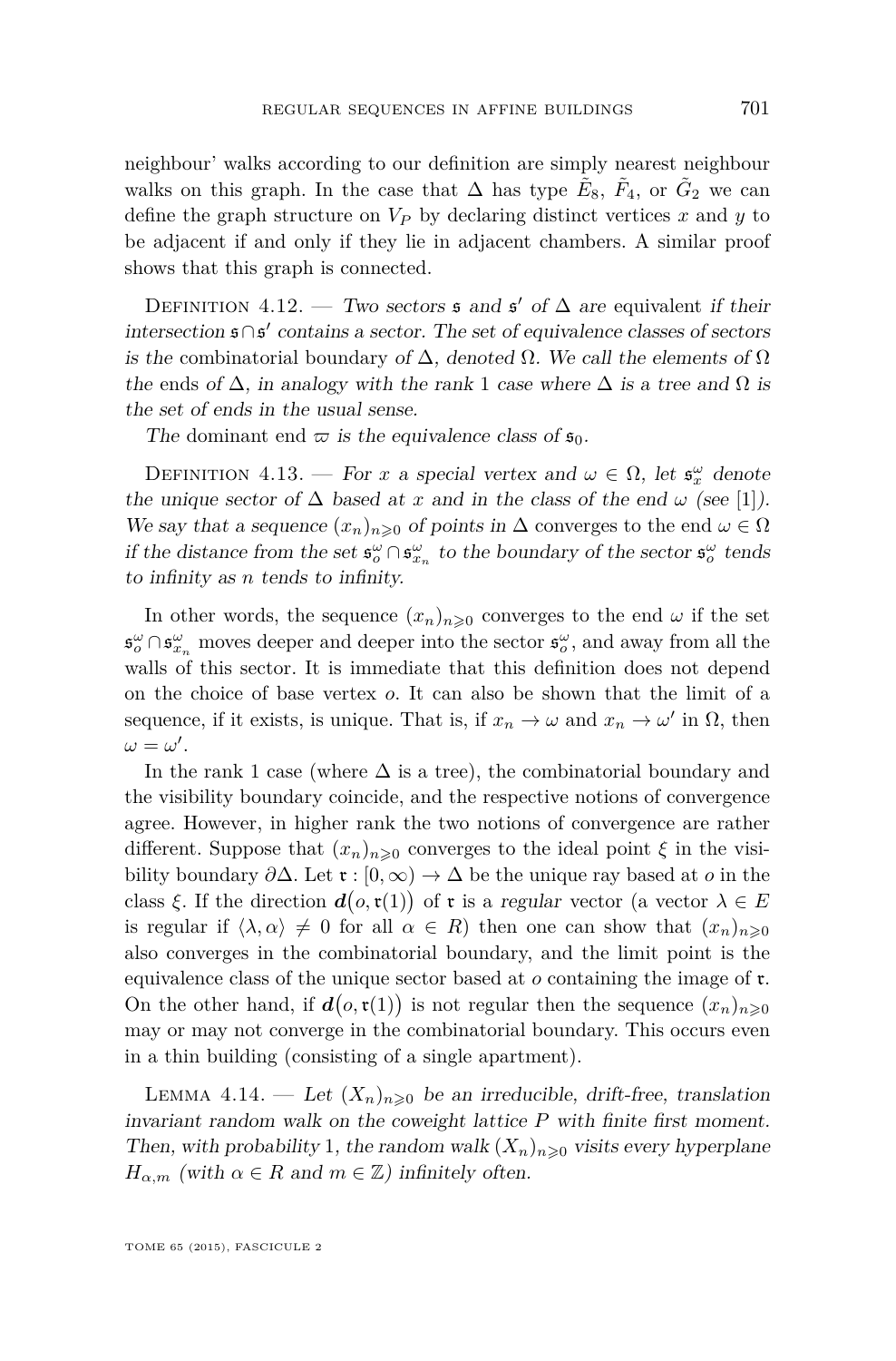<span id="page-28-0"></span>Proof. — Let  $\sigma(\lambda) = p(0, \lambda)$ . Let  $\alpha \in R$  be fixed, and let  $Y_n = \langle X_n, \alpha \rangle$ . Thus  $(Y_n)_{n\geq 0}$  is a random walk on Z, because  $\langle \lambda, \alpha \rangle \in \mathbb{Z}$  for all  $\lambda \in P$ . The law of  $(Y_n)_{n\geqslant 0}$  is  $\tilde{\sigma}(m) = \sigma(H_{\alpha,m})$ . Note that  $Y_n = m$  if and only if  $X_n \in H_{\alpha,m}$ . The drift of the random walk  $(Y_n)_{n \geq 0}$  is

$$
\sum_{m \in \mathbb{Z}} \tilde{\sigma}(m) m = \sum_{m \in \mathbb{Z}} \sum_{\lambda \in H_{\alpha,m} \cap P} \sigma(\lambda) m
$$

$$
= \sum_{\lambda \in P} \sigma(\lambda) \langle \lambda, \alpha \rangle = \left\langle \sum_{\lambda \in P} \sigma(\lambda) \lambda, \alpha \right\rangle = 0
$$

(since  $X_n$  is drift-free), and this calculation also shows that  $\tilde{\sigma}$  has finite first moment. Thus, by the classical theory  $(Y_n)_{n\geq 0}$  is a recurrent random walk. Hence  $(X_n)_{n\geqslant 0}$  visits each hyperplane  $H_{\alpha,m}$  infinitely often with  $\Box$  probability 1.

THEOREM 4.15. — Let  $\Delta$  be a locally finite thick regular affine building of type other than  $\tilde{E}_8$ ,  $\tilde{F}_4$ , or  $\tilde{G}_2$ . Let  $(X_n)_{n\geqslant 0}$  be a nearest neighbour semi-isotropic random walk on  $\Delta$ . Suppose that  $\mu = 0$  (with  $\mu$  from The-orem [4.7\)](#page-24-0), and that the random walk  $(\overline{X}_n)_{n\geq 0}$  is irreducible on P (this occurs, for example, if  $(X_n)_{n\geqslant 0}$  is irreducible on  $V_P$ ).

Then  $X_n$  converges almost surely in the sense of Definition [4.12](#page-27-0) to the dominant end  $\varpi$  of  $\Delta$ .

Proof. — In the proof we write points  $\lambda \in \Sigma$  as vectors in terms of the basis  $\omega_1, \ldots, \omega_r$  of fundamental coweights as  $\lambda = (\lambda^1, \ldots, \lambda^r)$ . That is,  $\lambda = \lambda^1 \omega_1 + \cdots + \lambda^r \omega_r$ , and  $\lambda^i = \langle \lambda, \alpha_i \rangle$ .

We first set up some of the geometry needed for the proof. For special vertices  $x \in V_P$ , let  $\mathfrak{s}_x$  be the unique sector of  $\Delta$  based at  $x$  in the class  $\bar{\omega} = [\mathfrak{s}_0]$ , and consider the intersection  $\mathfrak{s}_x \cap \Sigma$ . This set can be written as the intersection of half apartments, and thus is of the form

(4.5) 
$$
\Sigma \cap \mathfrak{s}_x = \bigcap_{\alpha \in R^+} H_{\alpha, k_\alpha}^+ \quad \text{for some integers } k_\alpha.
$$

Let  $\pi(x) \in \Sigma$  be the point  $\pi(x) = (\pi(x)^1, \ldots, \pi(x)^r)$ , where

$$
\pi(x)^i = \min\{k \in \mathbb{Z} \mid H_{\alpha_i,k} \cap \mathfrak{s}_x \neq \emptyset\} \qquad \text{for each } 1 \leqslant i \leqslant r.
$$

Thus  $\pi(x)^i = k_{\alpha_i}$ , with  $k_{\alpha}$  as in (4.5). These definitions are illustrated for type  $\tilde{A}_2$  in Figure [4.1.](#page-29-0)

If *A* is an apartment containing  $\mathfrak{s}_x$  then  $h|_A : A \to \Sigma$  is the isomorphism fixing the intersection  $A \cap \Sigma$ , and since x is the base point of  $\mathfrak{s}_x$ , we necessarily have that  $\pi(x) - h(x)$  is dominant. Thus  $h(x)^i \leq \pi(x)^i$  for all  $1 \leq i \leq r$  (and so  $h(x)$  lies in the lower shaded region in Figure [4.1\)](#page-29-0).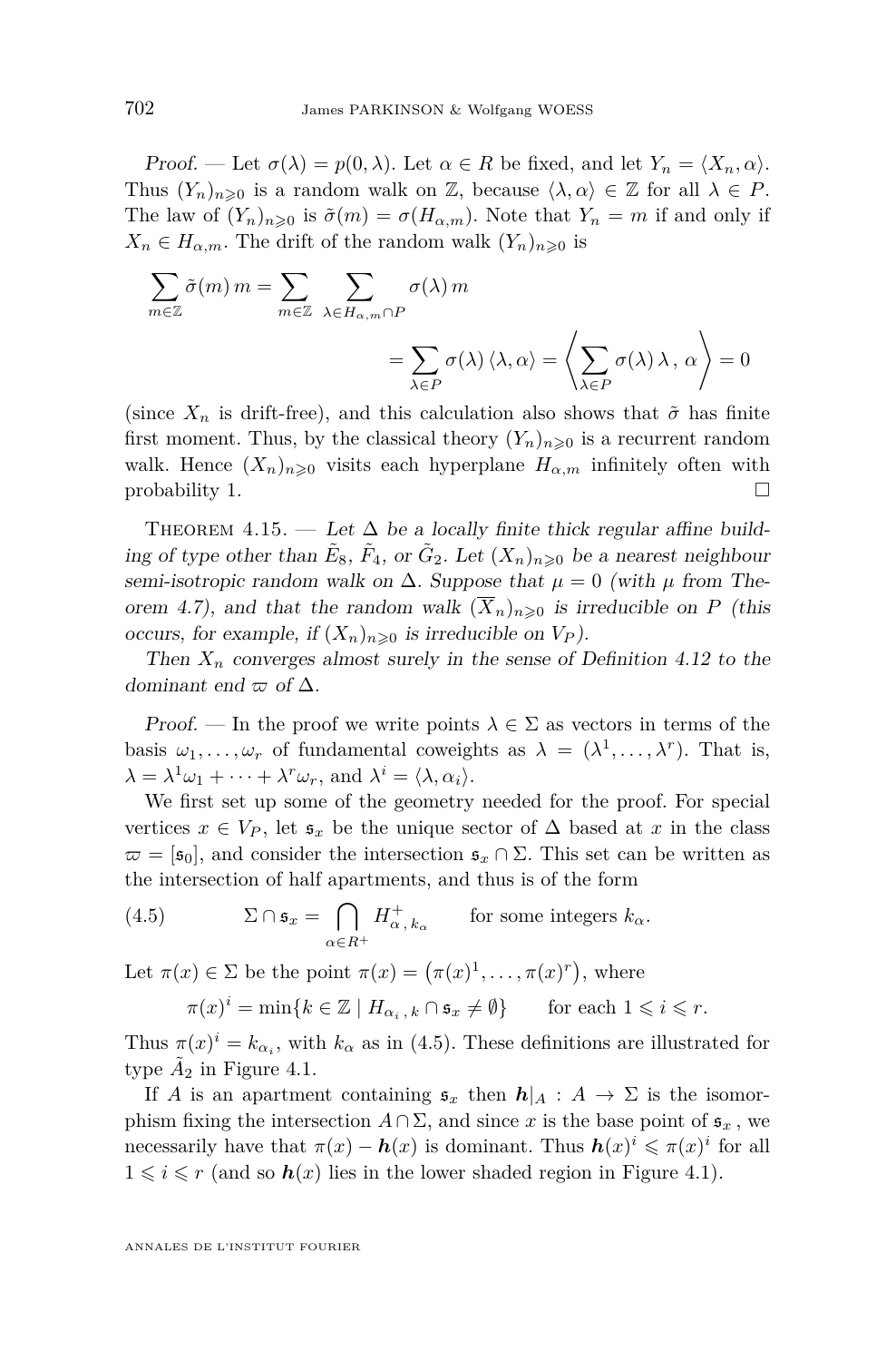<span id="page-29-0"></span>

Figure 4.1. The intersection  $\Sigma \cap \mathfrak{s}_x$  and the point  $\pi(x)$ 

If *x* and *y* are distinct special vertices lying in a common chamber we write  $x \approx y$ . We need to analyse the connection between  $\pi(x)$  and  $\pi(y)$ for vertices  $x \approx y$ . It is easier to consider each component of these vectors separately, so let  $1 \leq i \leq r$  be fixed. We claim that for  $x \approx y$ ,

(1) If 
$$
h(x)^i < \pi(x)^i
$$
 then  $\pi(y)^i = \pi(x)^i$ .

(2) If 
$$
\mathbf{h}(x)^i = \pi(x)^i
$$
 and

(a) if 
$$
h(y)^i = h(x)^i + 1
$$
 then  $\pi(y)^i = \pi(x)^i + 1$ .

(b) if  $h(y)^i = h(x)^i$  then  $\pi(y)^i = \pi(x)^i$ .

(c) if 
$$
h(y)^i = h(x)^i - 1
$$
 then  $\pi(y)^i \in {\pi(x)^i - 1, \pi(x)^i}$ .

In the last case, the proportion of the  $y' \approx x$  with  $h(y') = h(y)$  having  $\pi(y')^i = \pi(x)^i - 1$  is  $q_i^{-1}$ .

Let us assume the above claims for now. Let  $\overline{X}_n = h(X_n)$  and  $Y_n =$  $\pi(X_n)$ , and write  $Z_n = Y_{n+1} - Y_n$  for the increments of  $Y_n$ . We are interested in the process  $(Y_n)_{n\geqslant0}$ , and we show that each  $Y_n^i \to \infty$  almost surely as  $n \to \infty$ . This clearly implies that  $X_n$  converges in the combinatorial boundary to the equivalence class of  $\mathfrak{s}_0$ .

The process  $(\overline{X}_n)_{n\geq 0}$  is a translation invariant drift free random walk on *P*, and by Lemma [4.14](#page-27-0) this random walk hits each fixed hyperplane *H*<sub>α,k</sub> infinitely often almost surely. Thus for each  $k \in \mathbb{Z}$  and each  $1 \leq i \leq r$ we have  $\overline{X}_n^i = k$  for infinitely many  $n \geqslant 0$  almost surely.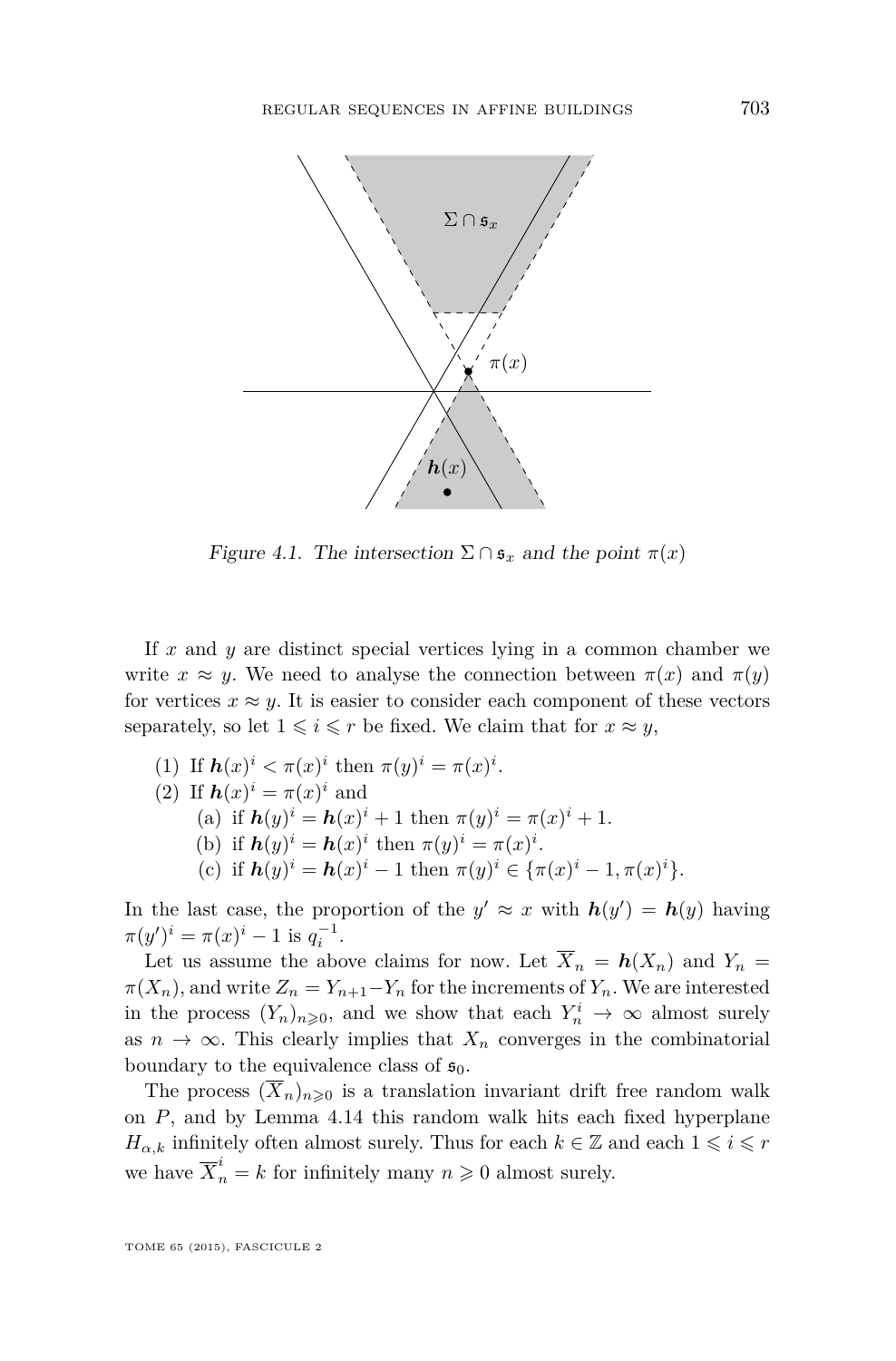Let  $1 \leq i \leq r$  be fixed. We have  $\overline{X}_n^i \leq Y_n^i$  for all  $n \geq 0$ . The claims above imply the following. If  $\overline{X}_n^i < Y_n^i$  then  $Z_n^i = 0$ , while if  $\overline{X}_n^i = Y_n^i$  then

(4.6)  
\n
$$
\mathbb{P}[Z_n^i = 1 | \overline{X}_{n+1}^i = \overline{X}_n^i + 1] = 1,
$$
\n
$$
\mathbb{P}[Z_n^i = 0 | \overline{X}_{n+1}^i = \overline{X}_n^i] = 1,
$$
\n
$$
\mathbb{P}[Z_n^i = 0 | \overline{X}_{n+1}^i = \overline{X}_n^i - 1] = 1 - q_i^{-1},
$$
\n
$$
\mathbb{P}[Z_n^i = -1 | \overline{X}_{n+1}^i = \overline{X}_n^i - 1] = q_i^{-1}.
$$

Thus  $Y_n^i$  remains constant (in *n*) until  $\overline{X}_n^i = Y_n^i$ . We can therefore define a sequence of stoping times  $\mathbf{t}(k)$  ( $k \geq 0$ ) depending on *i* by

$$
\mathbf{t}(0) = 0 \quad \text{and} \quad \mathbf{t}(k+1) = \inf\{n > \mathbf{t}(k) : \overline{X}_n^i = Y_n^i\}.
$$

Then  $Y_n^i = Y_{\mathbf{t}(k)+1}^i$  for all  $k \geq 0$  and  $\mathbf{t}(k) < n \leq \mathbf{t}(k+1)$ , so that we can argue inductively: by recurrence,  $\overline{X}_n^i$  must reach  $Y_{\mathbf{t}(k)+1}^i$  after time  $\mathbf{t}(k)$ with probability 1, whence  $\mathbf{t}(k+1)$  is almost surely finite. For  $k \geq 1$ , the random variables

$$
Z_{\mathbf{t}(k)}^i = Y_{\mathbf{t}(k)+1}^i - Y_{\mathbf{t}(k)}^i = Y_{\mathbf{t}(k+1)}^i - Y_{\mathbf{t}(k)}^i = \overline{X}_{\mathbf{t}(k+1)}^i - \overline{X}_{\mathbf{t}(k)}^i
$$

are independent. Using (4.6), we easily compute the distribution of  $Z_{\mathbf{t}(k)}^{i} \in$  $\{-1, 0, 1\}$  via the law of total probability:

$$
\mathbb{P}[Z_{\mathbf{t}(k)}^i = 1] = \mathbb{P}[\overline{X}_{\mathbf{t}(k)+1}^i - \overline{X}_{\mathbf{t}(k)}^i = 1]
$$
  
and 
$$
\mathbb{P}[Z_{\mathbf{t}(k)}^i = -1] = q_i^{-1} \mathbb{P}[\overline{X}_{\mathbf{t}(k)+1}^i - \overline{X}_{\mathbf{t}(k)}^i = -1],
$$

while of course  $\mathbb{P}[Z_{\mathbf{t}(k)}^i = 0]$  is the complementary probability. Thus, the  $Z_{\mathbf{t}(k)}^{i}$  are i.i.d. Now, since  $(\overline{X}_{n})_{n\geqslant0}$  is drift free, the projection  $(\overline{X}_{n}^{i})$  $\binom{n}{n}$ <sub>n</sub> $\geqslant$ <sup>0</sup> is also drift free, and so  $\mathbb{E}[X_{n+1}^i - \overline{X}_n^i]$  $n \choose n$  = 0. These increments are  $\pm 1$  or 0. Thus  $\mathbb{P}[\overline{X}_{n+1}^i - \overline{X}_n^i = -1] = \mathbb{P}[\overline{X}_{n+1}^i - \overline{X}_n^i = 1]$ , and by irreducibility this value is strictly positive. Since  $q_i \geq 2$  (by thickness),

$$
\mathbb{E}[Z_{\mathbf{t}(k)}^i] = (1 - q_i^{-1}) \, \mathbb{P}[\overline{X}_{n+1}^i - \overline{X}_n^i = 1] = e_i > 0 \,,
$$

where  $e_i > 0$  is a constant not depending on *n*. Therefore

$$
Y_n^i = \sum_{\{k: \mathbf{t}(k) < n\}} Z_{\mathbf{t}(k)}^i \to \infty \qquad \text{almost surely}
$$

by the classical Law of Large Numbers, proving the theorem.

It remains to prove the geometric claims 1 and 2 made above. We will briefly sketch the proof of the most delicate part, case  $2(c)$ . The remaining cases are easier. Suppose that  $x \approx y$  with  $h(x)^i = \pi(x)^i$  and  $h(y)^i = h(x)^i$ 

ANNALES DE L'INSTITUT FOURIER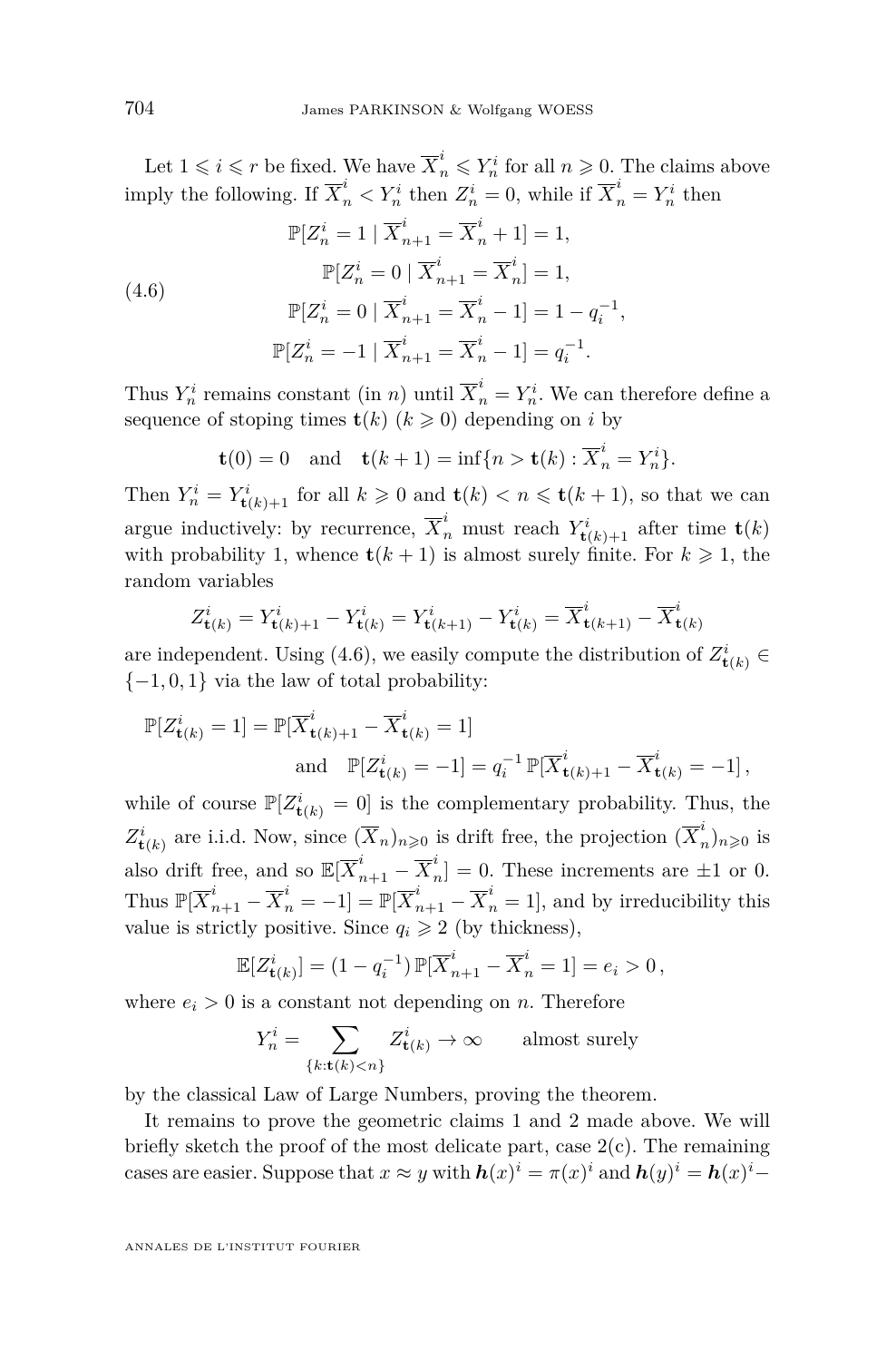<span id="page-31-0"></span>1. The assumption that  $h(x)^i = \pi(x)^i$  says that the set  $\Sigma \cap \mathfrak{s}_x$  is adjacent to a wall of the sector  $\mathfrak{s}_x$ , and the assumption that  $h(y)^i = h(x)^i - 1$  says that *y* is on the 'negative side' of this wall (in any apartment containing  $\mathfrak{s}_x \cup \{y\}$ , see Lemma [2.3\)](#page-10-0). This is illustrated in Figure 4.2.



Figure 4.2. Evolution of  $\pi(x)$ 

Let *d* be a chamber containing *x* and *y* (this chamber exists by hypothesis *x* ≈ *y*). Let *c*<sup>0</sup> be the base chamber of  $\mathfrak{s}_x$ , and let  $c_0 \sim c_1 \sim \cdots \sim c_k = d$ be a minimal length gallery from  $c_0$  to  $d$ . Let  $c$  be a chamber of the base apartment  $\Sigma$  adjacent to the region  $\Sigma \cap \mathfrak{s}_x$ , as illustrated. Then  $c \in \mathfrak{s}_y$  if and only if the chamber  $c_1$  is equal to the projection  $\text{proj}_c(x)$  of the chamber *c* onto the simplex *x* (see [1, Proposition 4.95]). There are  $q_i$  chambers adjacent to  $c_0$  via the panel  $c_0 \cap c_1$ , whence the result.

#### BIBLIOGRAPHY

- [1] P. Abramenko & K. S. Brown, Buildings, Graduate Texts in Mathematics, vol. 248, Springer, New York, 2008, Theory and applications, xxii+747 pages.
- [2] N. Bourbaki, Lie groups and Lie algebras. Chapters 4–6, Elements of Mathematics (Berlin), Springer-Verlag, Berlin, 2002, Translated from the 1968 French original by Andrew Pressley, xii+300 pages.
- [3] M. R. BRIDSON & A. HAEFLIGER, Metric spaces of non-positive curvature, Grundlehren der Mathematischen Wissenschaften [Fundamental Principles of Mathematical Sciences], vol. 319, Springer-Verlag, Berlin, 1999, xxii+643 pages.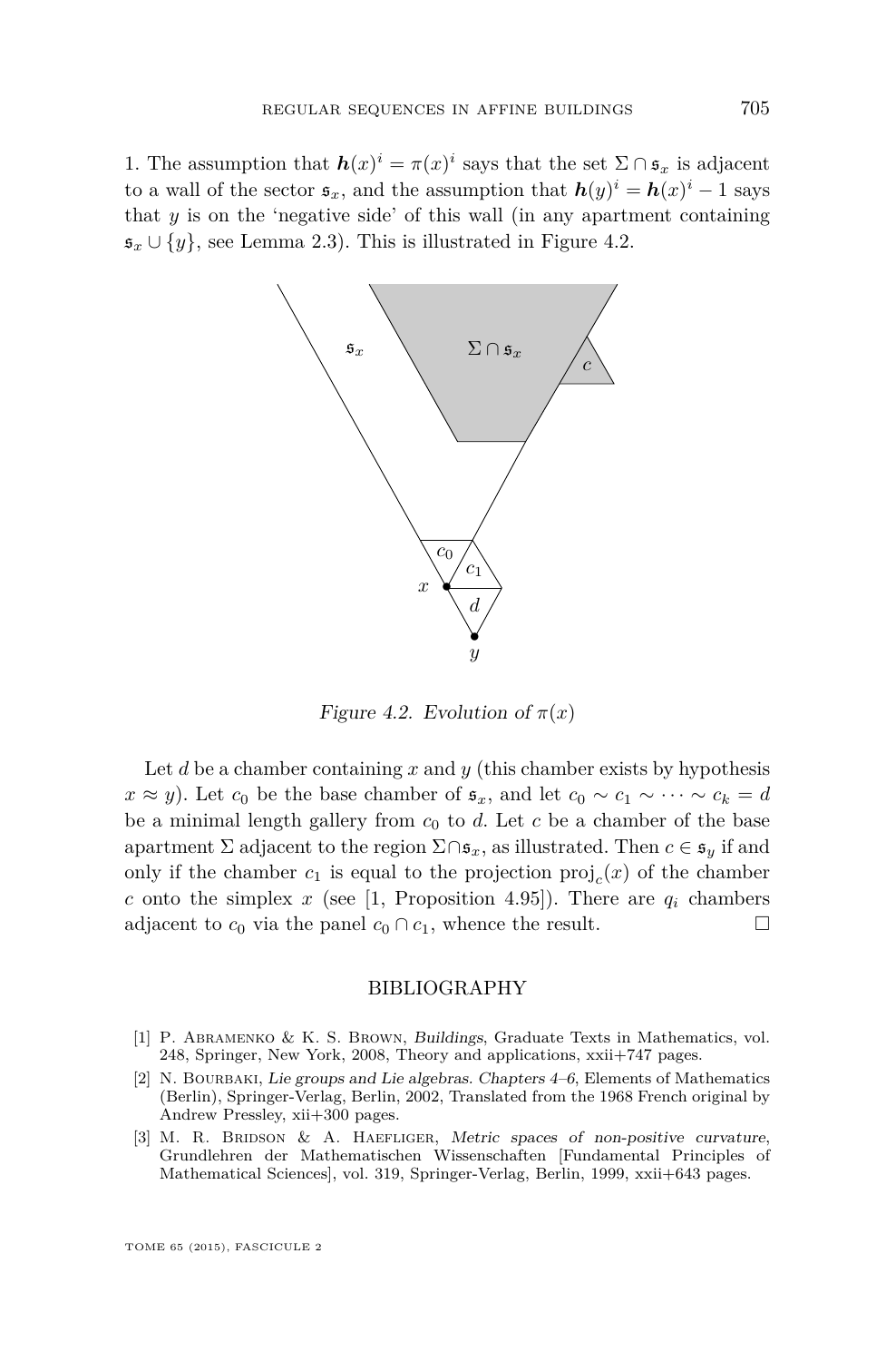- <span id="page-32-0"></span>[4] S. BROFFERIO, "Renewal theory on the affine group of an oriented tree", J. Theoret. Probab. **17** (2004), no. 4, p. 819-859.
- [5] F. Bruhat & J. Tits, "Groupes réductifs sur un corps local", Inst. Hautes Études Sci. Publ. Math. (1972), no. 41, p. 5-251.
- [6] R. W. Carter, Simple groups of Lie type, John Wiley & Sons, London-New York-Sydney, 1972, Pure and Applied Mathematics, Vol. 28, viii+331 pages.
- [7] D. I. CARTWRIGHT, V. A. KAĬMANOVICH & W. WOESS, "Random walks on the affine group of local fields and of homogeneous trees", Ann. Inst. Fourier (Grenoble) **44** (1994), no. 4, p. 1243-1288.
- [8] D. I. CARTWRIGHT & W. WOESS, "Isotropic random walks in a building of type Ã*d*", Math. Z. **247** (2004), no. 1, p. 101-135.
- [9] L. Ji, "Buildings and their applications in geometry and topology", Asian J. Math. **10** (2006), no. 1, p. 11-80.
- [10] V. A. KAĬMANOVICH, "Lyapunov exponents, symmetric spaces and a multiplicative ergodic theorem for semisimple Lie groups", Zap. Nauchn. Sem. Leningrad. Otdel. Mat. Inst. Steklov. (LOMI) **164** (1987), no. Differentsialnaya Geom. Gruppy Li i Mekh. IX, p. 29-46, 196-197.
- [11] A. KARLSSON  $&$  F. LEDRAPPIER, "On laws of large numbers for random walks", Ann. Probab. **34** (2006), no. 5, p. 1693-1706.
- [12] A. Karlsson & G. A. Margulis, "A multiplicative ergodic theorem and nonpositively curved spaces", Comm. Math. Phys. **208** (1999), no. 1, p. 107-123.
- [13] M. LINDLBAUER & M. VOIT, "Limit theorems for isotropic random walks on triangle buildings", J. Aust. Math. Soc. **73** (2002), no. 3, p. 301-333.
- [14] I. G. MACDONALD, Spherical functions on a group of *p*-adic type, Ramanujan Institute, Centre for Advanced Study in Mathematics,University of Madras, Madras, 1971, Publications of the Ramanujan Institute, No. 2, vii+79 pages.
- [15] V. I. OSELEDEC, "A multiplicative ergodic theorem. Characteristic Ljapunov, exponents of dynamical systems", Trudy Moskov. Mat. Obšč. **19** (1968), p. 179-210.
- [16] J. Parkinson, "Buildings and Hecke algebras", J. Algebra **297** (2006), no. 1, p. 1- 49.
- [17] ——— , "Spherical harmonic analysis on affine buildings", Math. Z. **253** (2006), no. 3, p. 571-606.
- [18] ——— , "Isotropic random walks on affine buildings", Ann. Inst. Fourier (Grenoble) **57** (2007), no. 2, p. 379-419.
- [19] J. Parkinson & B. Schapira, "A local limit theorem for random walks on the chambers of  $\tilde{A}_2$  buildings", in Random walks, boundaries and spectra, Progr. Probab. vol. 64, Birkhäuser/Springer Basel AG, Basel, 2011, p. 15-53.
- [20] M. A. RONAN, "A construction of buildings with no rank 3 residues of spherical type", in Buildings and the geometry of diagrams (Como, 1984), Lecture Notes in Math., vol. 1181, Springer, Berlin, 1986, p. 242-248.
- [21] M. Ronan, Lectures on buildings, University of Chicago Press, Chicago, IL, 2009, Updated and revised, xiv+228 pages.
- [22] S. Sawyer, "Isotropic random walks in a tree", Z. Wahrsch. Verw. Gebiete **42** (1978), no. 4, p. 279-292.
- [23] B. SCHAPIRA, "Random walk on a building of type  $\tilde{A}_r$  and Brownian motion of the Weyl chamber", Ann. Inst. Henri Poincaré Probab. Stat. **45** (2009), no. 2, p. 289-301.
- [24] R. Steinberg, Lectures on Chevalley groups, Yale University, New Haven, Conn., 1968, Notes prepared by John Faulkner and Robert Wilson, iii+277 pages.
- [25] J. Tits, Buildings of spherical type and finite BN-pairs, Lecture Notes in Mathematics, Vol. 386, Springer-Verlag, Berlin-New York, 1974, x+299 pages.